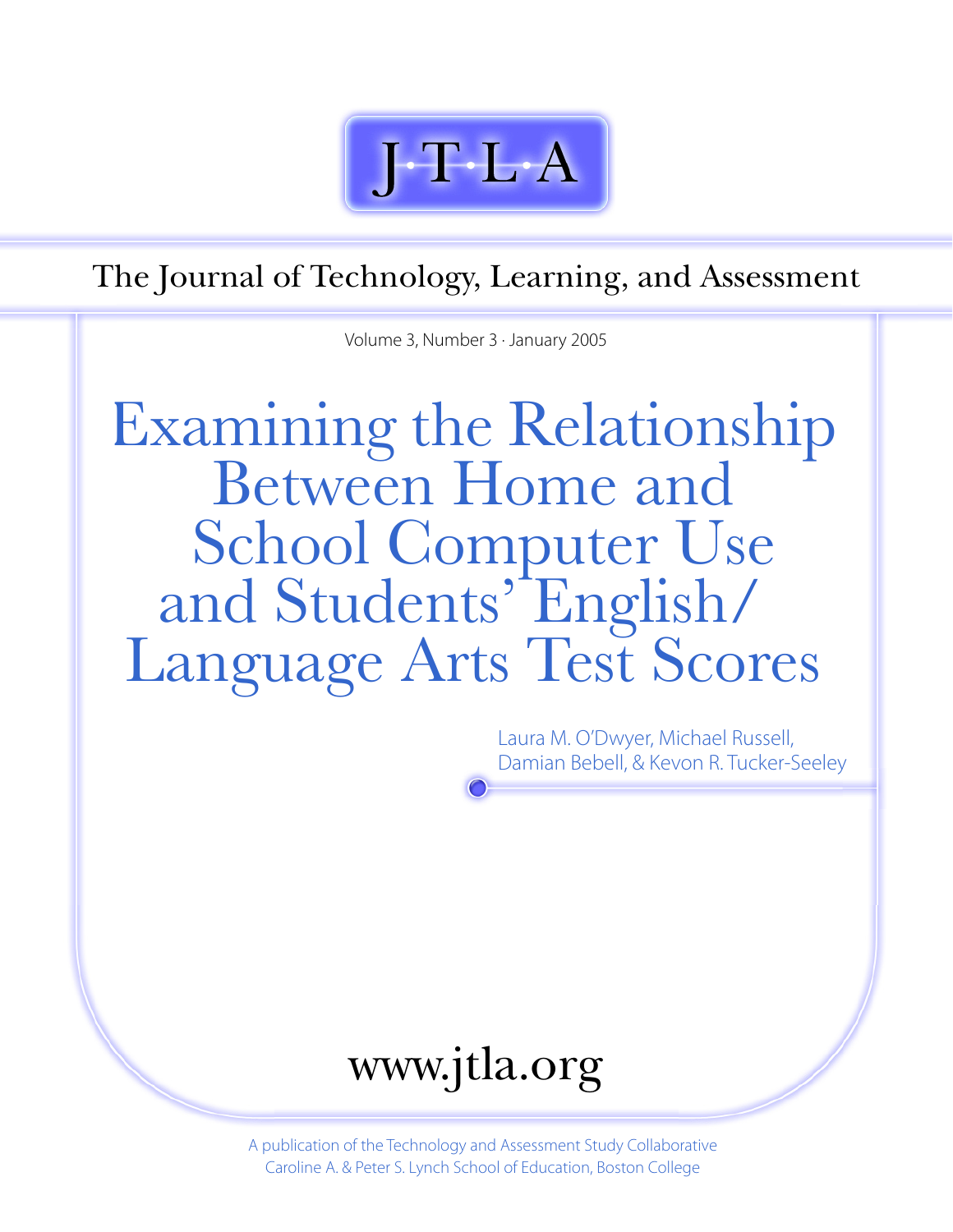

Volume 3, Number 3

# **Examining the Relationship Between Home and School Computer Use and Students' English/Language Arts Test Scores**

Laura M. O'Dwyer, Michael Russell, Damian Bebell, & Kevon R. Tucker-Seeley

Editor: Michael Russell russelmh@bc.edu Technology and Assessment Study Collaborative Lynch School of Education, Boston College Chestnut Hill, MA 02467

Copy Editor: Rachel Kay Design and Layout: Thomas Hoffmann

JTLA is a free on-line journal, published by the Technology and Assessment Study Collaborative, Caroline A. & Peter S. Lynch School of Education, Boston College.

Copyright ©2005 by the Journal of Technology, Learning, and Assessment (ISSN 1540-2525).

Permission is hereby granted to copy any article provided that the Journal of Technology, Learning, and Assessment is credited and copies are not sold.

## Preferred citation:

O'Dwyer, L. M., Russell, M., Bebell, D., & Tucker-Seeley, K. R. (2005). Examing the relationship between home and school computer use and students' English/language arts test scores. *Journal of Technology, Learning, and Assessment, 3*(3). Available from <http://www.jtla.org>

#### **Note:**

This research has been supported under the Field Initiated Study Grant Program, PR/ Award Number R305T010065, as administered by the Office of Educational Research and Improvement, U.S. Department of Education. The findings and opinions expressed in this report do not reflect the positions or policies of the Office of Educational Research and Improvement, or the U.S. Department of Education.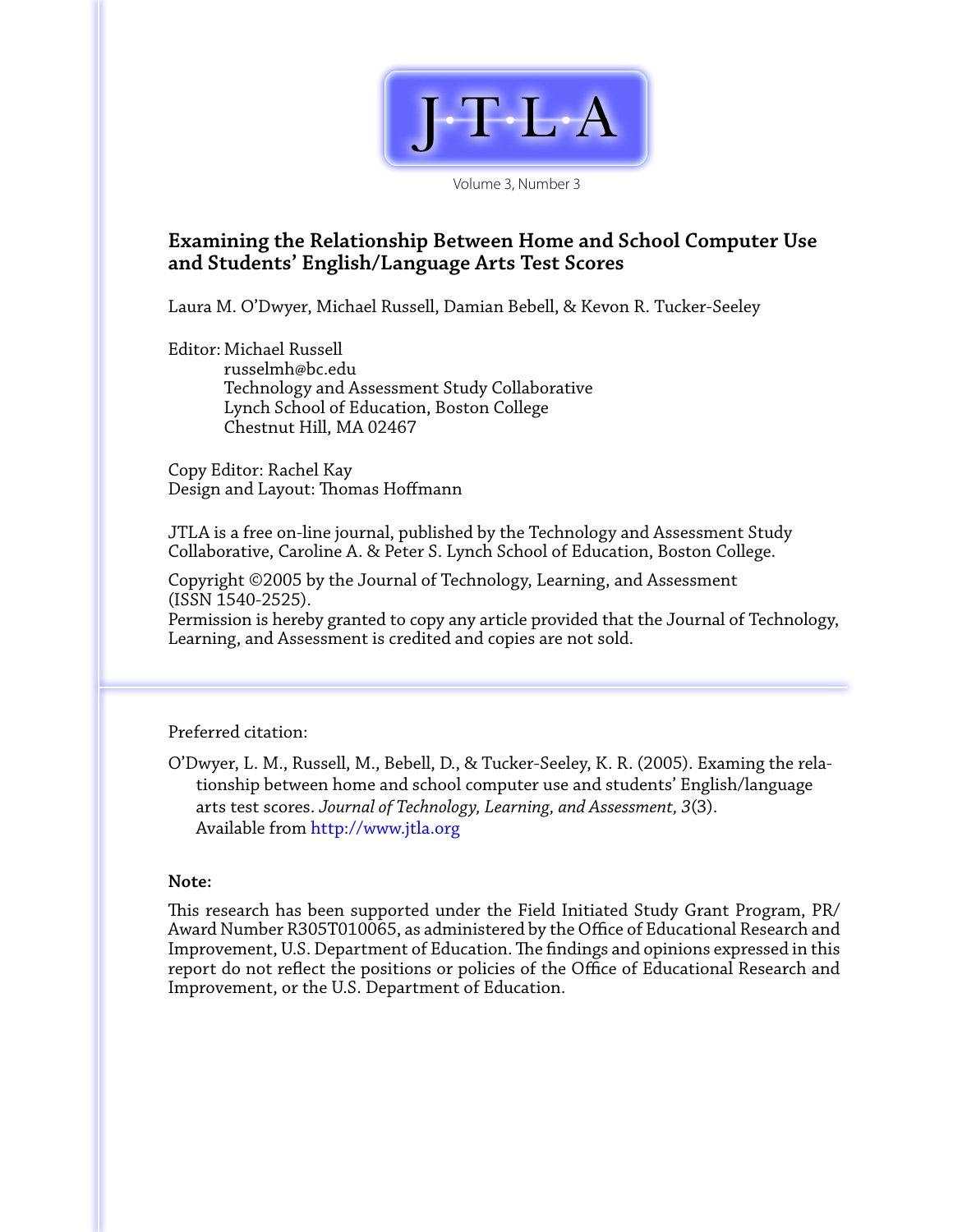

O'Dwyer, L. M., Russell, M., Bebell, D., & Tucker-Seeley, K. R. (2005). Examing the relationship between home and school computer use and students' English/language arts test scores. *Journal of Technology, Learning, and Assessment, 3*(3). Available from <http://www.jtla.org>

#### **Abstract:**

With increased emphasis on test-based accountability measures has come increased interest in examining the impact of technology use on students' academic performance. However, few empirical investigations exist that address this issue. This paper (1) examines previous research on the relationship between student achievement and technology use, (2) discusses the methodological and psychometric issues that arise when investigating such issues, and (3) presents a multilevel regression analysis of the relationship between a variety of student and teacher technology uses and fourth grade test scores on the Massachusetts Comprehensive Assessment System (MCAS) English/Language Arts test. In total, 986 fourth grade students from 55 intact classrooms in nine school districts in Massachusetts were included in this study. This study found that, while controlling for both prior achievement and socioeconomic status, students who reported greater frequency of technology use at school to edit papers were likely to have higher total English/ language arts test scores and higher writing scores. Use of technology at school to prepare presentations was associated with lower English/language arts outcome measures. Teachers' use of technology for a variety of purposes were not significant predictors of student achievement, and students' recreational use of technology at home was negatively associated with the learning outcomes.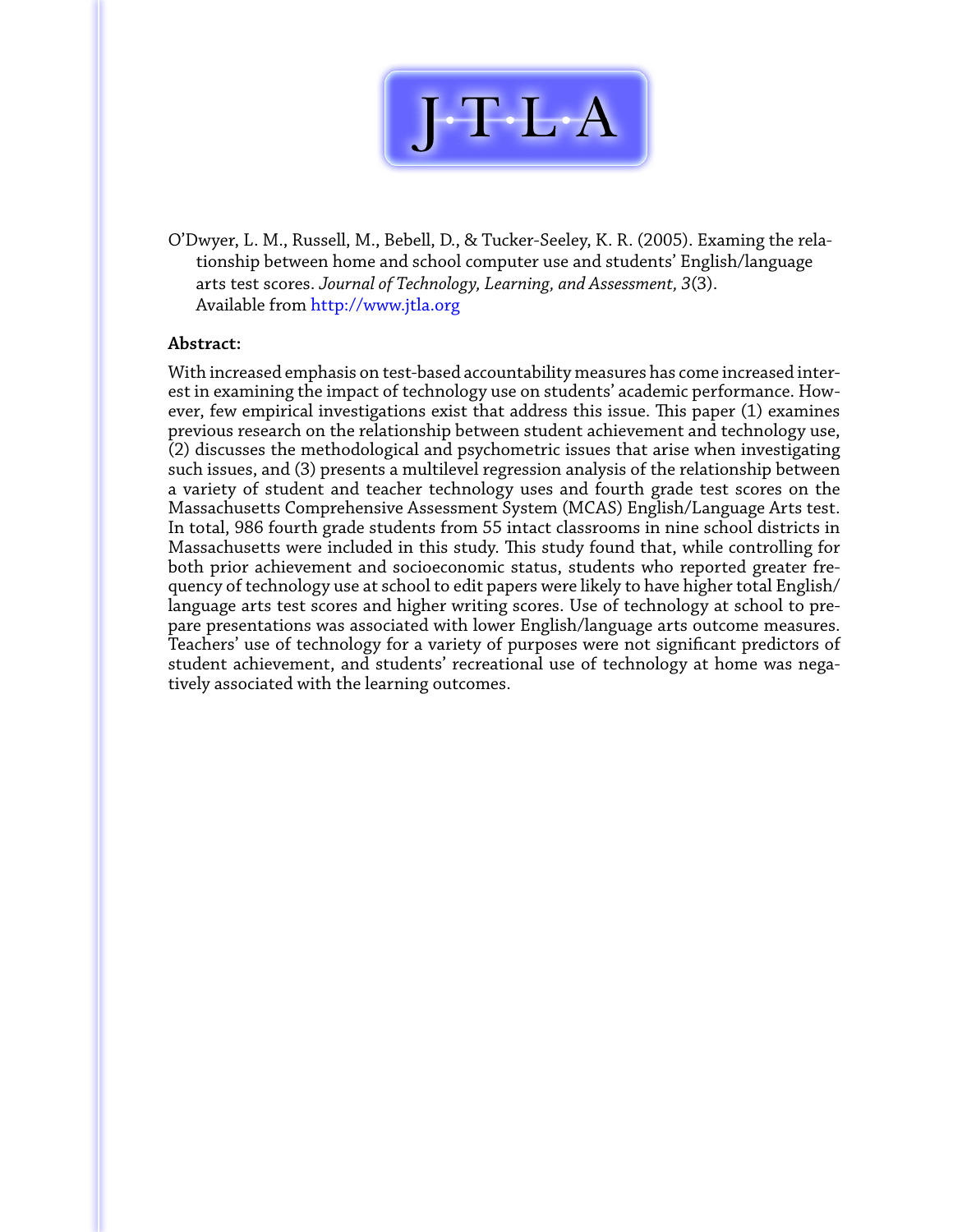

# **Examining the Relationship Between Home and School Computer Use and Students' English/Language Arts Test Scores**

Laura M. O'Dwyer University of Massachusetts, Lowell

Michael Russell, Damian Bebell, & Kevon R. Tucker-Seeley Center for the Study of Testing, Evaluation, and Educational Policy Lynch School of Education Boston College

# **Introduction**

Over the past 20 years, substantial investments have been made in educational technology. Since 1996, state and district level agencies have invested over ten billion dollars to acquire and integrate computer-based technologies into American schools. During this period, the federal government has spent another three billion dollars on educational technology. Recently, Quality Education Data, Inc. (QED) estimated that during the 2003–2004 school year, approximately \$400 million was spent on software and an additional \$220 million would be invested in the very latest technological trend: wireless networks that support portable wireless laptops and wireless-enabled handhelds (QED, 2003).

Proponents of educational technology argue that when technology is used effectively in the classroom, investments in technology lead to more highly developed critical thinking skills, stronger problem-solving skills, and higher-order levels of understanding (Penuel, Yarnell, & Simkins, 2000; Salpeter, 2000). Some observers also report that students enjoy classes and learn more in shorter periods of time when computer-based instruction is used (Kulik as cited in Chapman, 2000). These positive effects are documented in several hundred formal and informal evaluation and research studies conducted since the early 1980s (Sivin-Kachala & Bialo, 1994; Coley, Cradler, & Engel, 1997; Mann, Shakeshaft, Becker, & Kottkamp, 1999).

Critics, however, argue that few of these studies meet rigorous empirical methodological standards or directly link use of technology in the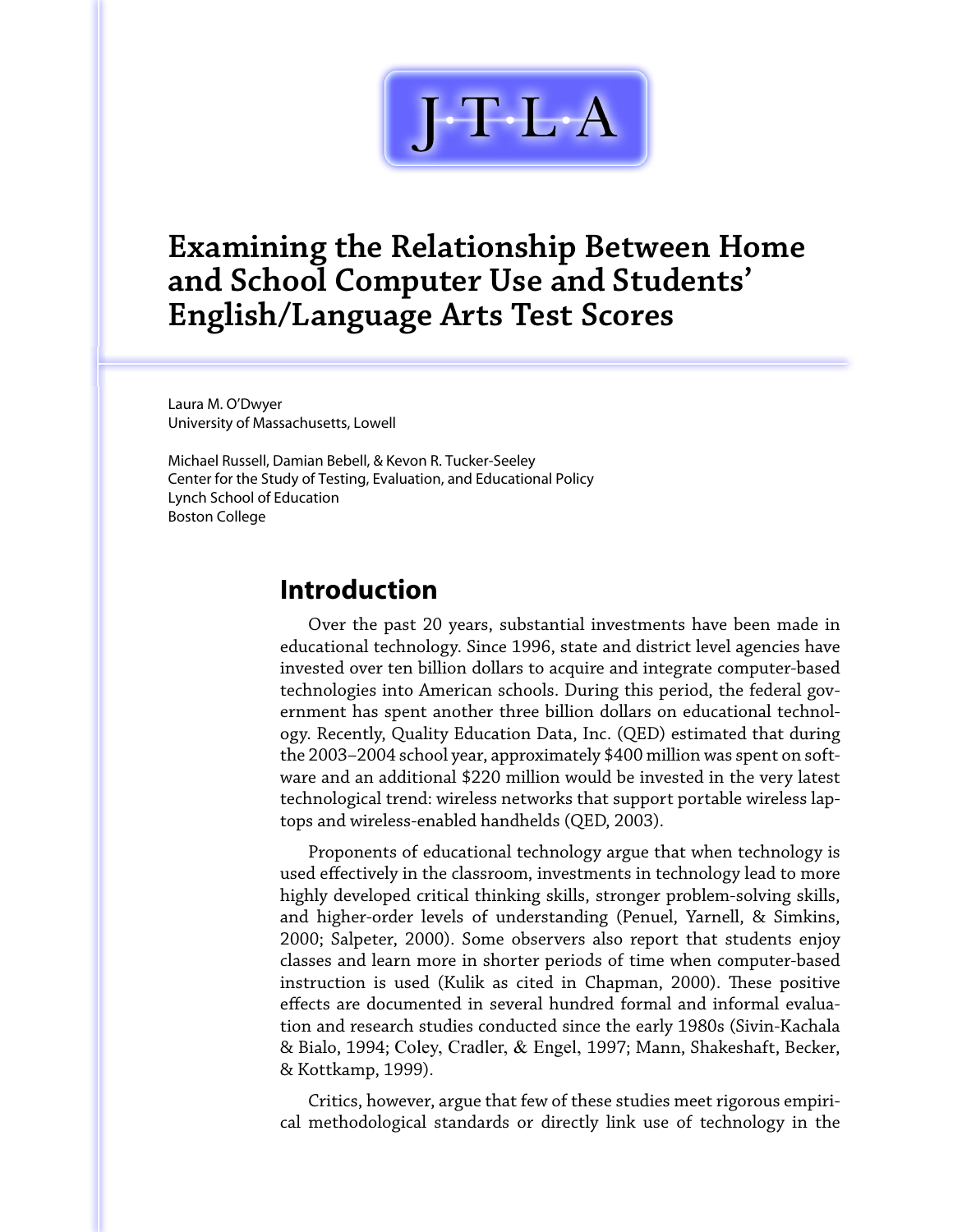classroom with improved standardized test scores (Angrist & Lavy, 2002; Cuban, 2001). In this vein, several observers have questioned the extent to which technology is impacting teaching and learning. For example, Stoll (1999) and Oppenheimer (2003) have criticized investments in educational technologies arguing that there is little evidence that they impact teaching and learning in a positive way. In essence, little has changed since a 1999 U.S. Department of Education sponsored conference where it was reported that "parents and teachers, school boards and administrators, governors and state legislatures, and Congress all want to know if the nation's investment in technology is providing a return in student achievement. Indeed, if resources are to be expended on technology, it is becoming a political, economic, and public policy necessity to demonstrate its vital effectiveness" (McNabb, Hawkes & Rouk, 1999, p. 1). In today's era of educational accountability there have been an increasing number of calls for empirical research-based evidence that examines how these investments in technology are impacting teaching and learning, and standardized test scores remain the customary means for evaluating the benefits of educational innovations (McNabb, Hawkes, & Rouk, 1999).

Yet, some observers recognize that standardized test scores may not provide valid measures of the learning that occurs when students use technology. McNabb et al. (1999) contend that "…the tools [used to] measure basic skills don't evaluate how technology supports students in developing capacities to think creatively and critically and vice versa" (p.10). Similarly, Russell (2002) argued that most standardized tests attempt to measure a domain broadly, yet technology is often used in the classroom to develop a specific skill or information that may be tested by just one or two items on a standardized test. As a result, standardized test scores are often not sensitive enough to measure the changes in learning that may occur when technology is used to develop specific skills or knowledge. In addition, Russell argues that many of today's paper-based standardized tests may be underestimating the performance of students who are accustomed to working with technology simply because they do not allow students to use these technologies when being tested. Through a series of randomized experiments, Russell and his colleagues provide empirical evidence which suggests that students who are accustomed to writing with computers in the classroom perform between 0.4 and 1.1 standard deviations higher when they are allowed to use a computer when performing tests that require them to compose written responses (Russell, 1999; Russell & Haney, 1997; Russell & Plati, 2001). Becker (as cited in Kirkpatrick & Cuban, 1998) also maintains that standardized achievement tests fail to accurately capture technology's role even when gains are achieved and notes that when "standardized test scores rise, it's difficult to discern whether the rise was due to the students' work with computers or another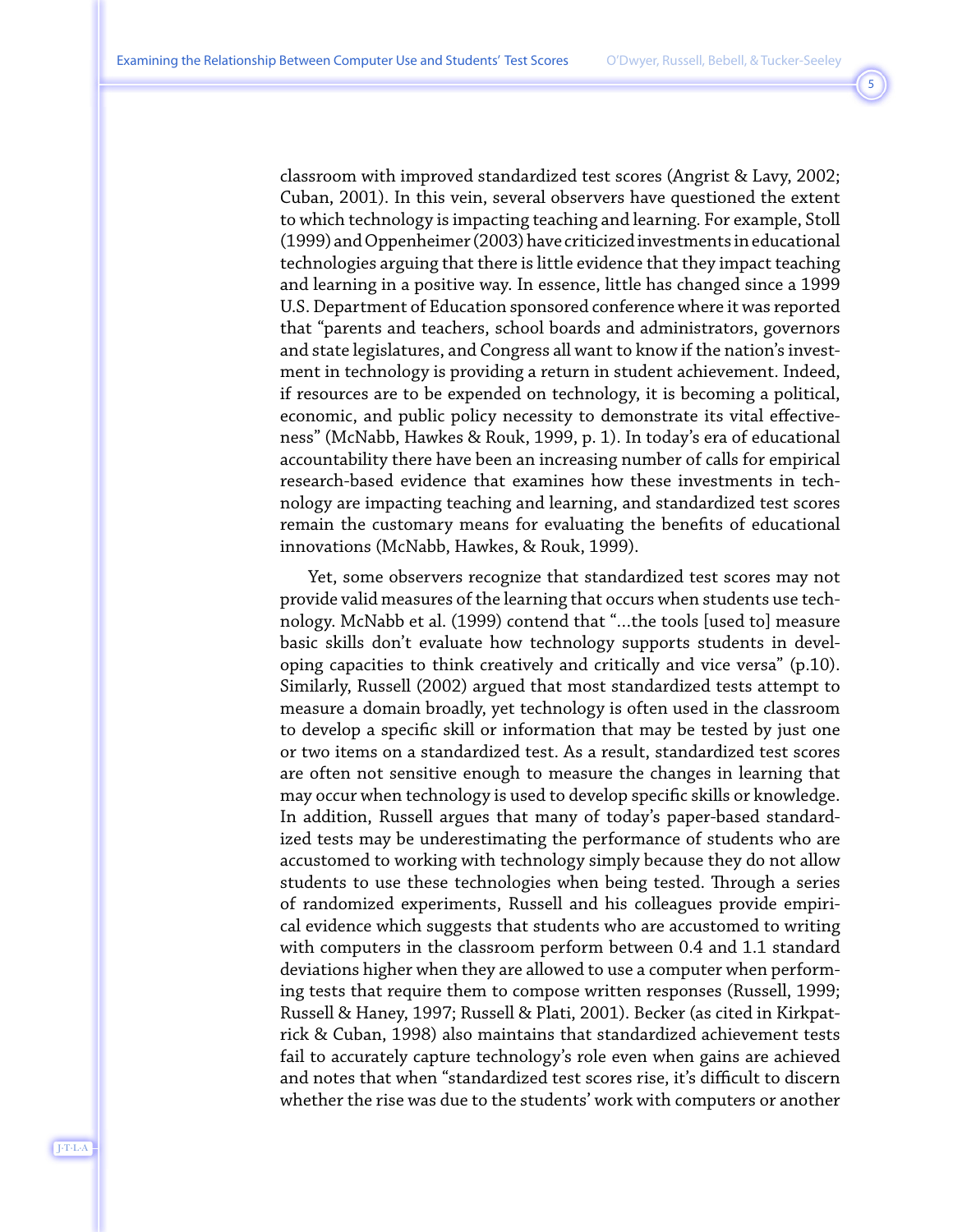influence" (p. 6). Together, these shortcomings of standardized tests complicate efforts to examine the direct effects of technology use on student learning.

In the following pages we summarize a small number of previous investigations into the relationship between use of educational technology and student achievement. First, we present a few examples of smaller studies where specific programs or applications of technology have been examined in a research setting and summarize findings from meta-analyses of these smaller studies. Next, we examine three large-scale studies that employ standardized test scores to examine the relationship between educational technology use and student achievement. We then detail some of the psychometric and methodological challenges that are inherent in a study of the relationship between technology use and student achievement. Finally, we describe the methodology and present findings from a study intended to overcome some of these methodological challenges in order to examine the relationship between technology use in fourth grade classrooms and student performance on a state-mandated English/language arts test.

#### **Small-Scale Specific Analyses**

The majority of research that examines the impact of educational technology on learning focuses on discrete technology programs, software, or applications. In most cases, these studies employ small, non-representative samples of students who use technology in classrooms that receive atypically high levels of support. To measure student achievement, many of these studies use a measure that is developed by the research team and has not undergone extensive validation. As an example, one such study was conducted by McFarlane, Friedler, Warwick and Chaplain (1995). In this study, seven and eight year old students used computer-based probes and accompanying graphing software to collect data as a means to help them develop a better understanding of line graphs. This research was conducted in a small number of elementary classrooms, in which the researchers actively worked with the teachers to use the probes and software. The study reported the experience of introducing the new technology into the classroom and also included pre- and post-test scores for those students in these classrooms to examine changes in student learning.

Similarly, Ramirez and Althouse (1995) developed and examined the Palm Beach County Geographic Information System (GIS) Project which employed ArcView software to help students examine various environmental issues. The project involved ten teachers from six high schools who received training on the software and worked with the researchers to develop a two-semester curriculum that employed the software. Each teacher then implemented his or her curriculum. The study examined the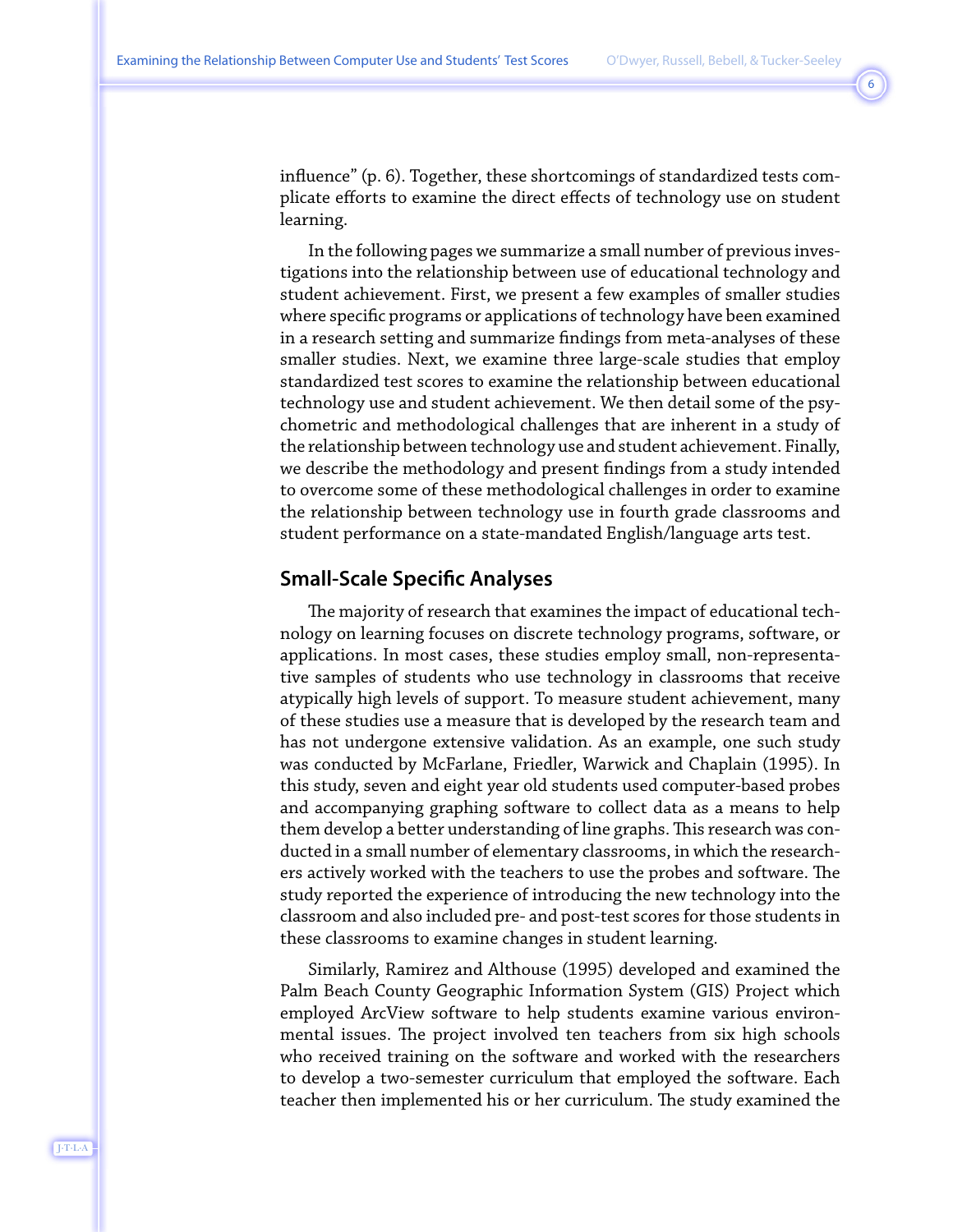ways in which the software was used within each curriculum to help students develop an understanding of environmental sciences.

These studies are helpful in providing preliminary evidence about the potential impacts of technology uses on student learning. However, by themselves the narrow focus on a discrete use of technology, the active participation of the research team in helping teachers and students use the technology in the classroom, the small, non-representative samples, and the use of non-standardized measures of learning leave unanswered questions about the generalizeability of the findings from any one of these studies.

In an effort to estimate the effects of technology on learning reported across this body of research, several meta-analyses have been performed. Meta-analyses are particularly valuable for summarizing the methodological properties and variations across a wide variety of research studies on a given topic (Glass, McGaw, & Smith, 1981). Generally, meta-analyses examining educational technology use and achievement suggest that specific student uses of technology have positive impacts on student achievement (Kulik, 1994; Goldberg, Russell, & Cook, 2003; Fletcher-Flinn & Gravatt, 1995; Waxman, Lin, & Michko, 2003). However, it is worth noting that meta-analytic studies are potentially prone to methodological weaknesses which result from different criteria for selecting samples, different experimental and analytic methodologies, different experimental contexts, and possible study selection biases.

One of the most recent meta-analyses concerning technology and achievement is the work of Waxman, Lin, & Michko (2003) who retrieved nearly 200 educational technology research studies published between 1997 and 2003. Looking across the educational technology studies, Waxman et al. first found that the majority of quantitative studies published within those six years "did not meet the standard" for inclusion in their meta-analysis and that "the lack of quality, refereed quantitative studies points to a serious problem of research in the field" (Waxman et al., 2003, p.13). Of the 42 studies that were deemed appropriate for inclusion in the meta-analysis, only 25% were categorized as randomized experimental designs and 67% were categorized as quasi-experimental designs. Similarly, Waxman reported that the studies varied widely in their definitions and measurement of "technology" and "student achievement". Specifically, the researchers found that 30% of their final sample of research studies investigated the use of personal computers, 26% investigated networked labs, 5% investigated multimedia applications, and the remaining 39% used some variety of other technology resources. In terms of student academic/cognitive outcomes addressed across the 42 studies, 38% used a researcher-constructed test, 14% used authentic assessments, and 10%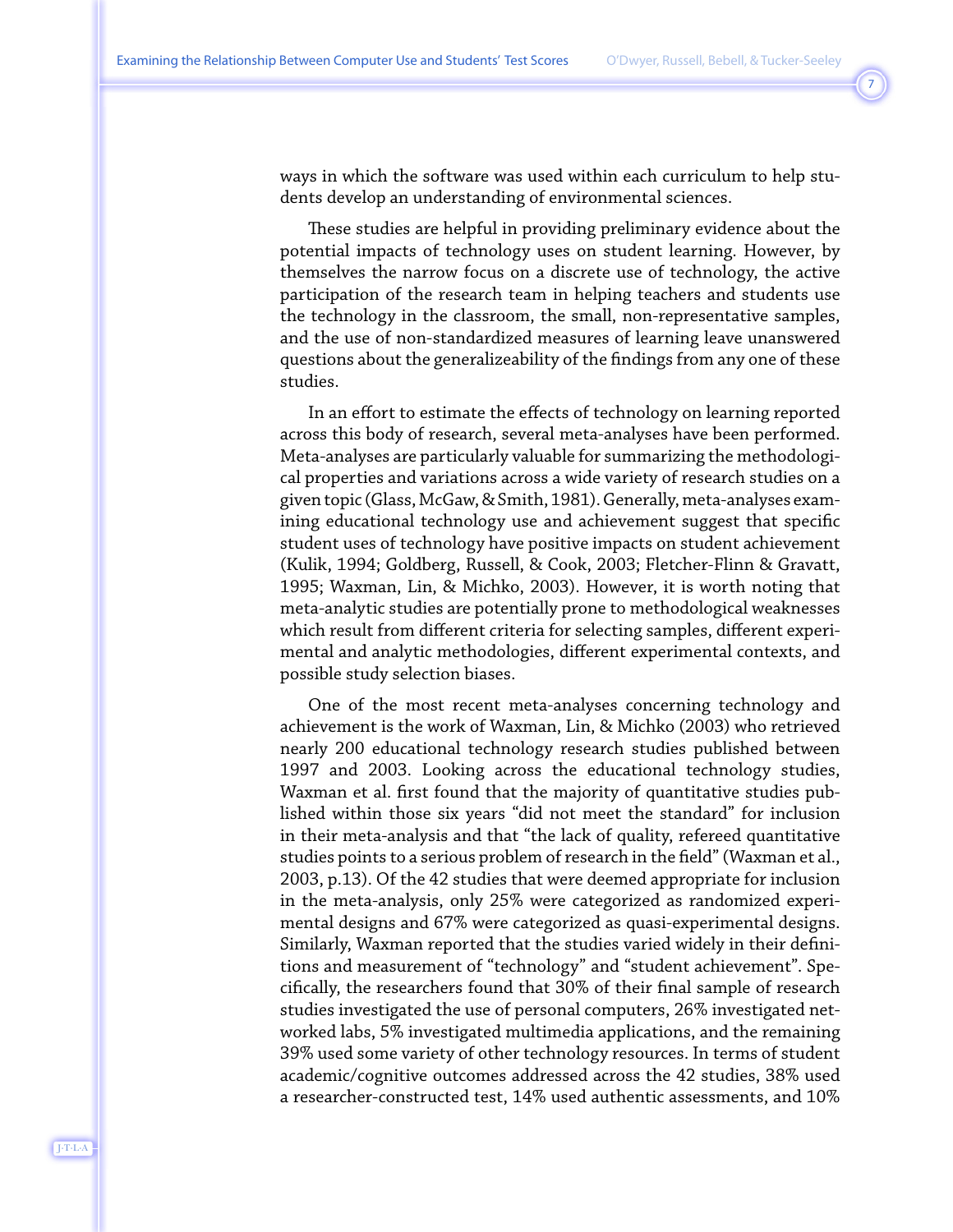used standardized tests. It is noteworthy that the majority of the studies included in the meta-analysis also focused on non-achievement based student outcomes, including affective outcomes (57%) and behavioral outcomes (83%). The overall results of Waxman et al.'s meta-analysis suggest that the various educational technologies examined relate positively to several student measures, including academic achievement and cognitive outcomes.

As demonstrated by the work of Waxman et al. (2003), educational researchers have explored the effects of educational technology on student achievement from a variety of perspectives. This is not surprising given that there are a wide variety of ways to use computers to support the learning process. In some cases, these uses focus on productivity tools, such as word processors, hypermedia authoring software, or spreadsheet creation. In other cases, the research has focused on software designed to help students develop an understanding of specific topics. In still other cases, the focus has been on information and data collection tools, such as CD ROM-based encyclopedias, the Internet, science probes, or Global Positioning System (GPS) use. Given the wide variety of computer-based tools that have been examined, this line of research is fractured by the focus on how particular tools can be used to improve specific types of student learning within specific populations. However difficult to generalize, the hundreds of small-scale studies highlight the challenges faced when measuring the effect of technology use in educational settings. Moreover, given that the findings from this large body of research are de-emphasized by policy-makers because of the relatively small sample sizes and use of non-standardized measures of learning, these studies also highlight the perceived need for systematic, large-scale research that employs measures of learning that are accepted by critics and policy-makers.

## **Large-Scale General Analyses**

In recent years, a number of large-scale investigations have been conducted to examine the impact of educational technology on student achievement. As an example, Mann, Shakeshaft, Becker and Kottkamp (1999) employed a sample of 290 teachers and 950 fifth graders in West Virginia to examine the effects of the Basic Skills/Computer Education (BS/CE) program. With measures of teachers' and students' level of technology participation, teacher and student attitudes, teacher training, students' prior achievement, and socioeconomic status, the researchers used multiple measures of student achievement to examine the impacts of the technology program across the curriculum. The results suggest that the BS/CE program had positive effects in the schools in which it was most heavily integrated, resulting in the attainment of practical and statistically significant gains in Stanford-9 reading, writing, and math achievement scores (Mann et al.,1999). In addition, the researchers found that in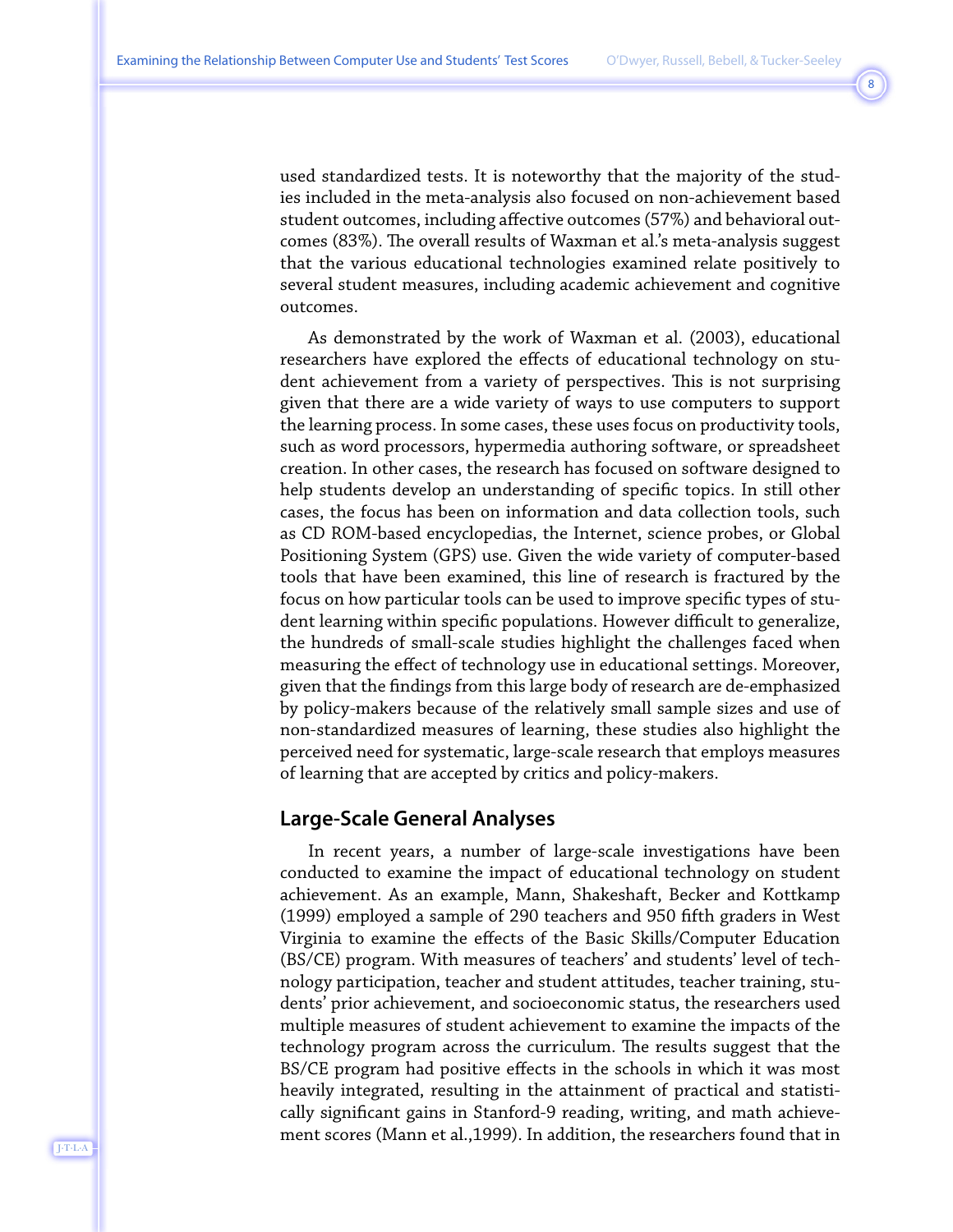comparison to other intervention alternatives for raising test scores, the "…BS/CE [program] was…more cost-effective than other popular interventions including class-size reduction….[and was] especially successful with low income and rural students as well as with girls" (1999, p. 3).

Through a series of regression analyses, Mann et al. (1999) also found that approximately 70% of the variation in students' standardized test scores was associated with factors outside of the school including family characteristics, home life, and socioeconomic status. In other words, Mann et al. estimated that any school-based educational reform (technology or otherwise) has the potential to account for only 30% of the total variance in students' achievement scores. Given the 11% of variance in achievement gains explained by Mann et al., these results suggest that the BS/CE program may have had a particularly strong impact on achievement across the curriculum.

A second large-scale study that examined the general impacts of educational technology on students' academic achievement is the work of Angrist and Lavy (2002). In their highly publicized study, Angrist and Lavy (2002) used Israeli school data from a 1996 administration of a standardized middle school Mathematics and Hebrew test to examine the relationship between educational technology use and student achievement. In this study, the authors compared levels of academic achievement among students classified as receiving instruction in either high or low technology environments. Unlike Mann et al. (1999), who measured the frequency with which students used computers in school, Angrist and Lavy (2002) did not measure use, but instead focused on technology access using the ratio of students to computers in a school. In other words, the authors use students' access to technology rather than the extent to which students actually use technology as the independent variable in their analyses. Schools designated by the authors as high access schools were equipped with computers at a 10:1 ratio, meaning 10 students share 1 computer. The results of their analyses show none of the positive effects of technology that were reported by Mann et al. (1999). In fact, the results of Angrist and Lavys' analyses suggest that mathematics scores were lower in schools that were equipped with computers at a 10:1 ratio.

A third approach to measuring the impact of educational technology on student achievement was adopted by Wenglinsky (1998) who performed secondary data analyses of fourth and eighth grade 1996 National Assessment of Educational Progress (NAEP) data. Unlike the two largescale studies discussed above (Mann et al., 1999, and Angrist & Lavy, 2002), Wenglinsky focused his research on the impact of general technology use and a specific type of student reported technology use (simulation and higher order thinking technologies and software) on mathematics achievement. Using a nationally representative NAEP sample, Wenglinsky employed empirical measures of teacher characteristics (including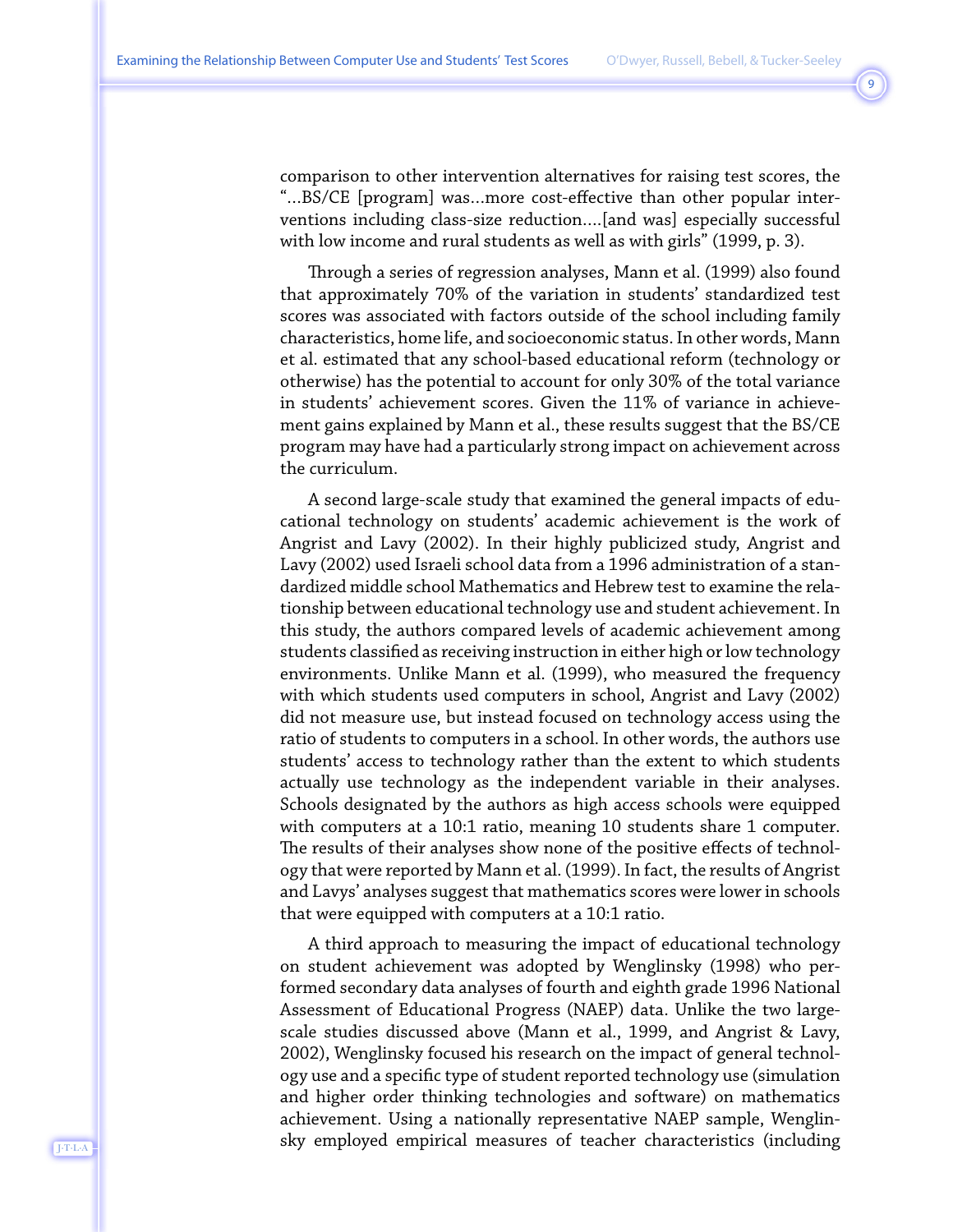professional development experiences), students' socioeconomic status, and aggregated measures of class size and school climate to measure the impacts of technology use. By matching classrooms on the above measures, Wenglinsky concluded that both fourth and eighth grade students who used simulation and higher order thinking software had statistically significantly higher mathematics achievement. However, when considering general student technology use, Wenglinsky found that computer use was actually negatively related to mathematics achievement for grades 4 and 8. It should be noted that Hedges, Konstantopoulis, and Thoreson (2003) have cautioned against placing too much emphasis on Wenglinsky's findings and have argued that "the design of the NAEP data collection precludes using such data to make even tentative conclusions about the relationship of achievement and computer use" (p. 1).

The findings from these large-scale studies, each of which employed standardized measures of student learning across large samples of students, present a mixed message regarding the relationship between technology use and student achievement. Whereas Mann et al. (1999) report positive effects, Wenglinsky (1998) found mixed effects depending upon the type of use examined, and Angrist and Lavy (2002) found that access to technology was not related to Hebrew achievement and was negatively related to mathematics achievement. Beyond the actual findings, these studies provide valuable lessons regarding the psychometric and methodological issues related to examining impacts of technology on student learning.

J·T·L·A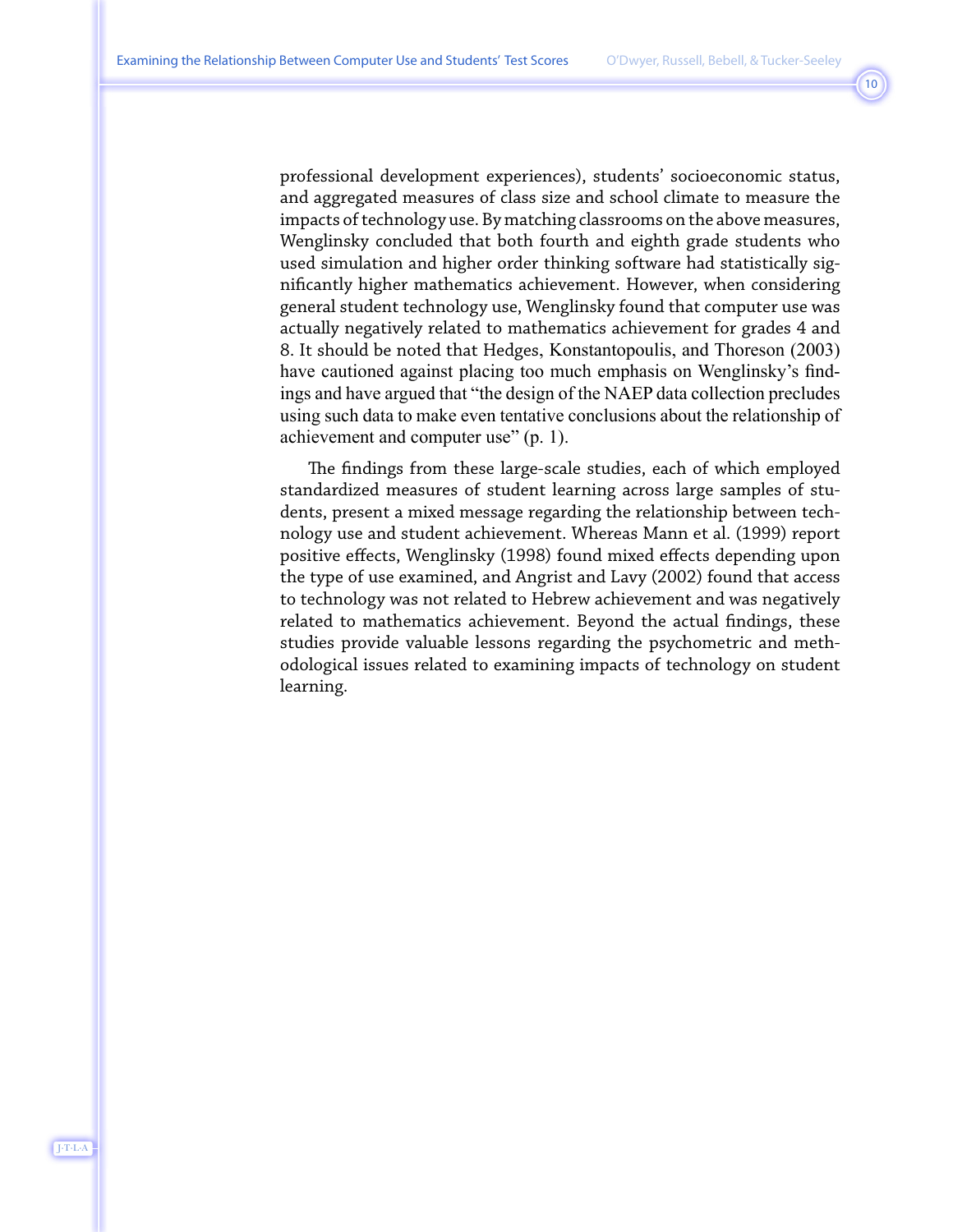# **Psychometric and Methodological Issues**

As described briefly above, much of the research on the effect of the use of educational technology on student learning is limited by: (1) the way in which students' and teachers' technology use is measured; (2) measures of achievement that are not specifically designed to capture the types of improved learning that are intended to occur as a result of technology use; and (3) reliance on either aggregate school level data or individual level data within classrooms which does not take into account differences within and between schools when modeling student outcomes.

#### **Measuring Technology Use**

While there is a strong desire to examine the impact of technology use on student achievement, research suggests that the impacts on learning must be placed in the context of teacher and student technology use (Bebell, Russell and O'Dwyer, 2004). In other words, before the outcomes of technology integration can be rigorously studied, the following conditions should be met: (1) there must be a clear understanding of how teachers and students are using technology; and (2) valid and reliable measures of these uses must be developed. Instead of developing measures of use, many research studies that examine the relationship between achievement and technology use assume that teachers' and students' *access* to technology is an indicator of technology use.

As an example, Angrist and Lavy (2001) use a school's student-to-computer ratio as a proxy for technology use, and designated schools in which one computer was available for every ten students as high-use settings. Given this approach, it is not surprising that such limited access to technology resources resulted in the observed negligible impact on student achievement. Similarly, Wenglinksi's work (1998) demonstrated that the type of technology use employed has consequences for the conclusions. Therefore, depending upon whether and how one measures use, the relationship between technology use and achievement seems to differ. Moreover, it is important to note that recent research suggests that there are a variety of ways in which students and teachers use technology and these are not equivalent to access (Bebell et al., 2004; O'Dwyer, Russell, & Bebell, 2004).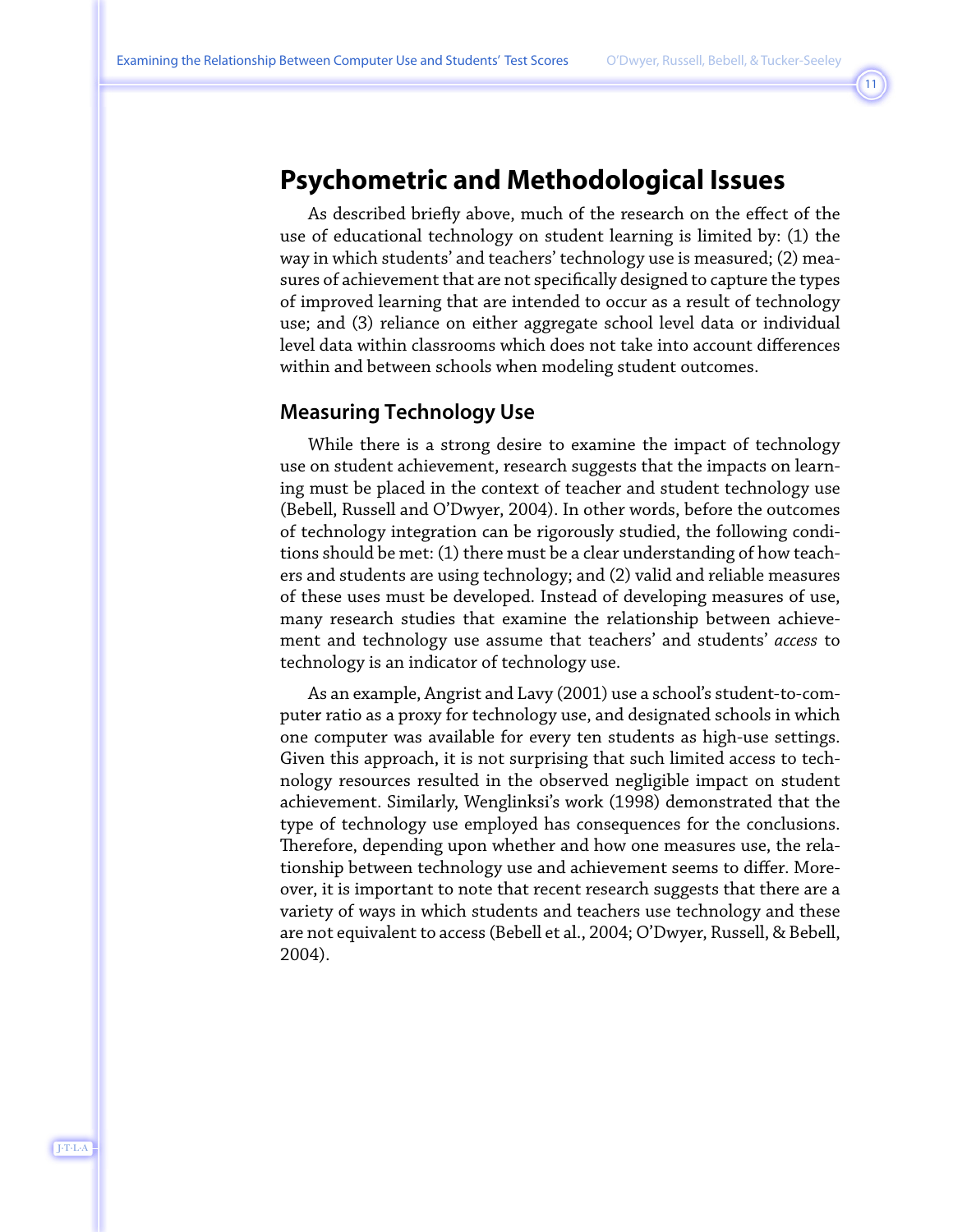## **Aligning Learning Outcome Measures with Use**

When examining the impact of 1:1 technology use on student learning, it is critical that the outcome measures actually assess the types of learning that may occur as a result of technology use and that those measures are sensitive enough to detect potential changes in learning that may occur. As mentioned earlier, since most standardized tests attempt to measure a domain broadly, standardized test scores often do not provide measures that are aligned with the learning that may occur when technology is used to develop specific skills or knowledge (Russell, 2002). As an example, some teachers use computers to develop students' spatial reasoning skills. While state tests may test these skills, they often include only one or two items that are specific to spatial reasoning. Given the limited information regarding spatial reasoning, it is unlikely that such tests could be used to detect changes in students' spatial reasoning skills that result from computer use.

Similarly, the constructs measured by standardized tests are not always aligned with the constructs developed through computer use. As an example, many advocates of technology believe that computer use may have a positive impact on students' problem-solving skills. Most mathematics tests include items that test students' mathematical problem-solving skills. Typically, these items take the form of word problems for which students must define a function that represents the relationship described, enter the appropriate numbers, and perform accurate computations. While it is important for students to develop these mathematical problem-solving skills, problem solving with computers involves more than simply decoding text to define functions. As Dwyer (1996) describes, when developing problem-solving skills with computers, "students are encouraged to critically assess data, to discover relationships and patterns, to compare and contrast, to transform information into something new" (p. 18).

As an example, some teachers have students use HyperCard and other multimedia tools in order to help students think strategically about how to assimilate, organize, and present information. As Tierney's (1996) study of Hypercard use in a small set of classrooms describes:

Technology appears to have increased the likelihood of students' being able to pursue multiple lines of thought and entertain different perspectives. Ideas were no longer treated as unidimensional and sequential; the technology allowed students to embed ideas within other ideas, as well as pursue other forms of multi-layering and interconnecting ideas. Students began spending a great deal of time considering layout, that is, how the issues that they were wrestling with might be explored across an array of still pictures, video segments, text segments, and sound clips. (p. 176)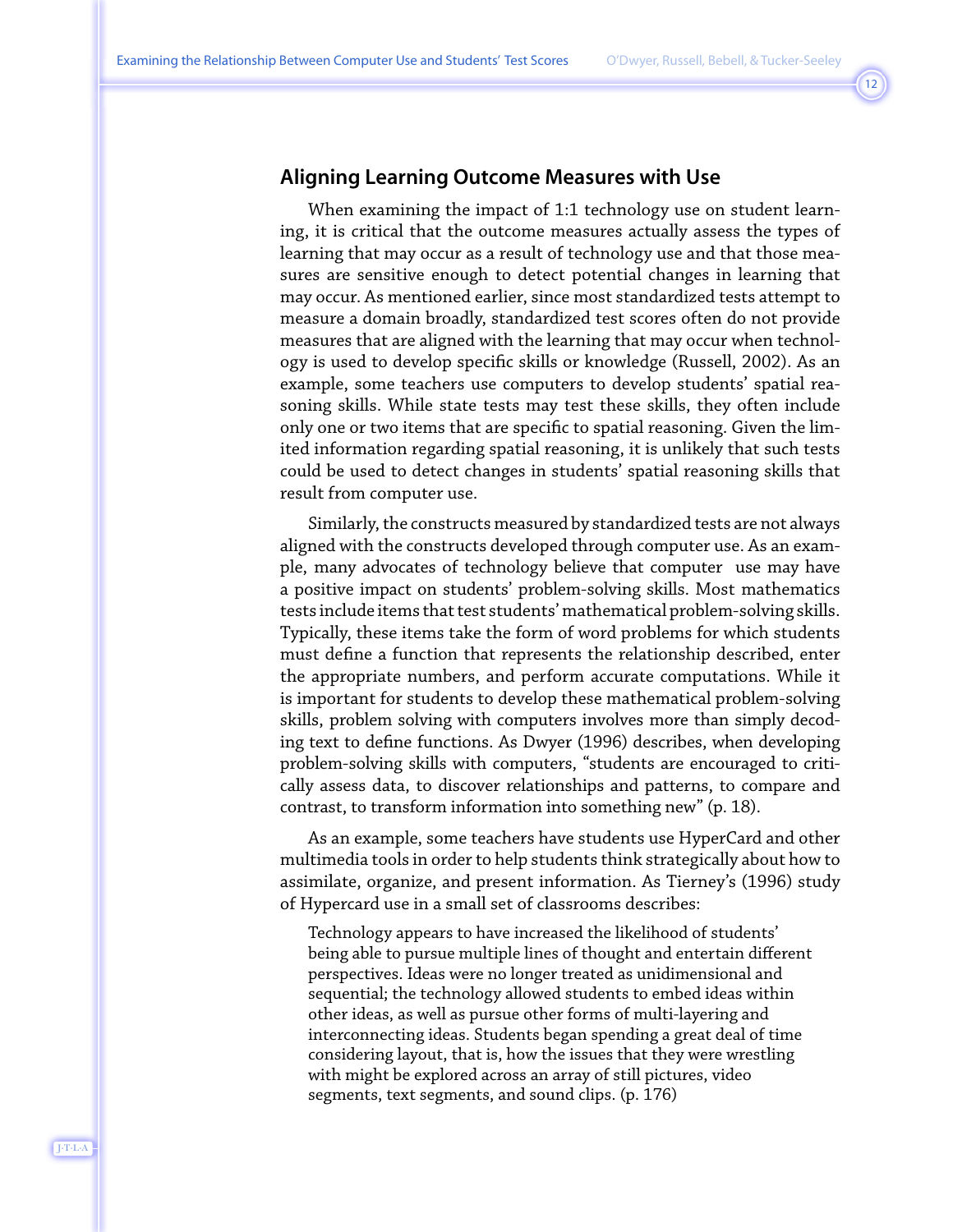These findings are echoed by teachers in other schools. After studying technology use across classrooms in one school district, Russell (2000) wrote:

In addition to exposing students to a larger body of information related to the topic of study, creating HyperStudio stacks also requires students to more carefully plan how they integrate and present this information. As one teacher explains, "First they do the research and identify what it is they want to include in their stack. They then create a flow chart that depicts how the pieces fit together. They sketch their stack on paper and then begin putting it into the computer." Through this process, students develop their planning skills and learn to anticipate how information will be received by their audience. (p. 11)

Despite the skill development enabled by HyperCard and other multimedia authoring tools, students who develop complex, high quality products using HyperCard do not necessarily perform well on current achievement tests. While studying the impact of computers on student learning in the Apple Classrooms of Tomorrow project, Baker, Herman, and Gearhart (1996) found that "…a sizeable portion of students who used HyperCard well to express their understanding of principles, themes, facts, and relationships were so-so or worse performers judged by more traditional forms of testing" (p. 198). Over the past decade these and similar findings have led proponents of computer use in schools to conclude that technology enables students to develop new competencies, "some of which were not being captured by traditional assessment measures" (Fisher, Dwyer, & Yocam, 1996, p. 5). Thus, when using standardized tests, or any measure of student achievement, it is important that the constructs measured by the instrument are aligned with the constructs developed through students' uses of technology. In some cases, this may require that researchers focus on sub-scale test scores that measure the constructs of interest rather than focusing only on the test's total score.

## **Adopting a Multi-level Analytic Approach**

In addition to the previous methodological limitations, many studies of educational technology fail to properly account for the organizational processes that mediate the relationship between technology use and achievement. Over the past two decades, researchers have become increasingly aware of the problems associated with examining educational data using traditional analyses such as ordinary least squares analysis or analysis of variance. Since educational systems are typically organized in a hierarchical fashion, with students nested in classrooms, classrooms nested in schools, and schools nested within districts, a hierarchical or multilevel approach is often required (Robinson, 1950; Cronbach, 1976; Haney, 1980; Burstein,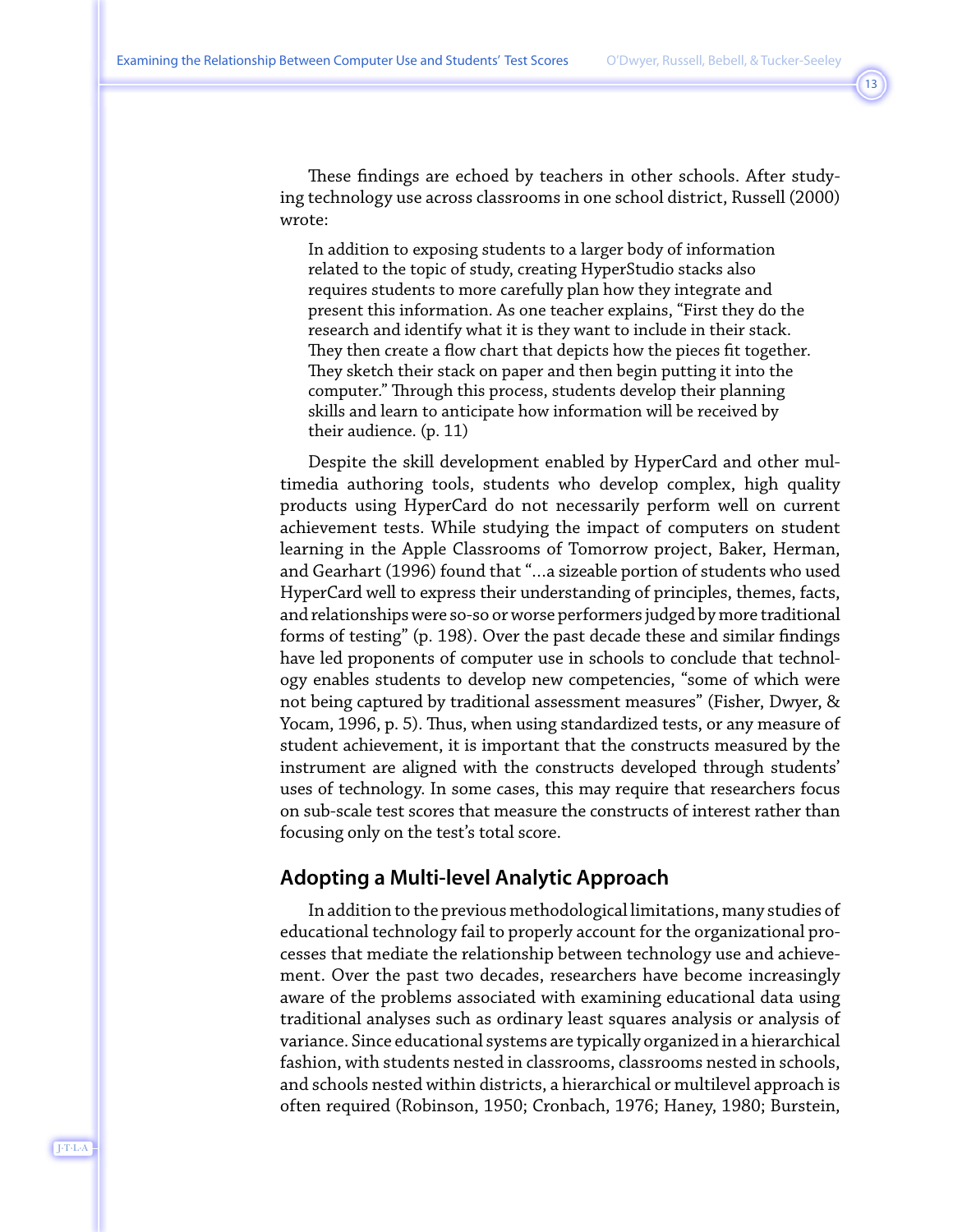1980; Bryk & Raudenbush, 1992; Kreft & de Leeuw, 1998). At each level in an educational system's hierarchy, events take place and decisions are made that potentially impede or assist the events that occur at the next level. For example, decisions made at the district level may have profound effects on the technology resources and support available for teaching and learning in the classroom. Similarly, within classrooms, teachers' uses of technology are likely to impact how students use technology during classtime.

Given that characteristics of students within a classroom are likely to influence the attitudes and instructional practices of their teachers and that these practices in turn affect all of the students in the classroom, it is important to examine the classroom as a hierarchical organization within which technology use occurs. Similarly, since decisions to make technology available in classrooms are typically made at the school or district level, it is important to examine the school system as a hierarchical organization within which technology use occurs. A hierarchical approach to analyzing the relationship between technology use and achievement requires the analysis of individuals within classrooms, and has at least three advantages over traditional analyses: (1) the approach allows for the examination of the relationship between technology use and achievement as a function of classroom, teacher, school, and district characteristics; (2) the approach allows the relationship between technology use and achievement to vary across schools; and (3) differences among students in a classroom and differences among teachers can be explored at the same time therefore producing a more accurate representation of the ways in which technology use is related to student learning (Bryk & Raudenbush, 1992; Goldstein, 1995; Kreft & de Leeuw, 1998).

Recognizing these challenges to estimating the influence of technology use on student achievement, this study attempts to overcome some of these obstacles. First, this study employs multiple measures of students' technology use inside and outside of school, and employs a multi-level analytic approach that includes student- and classroom-level modeling. In addition, this study uses both total test scores and sub-domain scores as measures of student achievement. Although the authors recognize that standardized test scores may not be suitable for isolating the types of improved learning that may occur as a result of technology use, we believe that it is necessary to use standardized test scores in this study for the following reasons. First, given the current era of heightened accountability for students, teachers and schools and the important role that standardized test scores play in the accountability movement, we believe that these scores remain a necessary starting point for understanding whether technology use is related to student learning outcomes. While mindful of the criticisms we levied at standardized test scores with regard to their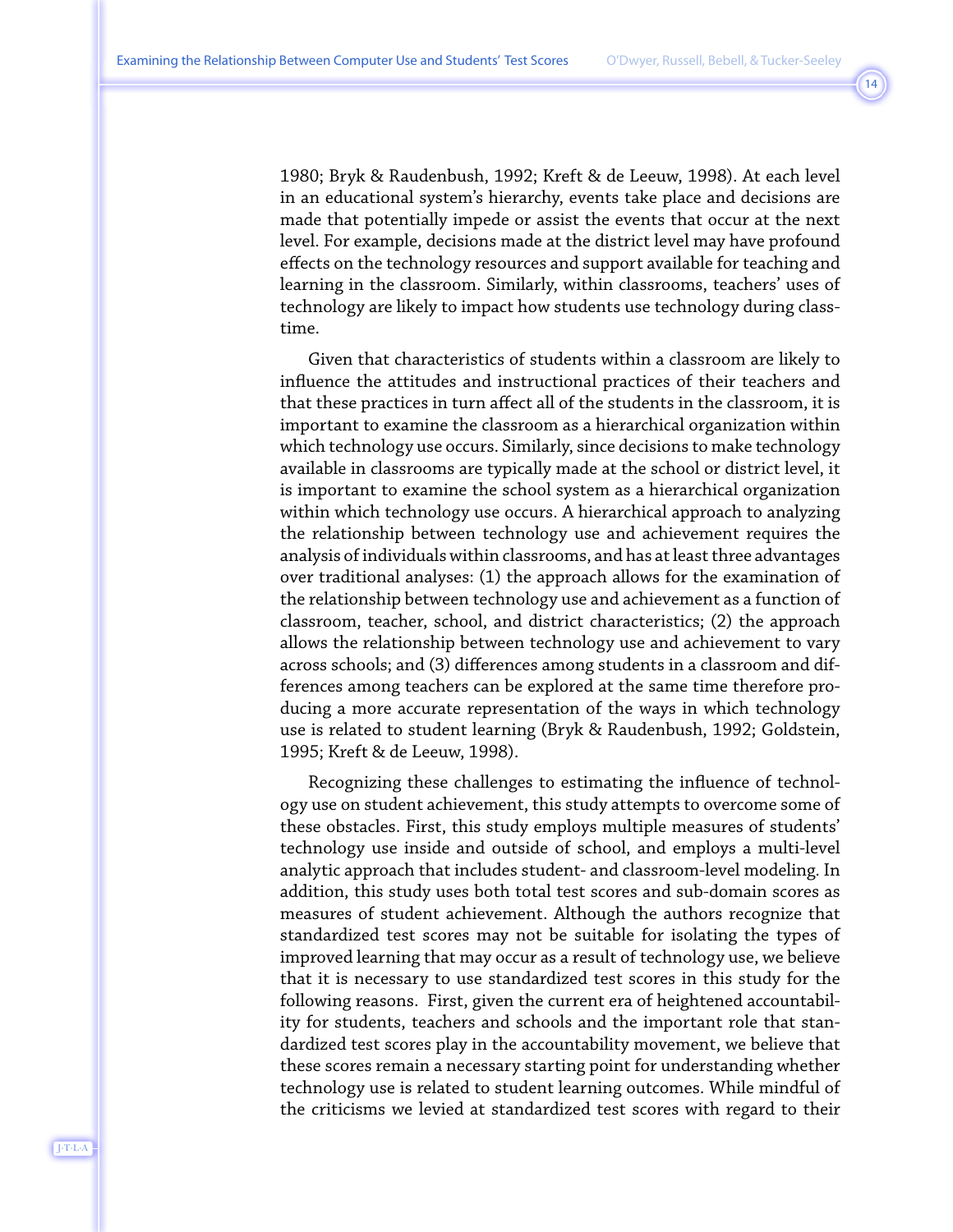possible lack of sensitivity for detecting improved learning as a consequence of technology use, we remain aware that "[s]tandardized test scores have become the accepted measure with which policymakers and the public gauge the benefits of educational investments" (McNabb, Hawkes, & Rouk, 1999, p.6). Second, this study is exploratory in nature and so the results have the potential to guide future research that may overcome the remaining methodological obstacles that were faced here. For these reasons and in order to maximize the benefits of using standardized test scores, this study uses not only the total standardized test scores, but also sub-domain scores that have the potential to be more sensitive to technology use than the test as whole.

Specifically, this paper presents a hierarchical regression analysis of the relationship between a variety of student uses of technology and their performance on the Grade 4, state mandated paper-based English/ Language Arts (ELA) Massachusetts Comprehensive Assessment System (MCAS) test. Using item level achievement data, individual student's test scores, and student and teacher responses to a technology-use survey, this study examines the relationship between technology use and performance among 986 regular students, from 55 intact fourth grade classrooms in 25 schools across nine school districts. Given increased interest in both student accountability and educational technology, the current research provides insight into how different types of technology use impact student achievement in the domain of English/Language Arts. It is important to note that throughout the research presented here, the term technology refers specifically to computer-based technologies and includes personal computers, LCD projectors, and Palm Pilots.

# **Sample**

The study presented in this paper employs data collected as part of the Use, Support, and Effect of Instructional Technology (USEIT) Study. The USEIT study was a three-year project that began during the Spring of 2001 and was conducted to better understand how educational technologies are being used by teachers and students, what factors influence these uses, and how these uses affect student learning. Phase I of the USEIT study was dedicated to understanding how technology was being used by teachers and students as a teaching and learning tool. During this phase (the 2001-2002 school year), information about district technology programs, teacher and student use of technology in and out of the classroom, and the factors that were associated with these uses were collected through site visits and surveys. In total, survey responses were obtained from 120 district level administrators, 122 principals, 4400 teachers, and 14,200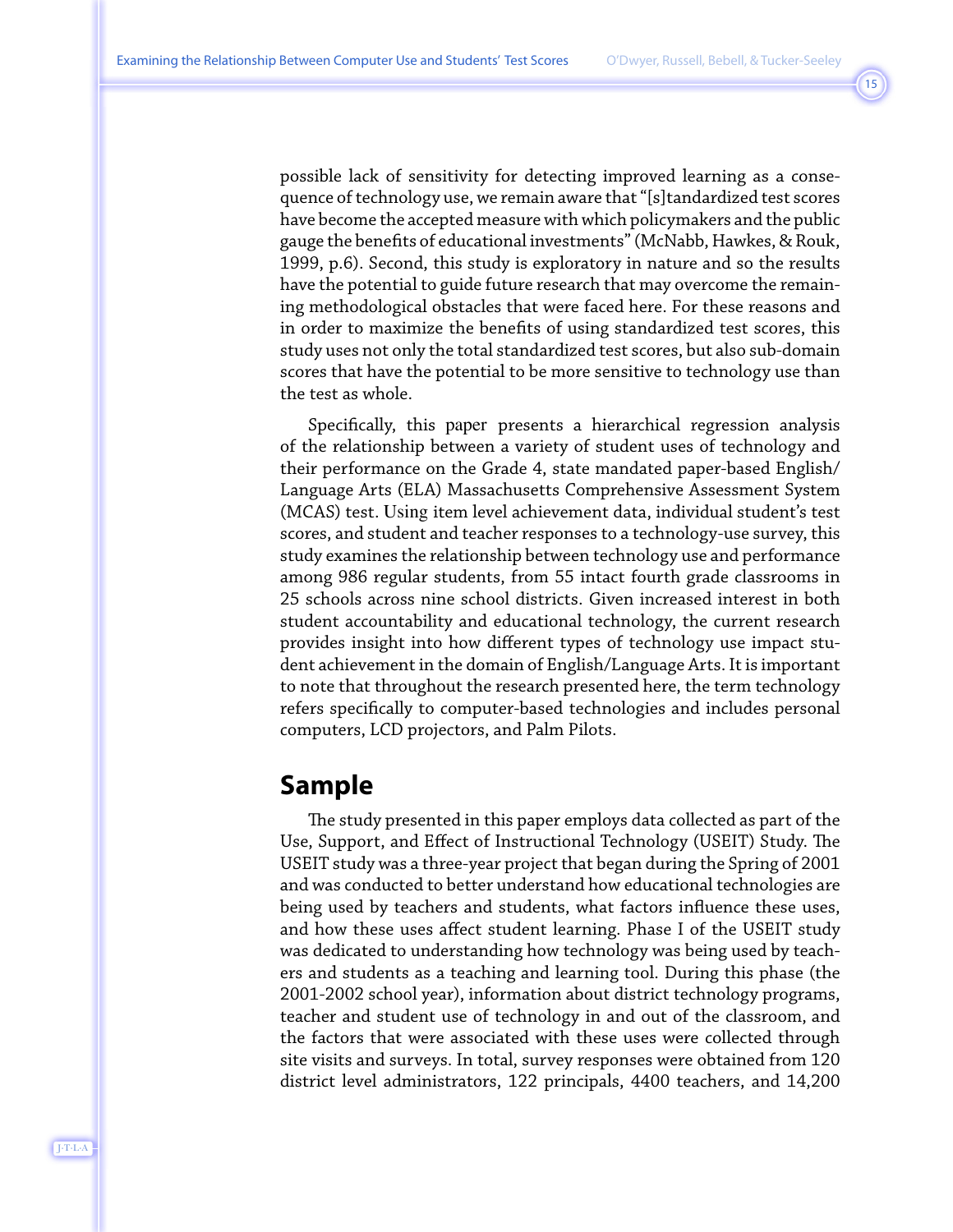students from over 200 schools in 22 districts. The specific details on the sample, methodologies and analyses of the USEIT data is detailed in Russell, O'Dwyer, Bebell, and Miranda (2003).

Phase II of the USEIT study was concerned with how technology use influences student learning. Teacher survey responses from Phase I of the study were used to identify fourth grade teachers that reported various levels of instructional technology use. Specifically, all fourth grade teachers who completed the USEIT teacher survey during the Spring of 2002 were stratified into three groups representing high, medium, and low levels of instructional technology use. Within each group, a sub-set of teachers were purposively recruited to participate in Phase II of the USEIT study designed to examine the relationship between technology use and achievement. Teachers in eight school districts were contacted in the Fall of 2002, and these teachers and their students were re-surveyed in Spring 2003. Survey responses and achievement data from an additional district in which we were conducting related research were also incorporated into the Phase II sample. Thus, the current sample includes a total of 1,206 students nested within 55 classroom teachers from 25 elementary schools across nine Massachusetts school districts. Since teachers in the sample taught only one classroom each, the students may be considered nested within 55 teachers or nested within 55 intact classrooms. The sample of 1,206 students included students who had been classified as English Language Learners (ELL), students with disabilities (SD), and students who are neither SD or ELL. In order to reduce the possible confounding effects of specialized learning and language needs, this study examined only those students who were classified as non-SD and non-ELL students. Thus, the sample used for the analyses presented here included 986 fourth grade students in 55 teachers/classrooms in nine school districts.

Table 1 displays demographic and mean achievement data for each of the nine school districts that participated in this study of the relationship between technology use and achievement. The district and school summary data was collected from the Massachusetts Department of Education Web site [\(www.doe.mass.edu\)](http://www.doe.mass.edu).

*(Table 1 is shown on the following page.)*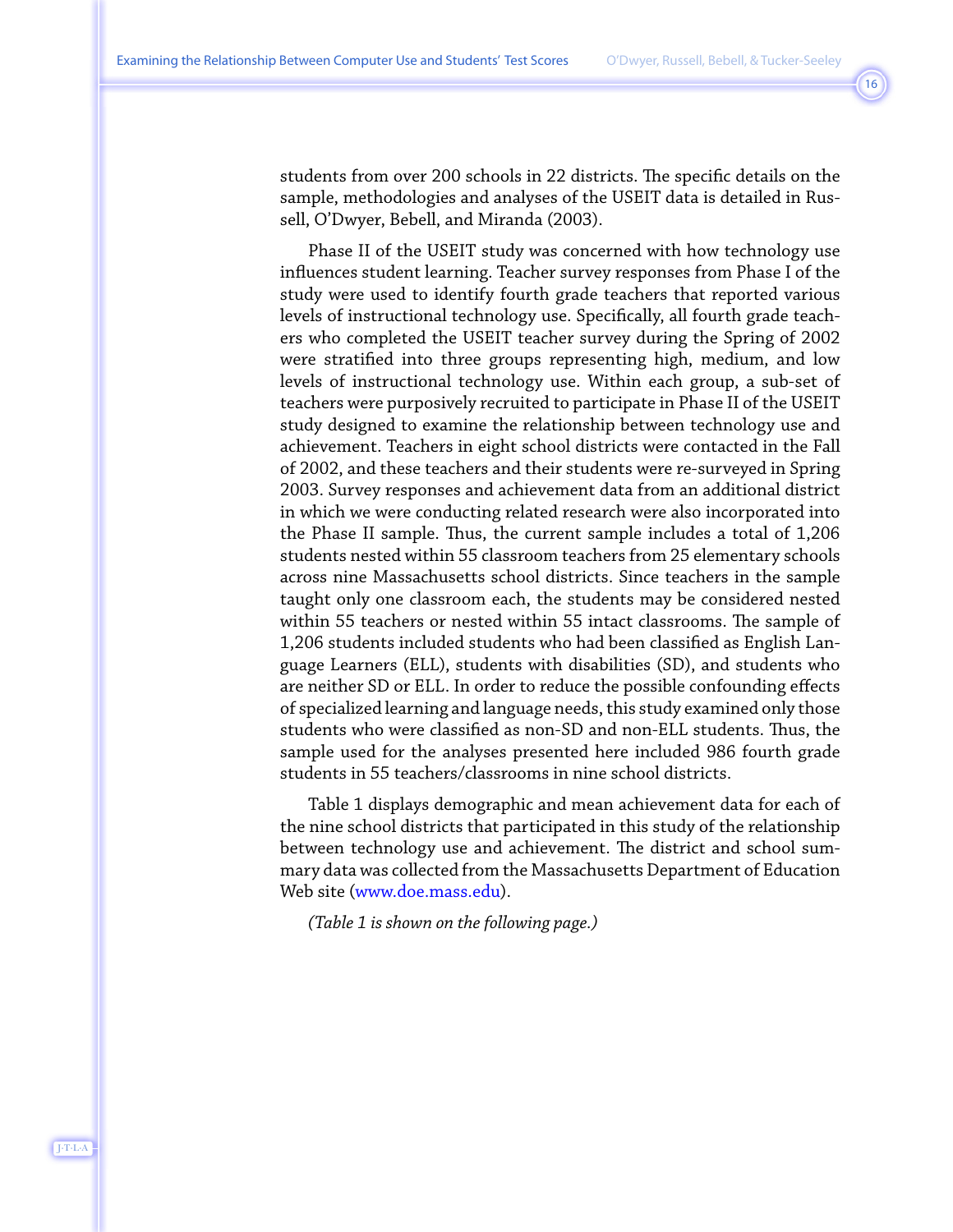## **Table 1: Mean Demographic and Achievement Characteristics for the Participating Districts**

|                                                               |                |                |              |       | <b>District</b> |                               |       |     |                |               | <b>Sample versus</b><br><b>Massachusetts</b> |
|---------------------------------------------------------------|----------------|----------------|--------------|-------|-----------------|-------------------------------|-------|-----|----------------|---------------|----------------------------------------------|
|                                                               | A              | В              | C            | D     | E               | F                             | G     | н   | г              | <b>Sample</b> | <b>MA</b><br>$(102 - 103)$                   |
| % White                                                       | 89             | 86             | 96           | 81    | 85              | 64                            | 87    | 81  | 91             | 84.3          | 75.1                                         |
| % Free Lunch                                                  | 3              | 5              | 6            | 5     | 14              | 24                            | 19    | 3   | $\overline{2}$ | 8.9           | 26.2                                         |
| Student: Computer<br>Ratio                                    | 4.3:1          | 5.3:1          | 4.4:1        | 7.5:1 | 6.6:1           | 10.1:1                        | 4.5:1 | N/R | 8.4:1          | 6.4:1         | 5.1:1                                        |
| % Classes on Internet                                         | 100            | 100            | 100          | 66    | 100             | 58                            | 100   | N/R | 72             | 86.9          | 82.8                                         |
| % Grade 4 English/LA<br>Advanced                              | 20             | 25             | 14           | 23    | 13              | 9                             | 10    | 31  | 39             | 20            | 10                                           |
| % Grade 4 English/LA<br>Proficient                            | 59             | 53             | 50           | 54    | 51              | 47                            | 49    | 50  | 49             | 51            | 45                                           |
| % Grade 4 English/LA<br>Needs Improvement                     | 20             | 20             | 33           | 20    | 32              | 35                            | 33    | 14  | 10             | 24            | 34                                           |
| % Grade 4 English/LA<br>Warning/Failing                       | 1              | $\overline{2}$ | 3            | 4     | 3               | 9                             | 8     | 5   | $\overline{2}$ | 4             | 10                                           |
| % Grade 4<br><b>Mathematics</b><br>Advanced                   | 28             | 30             | 20           | 33    | 15              | $\overline{7}$                | 11    | 35  | 40             | 24            | 12                                           |
| % Grade 4<br>Mathematics<br>Proficient                        | 38             | 35             | 36           | 36    | 32              | 23                            | 33    | 32  | 38             | 34            | 28                                           |
| % Grade 4<br><b>Mathematics Needs</b><br>Improvement          | 31             | 29             | 39           | 25    | 41              | 50                            | 40    | 25  | 19             | 33            | 43                                           |
| % Grade 4<br><b>Mathematics</b><br>Warning/Failing            | $\overline{2}$ | 5              | 5            | 6     | 12              | 19                            | 16    | 7   | 4              | 8             | 16                                           |
| Total # of Elementary<br>Schools in the<br>District           | 6              | 3              | 6            | 16    | 6               | $\overline{7}$                | 3     | 3   | 5              |               |                                              |
|                                                               |                |                |              |       |                 | <b>Sample Characteristics</b> |       |     |                |               |                                              |
|                                                               | A              | B              | $\mathsf{C}$ | D     | E               | F                             | G     | н   | г              |               |                                              |
| Number of<br><b>Participating Schools</b><br>in Each District | 1              | 1              | 2            | 6     | 3               | 3                             | 3     | 1   | 5              |               |                                              |
| Average Class Size for<br>Each District                       | 25             | 20             | 19           | 17    | 18              | 14                            | 17    | 20  | 20             |               |                                              |
| Number of Students<br>Participants in Each<br>District        | 99             | 59             | 115          | 168   | 128             | 84                            | 154   | 184 | 215            |               |                                              |

**District**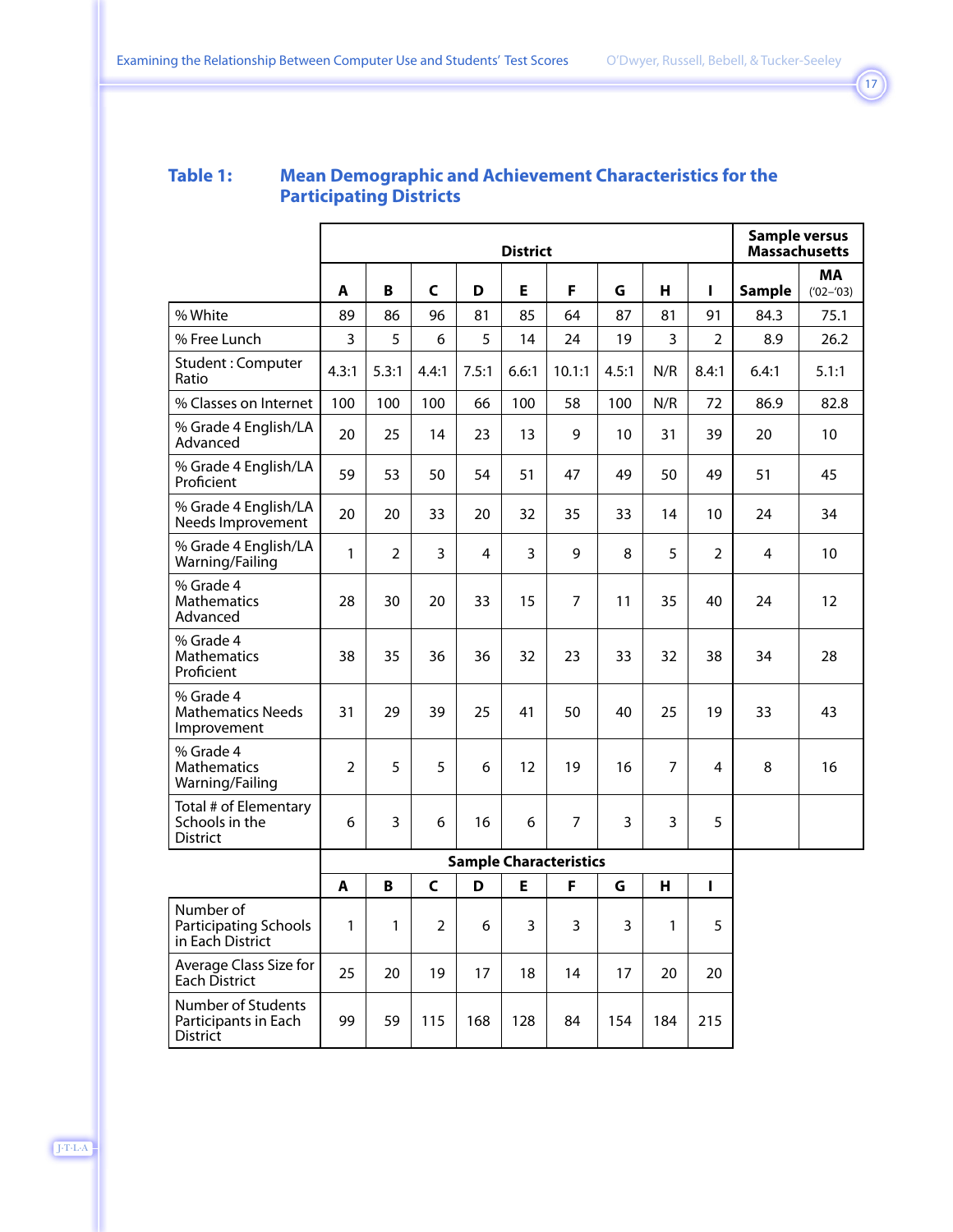As seen in Table 1, the districts that participated in this study performed somewhat higher than the state average on the grade four English/ Language Arts and Math MCAS. The mean percentage of "white" students was also slightly higher for the participating districts than the state average. Additionally, the percentage of students receiving free or reduced price lunch in the sample (8.9%) was lower than the state average (26.2%). Teachers from between one and six elementary schools from each district participated in the study and the average class size across all nine districts was 19. In terms of technology access, the district average student-tocomputer ratio was slightly higher for the participating districts at 6.4:1 compared to the state average of 5.1: 1. From these summary statistics it is reasonable to infer that students in the participating districts were generally more affluent, higher performing in Math and English/Language Arts, and had less access to technology than the average district in Massachusetts.

Although the district averages show the similarities among the participating school districts and Massachusetts state averages, such an analysis may not be fully representative of the actual students in the current sample since the students and teachers included in this study represent a purposive sample of classrooms selected from Phase I of the USEIT study that were re-surveyed. As a consequence, the district averages in Table 1 may not be completely reflective of the current sample. In order to illustrate the wide variety of mean achievement and demographic characteristics across the schools included in this study, the minimum value, maximum value and range are presented across the 25 participating elementary schools in Table 2.

#### **Table 2: Min, Max and, Range for Participating Elementary Schools**

|                                     | <b>MIN</b> | <b>MAX</b> | <b>RANGE</b> |
|-------------------------------------|------------|------------|--------------|
| <b>School Size</b>                  | 151        | 563        | 412          |
| % White                             | 47%        | 99%        | 52%          |
| % Free/Reduced Lunch                | $0\%$      | 48%        | 48%          |
| Student: Computer Ratio             | 3:1        | 33.8:1     | 30.8:1       |
| % Classes connected to the Internet | 17%        | 100%       | 83%          |
| Grade 4 ELA Advanced                | 2%         | 53%        | 51%          |
| Grade 4 ELA Proficient              | 28%        | 71%        | 43%          |
| Grade 4 ELA Needs Improvement.      | 0%         | 53%        | 53%          |
| Grade 4 ELA Warning/Failing         | 0%         | 20%        | 20%          |
| Grade 4 Math Advanced               | 0%         | 55%        | 55%          |
| Grade 4 Math Proficient             | 9%         | 52%        | 43%          |
| Grade 4 Math Needs Improvement      | 5%         | 72%        | 67%          |
| Grade 4 Math Warning/Failing        | 0%         | 31%        | 31%          |

J·T·L·A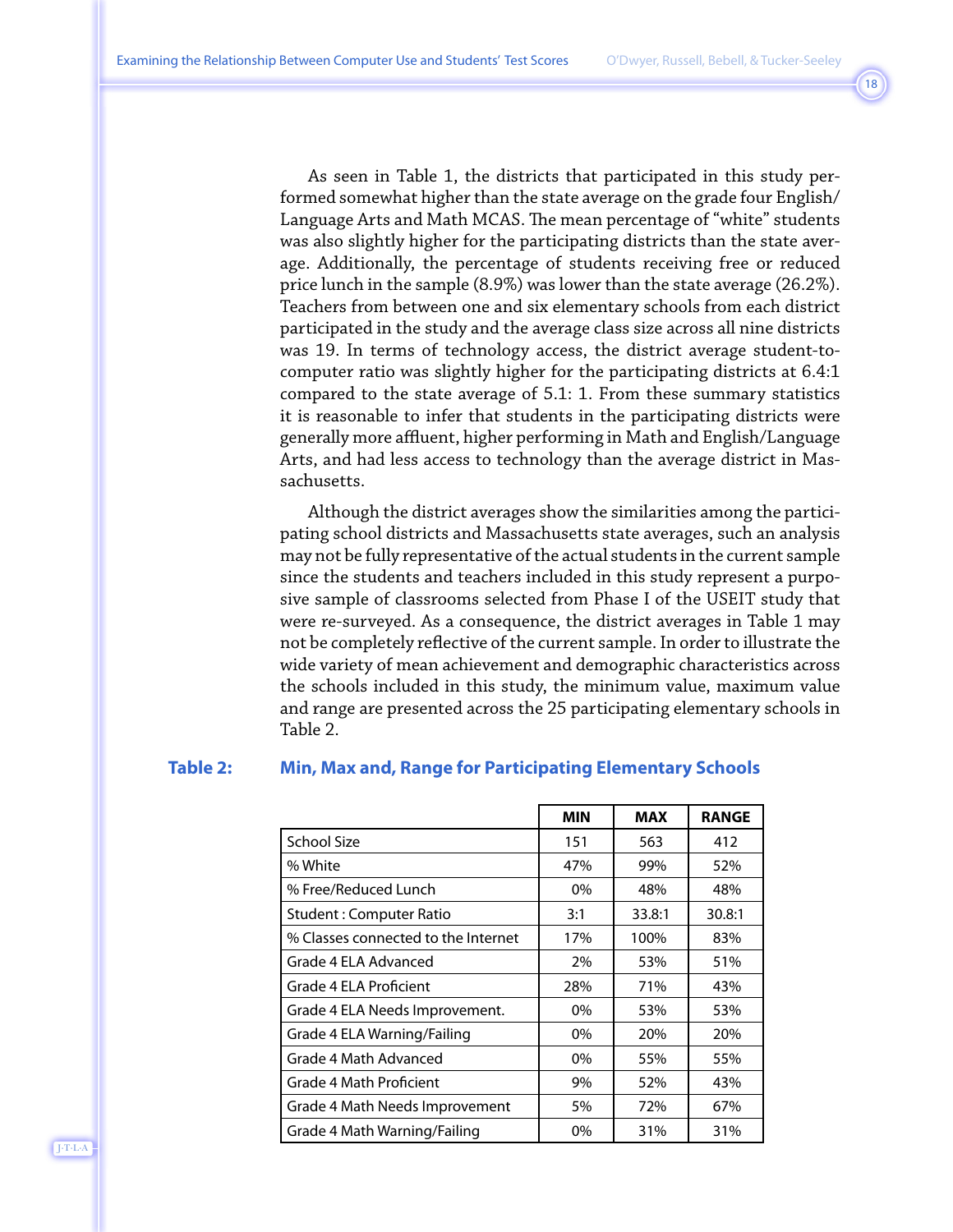Table 2 illustrates the range among the participating elementary schools in terms of both demographic variables and student achievement as measured by the 2002–2003 4th grade MCAS test. Particularly interesting is the wide range for the schools' percentage of white students with a minimum percent of 47% and a maximum percent of 99%. A similar range is found for the percentage of students per school who receive free or reduced price lunches with a minimum percent of 0% and 48% for the maximum. With respect to technology, a similarly large range is found across the sample. At the tails of the distribution, one school had a reported student to computer ratio of 3 computers to 1 student while one school had 33.8 students for each computer. Similarly, the percentage of classrooms connected to the Internet ranged from a minimum value of 17% to a maximum value of 100%. Table 2 also illustrates the wide range of student performance levels across the twenty-five participating elementary schools. Specifically, the grade 4 Math and English/Language Arts MCAS performance level range is quite dramatic with a range of 67 percentage points.

# **Instruments**

The relationship between use of technology and achievement was examined using data collected through student and teacher surveys and the state mandated ELA MCAS test. Each source of data is described separately below.

# **Technology Use Surveys**

Both the teachers and the students included in this phase of the study were administered a technology use survey. The student survey gathered demographic information, and included measures of students' access to technology in school, the types of technology use they engage in at school as well as uses across subject areas. In addition, measures of personal comfort levels with technology, access to technology at home, and various uses of technology at home were included on the survey. The teacher survey also gathered demographic information, and included measures of technology use in and out of the classroom, teachers' comfort level with technology, and teachers' attitude towards technology. Both survey instruments were refined and adapted from the original Phase I USEIT teacher and student surveys (Russell, O'Dwyer, Bebell, & Miranda, 2003).<sup>1</sup>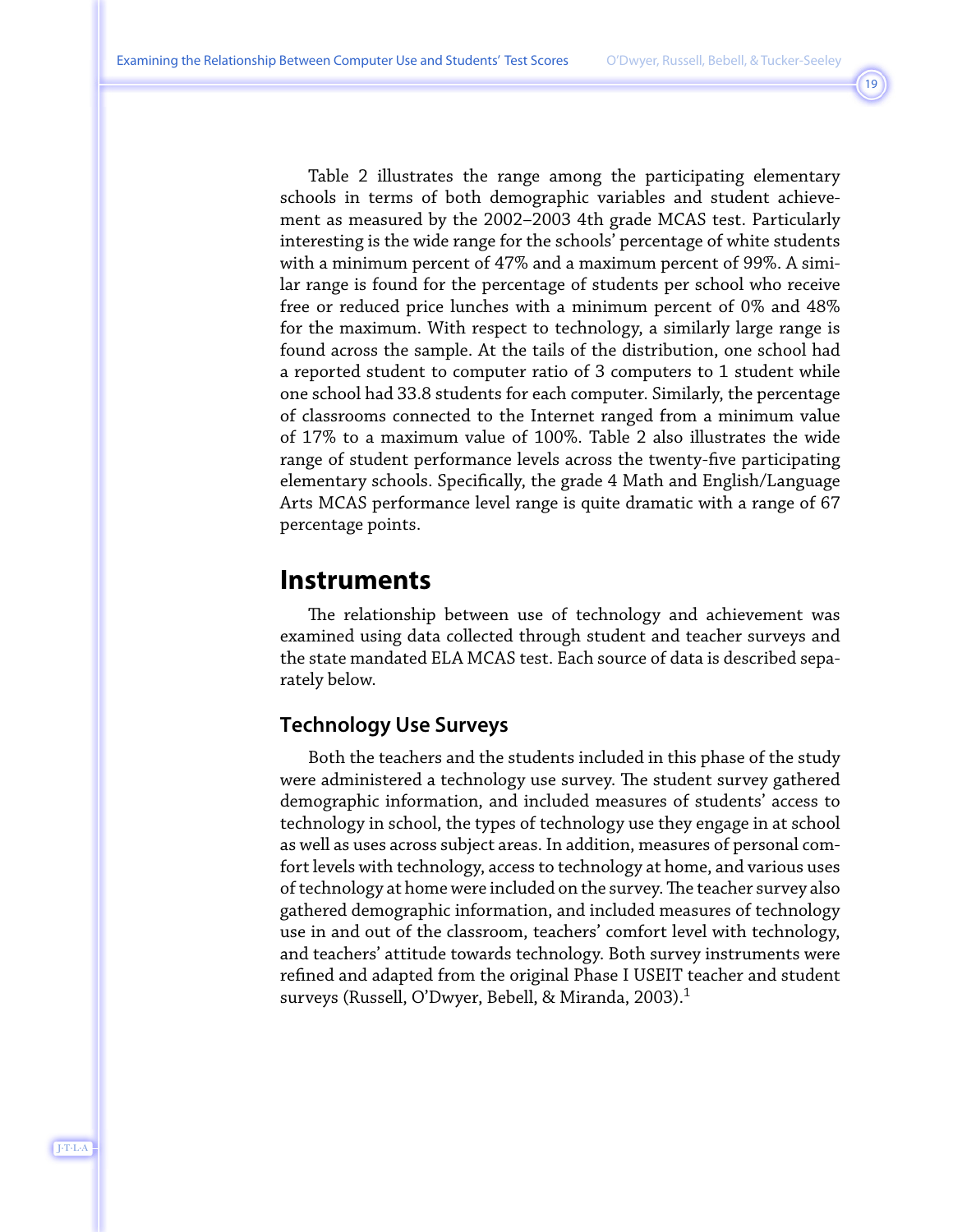Specifically, this study examined the relationship between the following student and teacher uses of technology and English/language arts test scores:

- Teacher Technology Uses
	- Teachers use of technology for delivering instruction
	- Teacher-directed student use of technology during classtime
	- Teacher-directed student use of technology to create products
	- –Teachers' use of technology for class preparation
	- Teachers' use of technology for student accommodation
- Student Technology Uses
	- Student use of technology at school
	- Student recreational use of technology at home
	- Student academic use of technology at home

Where appropriate, composite measures of these technology uses were developed using groups of items from the teacher and student technology use surveys. The reliabilities of these measurement scales were examined and a discussion is presented in the Methodology section of this paper.

#### **The MCAS English/Language Arts test**

The Massachusetts Comprehensive Assessment System (MCAS) is a state-mandated test linked to the Massachusetts curriculum frameworks. Beginning in 1998, the paper and pencil tests were administered in grades 4, 8, and 10 and focused on English/Language Arts, Science/technology, and Mathematics. The tests consist primarily of multiple-choice items but include some short response items and one extended writing item. Currently, the MCAS has been expanded across subject areas and grade levels and included a third grade reading exam. Like some other state testing programs, MCAS results are used to determine whether an individual student may graduate and for ranking schools and districts. It is worth noting that the MCAS is a controversial test and has been the subject of numerous scholarly debates regarding the validity of the testing program. On closer inspection, much of the criticism levied at the test focuses on how the test results have been used by policy makers, the media and school officials, and how the test has impacted teaching and learning in Massachusetts rather than on the psychometric characteristics of the test itself (Wheelock, Bebell, & Haney, 2000).

In the study presented here, students' fourth grade ELA MCAS raw scores and sub domain scores in writing and reading and literature were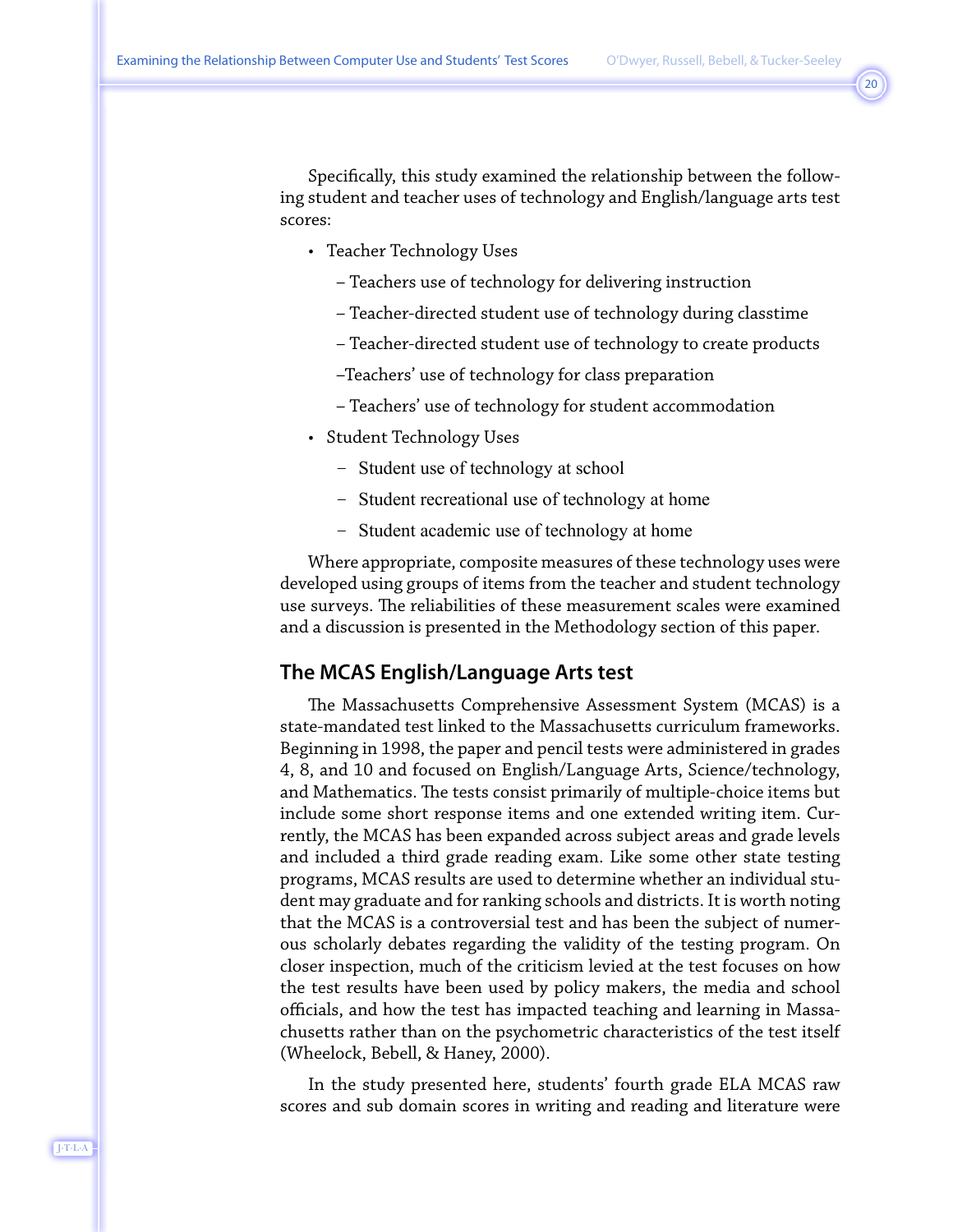used as the dependent variable. The language sub-domain score was found to be unsuitable for inclusion in the analyses as it lacked sufficient variability. The reading and literature sub-domain score was calculated by summing students raw scores across the short answer items relating to this content domain. The writing sub-domain score was derived from the extended writing exercise on the test that was scored on two criteria: topic/idea development and standard English conventions. The topic/idea development dimension was scored using a 6 point scale and the standard English conventions dimension was scored on a 4 point scale. All essays were scored by two raters and the scores awarded by the two raters were summed into a single score. The combined topic/idea development and standard English conventions score, which had a possible range from 4 to 20, was also used as the writing dependent variable. It should be noted that although a sixteen point range was possible on the writing sub-domain score, the actual range for the sample included in this study was only 12 points (8 to 20). The restriction of range on this variable may have resulted in the underestimation of the strength of the observed relationships.

In any investigation into the relationship between student achievement and instructional practices, technology-related or otherwise, it is important to take into account students' prior achievement. To this end, the authors included individual students' grade 3 reading raw scores collected from the 2001–2002 MCAS administration, as a control variable when modeling the relationship between fourth grade ELA achievement and technology use. Similar to the scores for the writing sub-domain, the third grade reading scores were quite high for the sample indicating a ceiling effect for assessing prior achievement. Due to this truncation of scores, the relationship between prior achievement and fourth grade test and subdomain scores may have been underestimated in the models formulated in this research. Students' third grade reading scores, fourth grade ELA scores, and survey responses were combined with their teachers' survey responses into a single model allowing the relationship between measures of achievement and technology to be examined as function of both student and teacher technology characteristics while controlling for prior achievement.

J·T·L·A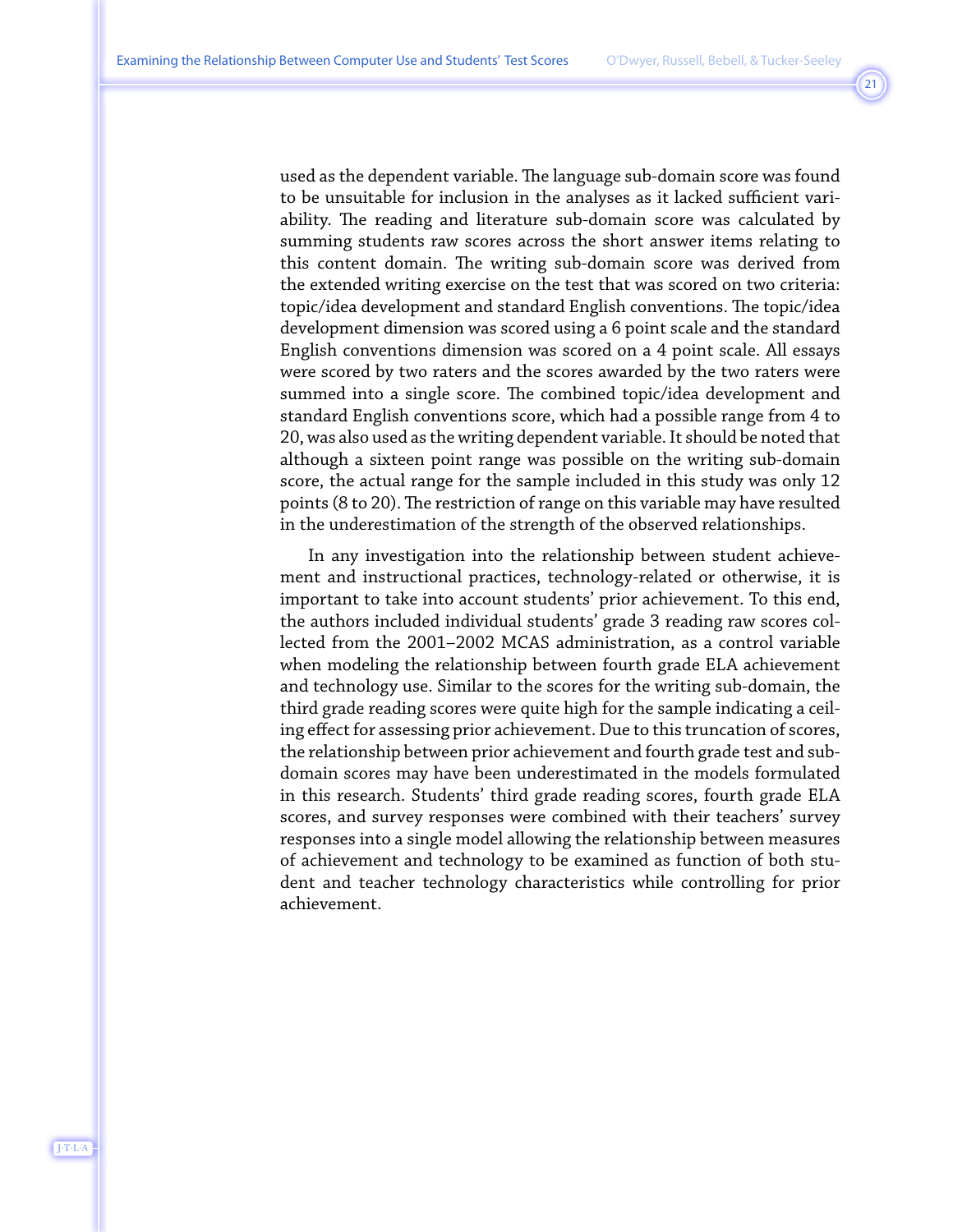# **Methodology**

The analyses presented in this report were conducted using a two-level hierarchical linear regression model. In this model, individual student's MCAS scores were modeled at level-1 as a function of students' school and home technology uses, socioeconomic status indicators, and grade 3 MCAS performance. The general hierarchical model assumes a random sample of i students within *J* classrooms, such that  $Y_{ij}$  is the outcome variable (English/language arts achievement in this case) for student i nested within teacher or classroom *j* (Bryk & Raudenbush, 1992). Given that intact fourth grade classrooms were sampled, teachers' survey responses were considered analogous to measures of classroom practices and so individual students were considered to be nested within classrooms. The level-1 or student model may be expressed as follows:

$$
Y_{ij} = \beta_{0j} + \beta_{1j} X_{1ij} + \beta_{2j} X_{2ij} + \dots + \beta_{kj} X_{kij} + r_{ij}
$$

In this model, achievement, *Y*ij was modeled as a function of a linear combination of student predictors,  $X_{kij}$ . This model states that the predicted outcome was composed of a unique intercept β*0j*, and slope for each classroom  $\beta_{ki}$ , as well as a random student effect,  $r_{ii}$ . The intercept represents the base achievement in each classroom and the random student effect was assumed to be normally distributed with a mean of zero and variance,  $\sigma^2$ . In the models used in this research, only mean achievement was allowed to vary between classrooms.

The variation in mean achievement across classrooms was modeled at the second level. The level-2 model may be expressed as follows:

$$
\beta_{kj} = \gamma_{0k} + \gamma_{1k} W_{1j} + \gamma_{2k} W_{2j} + \dots + \gamma_{P-k} W_{P-1j} + u_{kj}
$$

Each β*k*<sup>j</sup> was modeled as a function of aggregate student characteristics (prior achievement and socioeconomic status indicators) as well as measures of teachers' use of technology and beliefs about technology,  $W_{p\text{j}}$ . Each  $\gamma_{pk}$  represented the effect of the predictors on the outcome. Each classroom had a unique random effect,  $u_{ki}$ , which was assumed to be normally distributed with a mean of zero and variance  $\tau_{kk}$  for any  $k$ .

These models allowed the total variability in fourth grade MCAS ELA achievement to be partitioned into its within-classroom and betweenclassroom variance components, and allowed predictors to be added at each level that explain a portion of both the within-classroom and between-classroom variance available. Although it could be argued that achievement could be modeled as varying within-classrooms, betweenclassrooms within-schools, and between-schools, we make the case that the sample selection procedures adopted for this study make the two-level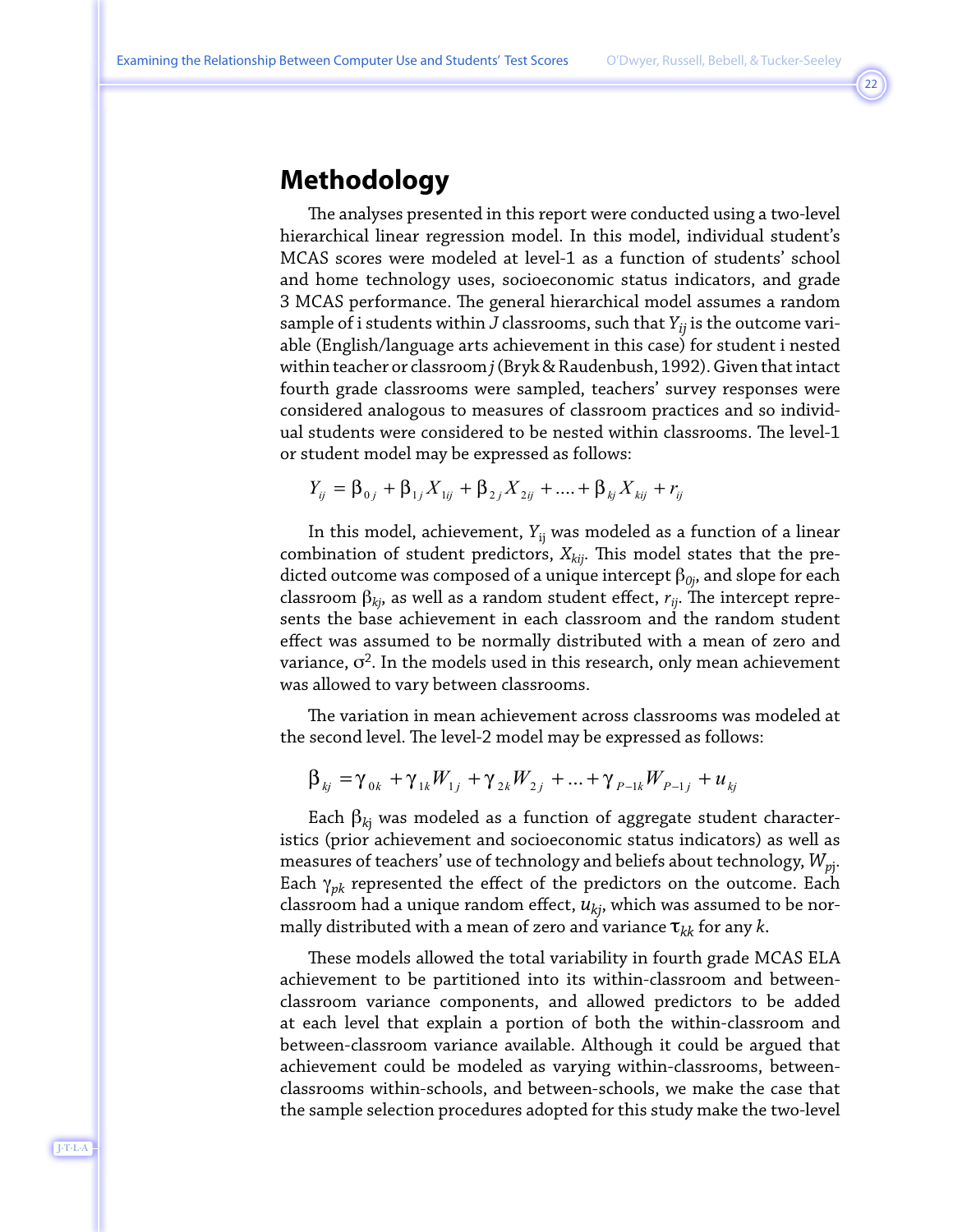model a more appropriate choice for the analyses conducted here. The sample of teachers included in this phase of the study was selected based on their responses to the survey administered during Phase I of the USEIT study and was not concerned with school characteristics. Though we recognize the importance of school level variables for supporting technology use, we do not feel that it would be appropriate to add a macro level above the level at which the sampling units were selected. For this reason, the between-classroom variability was confounded with the between-school variability in the models presented in this research.

Three outcome measures (*Yij*) were modeled in this research; the total ELA raw score, the writing component score, and the reading and literature subscale score. In order to facilitate comparisons among models, each of these outcome measures was standardized to have a mean of zero and a standard deviation of 1. The hierarchical regression analyses were carried out in a number of stages. When conducting any hierarchical analysis, the first step requires the examination of the amount of variability in the three outcome measures that exists within and between classrooms. In order to accomplish this, unconditional models, in which no predictors other than school membership were known, were formulated. To develop a better understanding of the technology uses that may be associated with ELA performance, the second stage of the analysis involved extensive theorydriven, exploratory data analysis to identify student and teacher variables observed to be associated with each of the outcome measures. Nuanced measures of technology use first described in Bebell, Russell & O'Dwyer (2004) were examined during the exploratory analysis phase.

Guided by past research and theory, exploratory multilevel models were formulated. In addition to identifying teacher/classroom level predictors, student level predictors were identified that were significantly associated with technology use at  $p \leq 0.1$ . Since the emphasis during this section of the analysis was on data exploration, a significance level of 0.10 was adopted as the criterion for significance in preference to the more stringent 0.05. Using predictor variables identified during the exploratory phase, increasingly complex multilevel models were constructed to predict each of the outcome measures. The total ELA raw score model was used as the archetypal model and guided the construction of the models for predicting the remaining two outcomes. In total, beginning with a model that included only prior achievement and ending with the most parsimonious model, six models for each outcome measure were formulated. The multilevel models were constructed such that the impact of different categories of predictor variables could be independently assessed. The categories of interest were: prior achievement, socioeconomic status indicators, home technology use measures, school technology use measures, and teacher technology use. Table 3 contains the student level variables and composite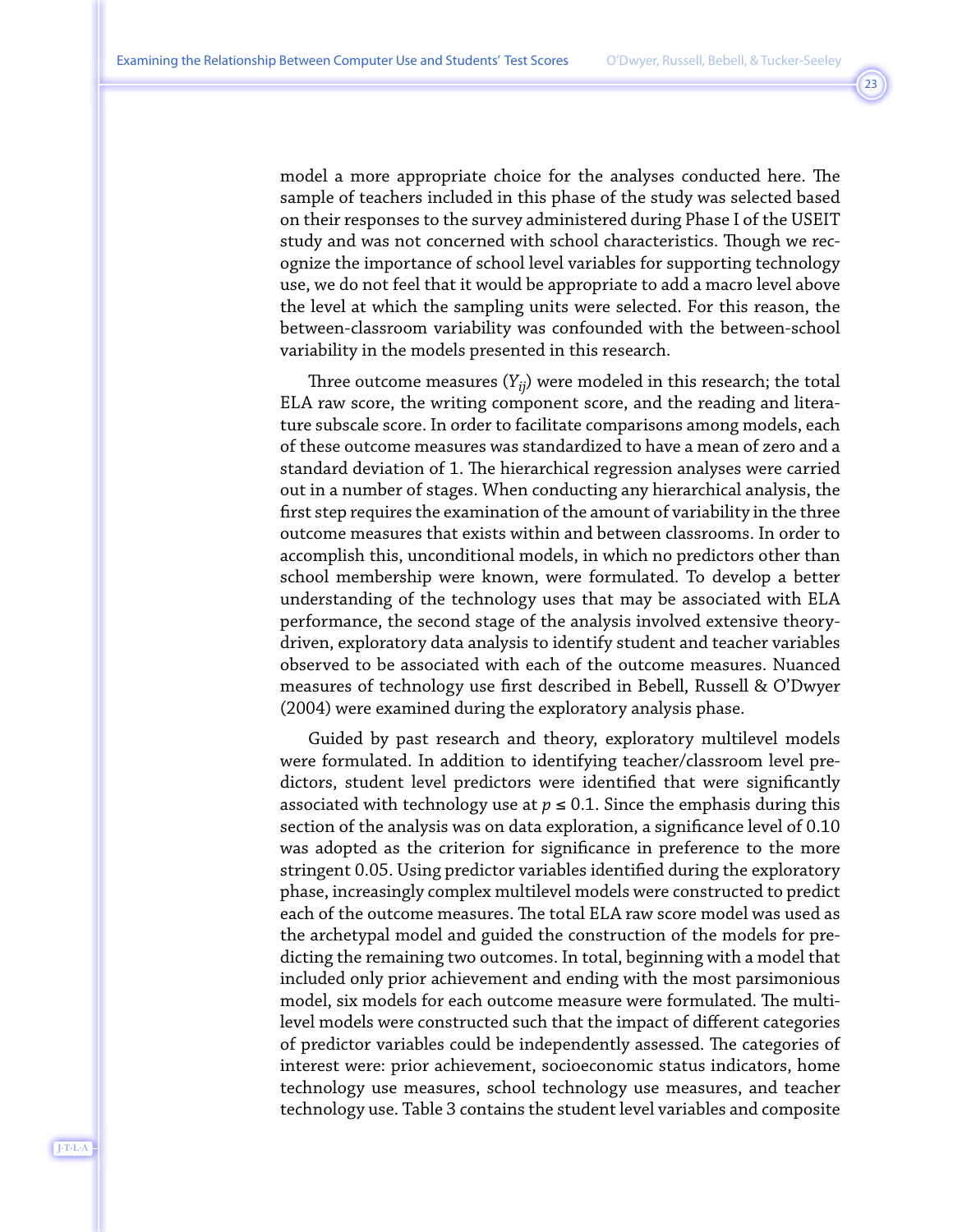measures used in addition to prior achievement for predicting each of the three outcomes. Principal components analysis was used to confirm the existence of the student recreational and academic home use scales and to create standardized factor scores for these scales that have a mean of zero and a standard deviation of 1. The individual items used to characterize student use of technology at school and students' socioeconomic status were also standardized to have a mean of zero and a standard deviation of 1.

#### **Table 3: Student Measures Identified During Exploratory Data Analysis Phase**

| <b>Measurement Categories</b>                                                       | <b>Constituent Items</b>                                                                              |
|-------------------------------------------------------------------------------------|-------------------------------------------------------------------------------------------------------|
|                                                                                     | How often do you use a computer in<br>school to send/receive email?                                   |
|                                                                                     | How often do you use a computer in<br>school edit papers using a computer?                            |
| Student school use of technology<br>at school<br>(Entered into models individually) | How often do you use a computer<br>in school to find information on the<br>Internet?                  |
|                                                                                     | How often do you use a computer<br>in school to create a Hyperstudio or<br>PowerPoint presentation    |
|                                                                                     | How often do you use your home<br>computer to play games?                                             |
|                                                                                     | How often do you use your home<br>computer to chat/instant message?                                   |
| Student recreational home use of<br>technology<br>Cronbach's alpha = $0.78$         | How often do you use your home<br>computer to email?                                                  |
|                                                                                     | How often do you use your home<br>computer to search the Internet for fun?                            |
|                                                                                     | How often do you use your home<br>computer to create Mp3/music?                                       |
| Student academic home use of<br>technology                                          | How often do you use your home<br>computer to search the Internet for<br>school?                      |
| Cronbach's alpha = $0.54$                                                           | How often do you use your home<br>computer to write papers for school?                                |
| Socioeconomic status measures                                                       | About how many books of your own do<br>you have at home, not counting school<br>books or comic books? |
| (Entered into models individually)                                                  | How many computers, if any, do you<br>have at home?                                                   |

J·T·L·A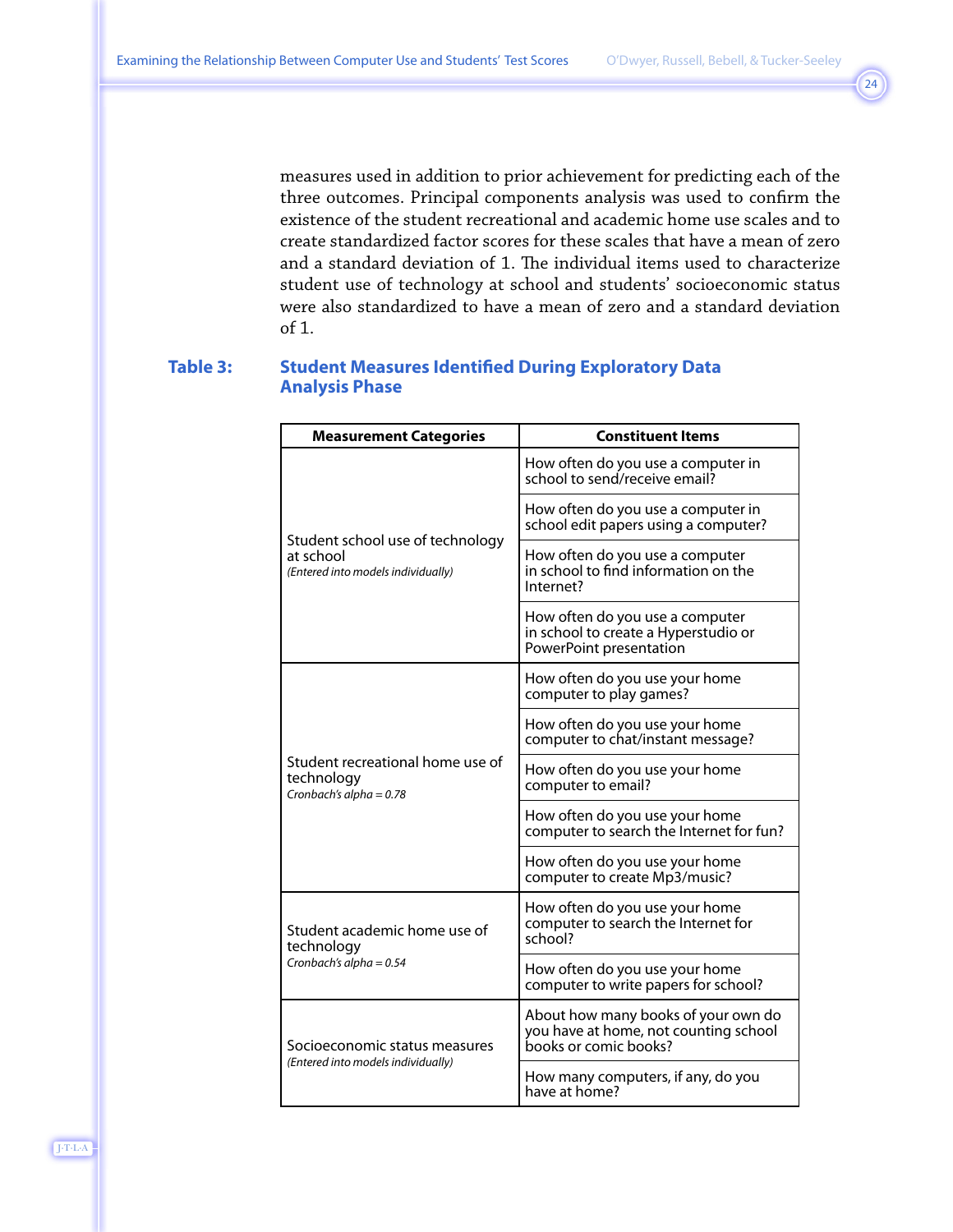The teacher variables and composites included in the models are shown in Table 4. As was the case with the student level measures, principal components analysis was used to confirm the existence of measurement scales and to create standardized factor scores that have a mean of zero and standard deviation of 1. In addition to the variables in Table 4, the third grade measure of prior achievement as well as the two student socioeconomic status measures were aggregated to the classroom level. Taking advantage of the power of multilevel models for including group characteristics to predict individual outcomes, measures of teacher characteristics were included to predict student achievement.

*(Table 4 is shown on the following page.)*

#### J·T·L·A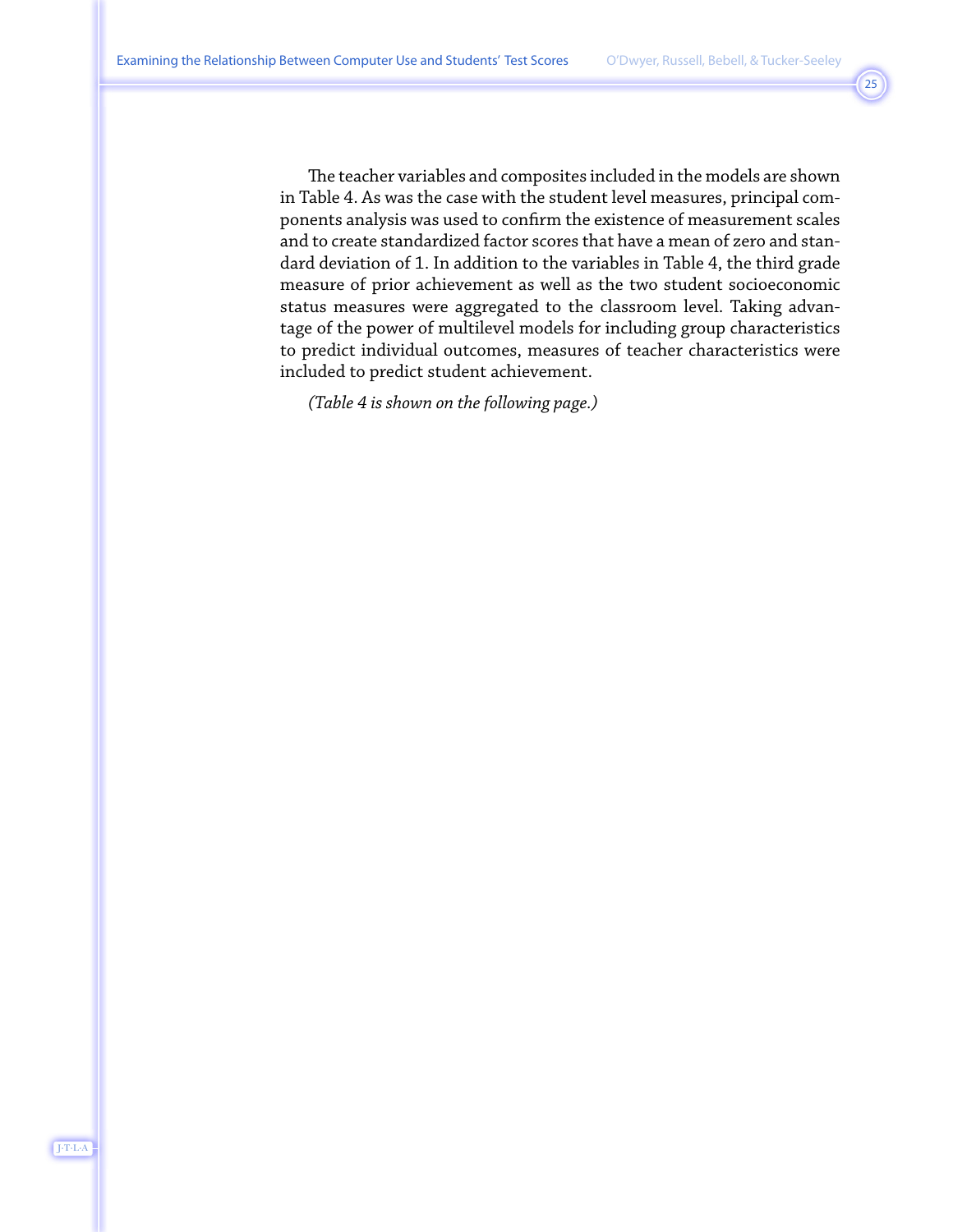## **Table 4: Teacher Use of Technology Scales and Beliefs About Technology Measure**

| <b>Measurement Scale</b>                                         | <b>Constituent Items</b>                                                                                           |
|------------------------------------------------------------------|--------------------------------------------------------------------------------------------------------------------|
| Teachers' use of technology for<br>delivering instruction        | How often do you use a computer to deliver instruction to your<br>class?                                           |
| Teacher-directed student use of<br>technology during classtime   | During classtime how often did students work individually using<br>computers this year?                            |
| Cronbach's alpha = $0.89$                                        | During classtime how often did students work in groups using<br>computers this year?                               |
|                                                                  | During classtime how often did students do research using the<br>internet or CD-ROM this year?                     |
|                                                                  | During classtime how often did students use computers to solve<br>problems this year?                              |
|                                                                  | During classtime how often did students present information to<br>the class/ using a computer this year?           |
|                                                                  | During classtime, how often did students use a computer or<br>portable writing device for writing this year?       |
| Teacher-directed student use of<br>technology to create products | How often did you ask students to produce multimedia projects<br>using technology?                                 |
| Cronbach's alpha = $0.77$                                        | How often do you ask students to produce reports and term<br>papers using technology?                              |
|                                                                  | How often did you ask students to produce web pages, websites or<br>other web-based publications using technology? |
|                                                                  | How often did you ask students to produce pictures or artwork<br>using technology?                                 |
|                                                                  | How often did you ask students to produce graphs or charts using<br>technology?                                    |
|                                                                  | How often did you ask students to produce videos or movies using<br>technology?                                    |
| Teachers' use of technology for                                  | How often did you make handouts for students using a computer?                                                     |
| class preparation<br>Cronbach's alpha = $0.64$                   | How often did you create a test, quiz or assignment using a<br>computer?                                           |
|                                                                  | How often did you perform research and lesson planning using the<br>internet?                                      |
| Teachers' use of technology for<br>student accommodation         | How often do you use a computer to prepare or maintain IEPs<br>using a computer                                    |
| Cronbach's alpha = $0.45$                                        | How often do you use a computer to adapt activities to students'<br>needs                                          |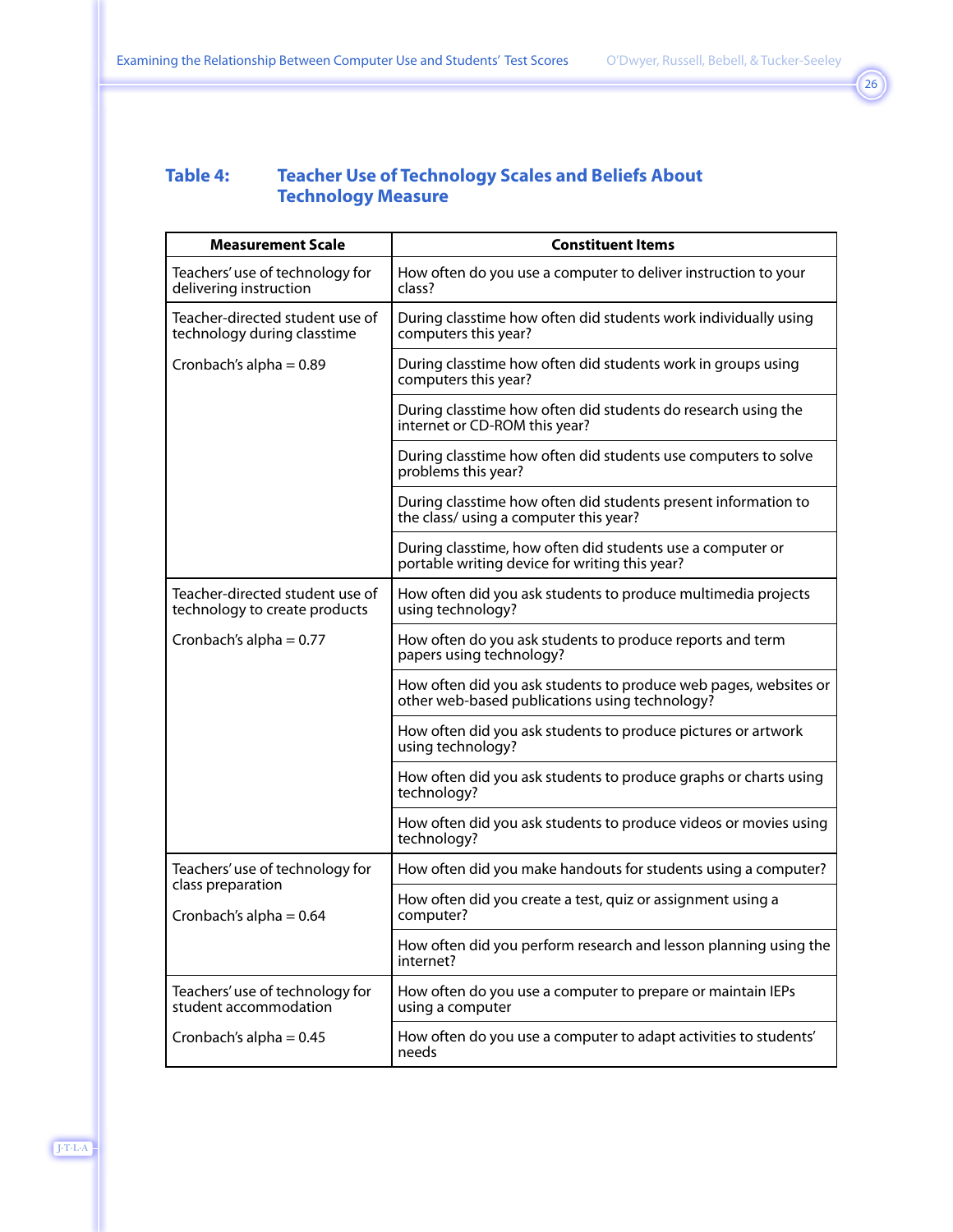# **Results**

To provide a sense of the degree to which teachers and students use technology for each of the measurement categories and scales, Figures 1 and 2 display the distribution and mean response for each of the individual student and teacher survey items that comprise the technology use measures examined in this study. Figure 1 shows that students tend to use technology at school less frequently than they use it at home; both recreational and academic technology uses at home are higher than school uses. By far, students report using their computer at home to play games more frequently than any other use.

#### **Figure 1: Distribution and Mean Items Responses for Student Uses of Technology**



Figure 2 displays similar information for teacher uses of technology. The distributions show that teachers tend to use technology most frequently for preparation purposes. Teachers also tend to have their students perform tasks during classtime using a computer more often than

J·T·L·A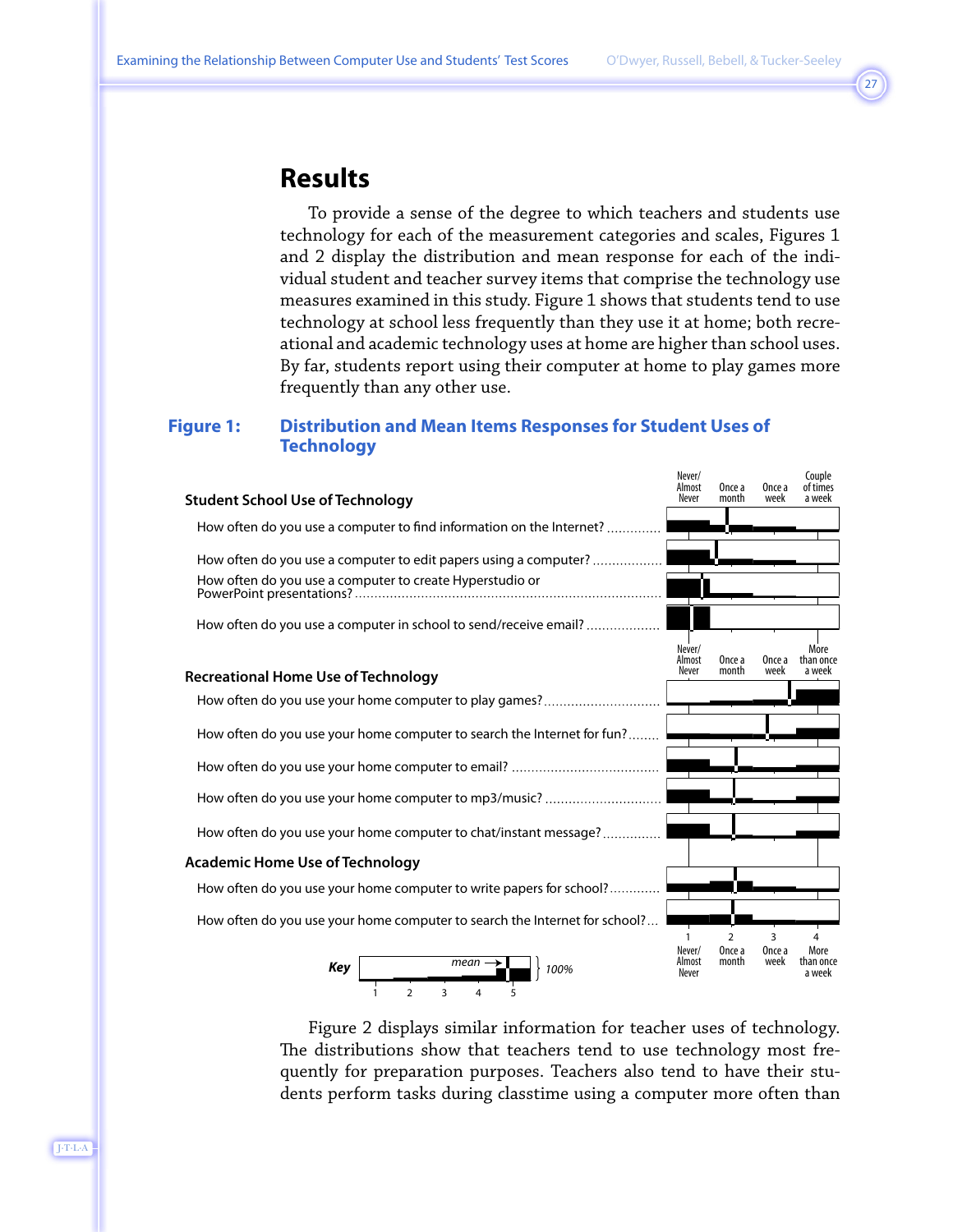they have them create products using technology. Teachers report that they rarely (on average, several times a year) use technology to deliver instruction in the classroom.

## **Figure 2: Distribution and Mean Items Responses for Teacher Uses of Technology**

|                                                                                | Never        | Once                                 |                          | Several Several<br>or twice times a times a<br>month | Several<br>times a<br>week |
|--------------------------------------------------------------------------------|--------------|--------------------------------------|--------------------------|------------------------------------------------------|----------------------------|
| Use of Technology for Delivering Instruction                                   |              | a year                               | year                     |                                                      |                            |
| How often do you use a computer to deliver instruction?                        |              |                                      |                          |                                                      |                            |
| <b>Teacher-directed General Student Use During Classtime</b>                   |              |                                      |                          |                                                      |                            |
| During classtime, how often do students work using computers?                  |              |                                      |                          |                                                      |                            |
| During classtime, how often do students work in groups on school work          |              |                                      |                          |                                                      |                            |
| During classtime, how often do students perform research or find information   |              |                                      |                          |                                                      |                            |
| During classtime, how often do students use a computer or                      |              |                                      |                          |                                                      |                            |
| During classtime, how often do students present information to the class       |              |                                      |                          |                                                      |                            |
| During classtime, how often do students use a computer to solve problems?      |              |                                      |                          |                                                      |                            |
| <b>Teacher Directs Students to Create Products Using Technology</b>            |              |                                      |                          |                                                      |                            |
| How often do you ask students to produce reports and term papers               |              |                                      |                          |                                                      |                            |
| How often do you ask students to produce pictures or artwork using technology? |              |                                      |                          |                                                      |                            |
| How often do you ask students to produce graphs or charts using technology?    |              |                                      |                          |                                                      |                            |
| How often do you ask students to produce multimedia reports?                   |              |                                      |                          |                                                      |                            |
| How often do you ask students to produce Web pages, Web sites, or other        |              |                                      |                          |                                                      |                            |
| How often do you ask students to produce videos or movies using technology?    |              |                                      |                          |                                                      |                            |
| <b>Teacher Use of Technology for Preparation</b>                               |              |                                      |                          |                                                      |                            |
|                                                                                |              |                                      |                          |                                                      |                            |
|                                                                                |              |                                      |                          |                                                      |                            |
|                                                                                |              |                                      |                          |                                                      |                            |
| <b>Teacher Use of Technology for Student Accommodation</b>                     |              |                                      |                          |                                                      |                            |
|                                                                                |              |                                      |                          |                                                      |                            |
|                                                                                | $\mathbf{1}$ | $\overline{2}$                       | 3                        |                                                      | 5                          |
| mean<br>Key<br>100%<br>$\overline{2}$<br>3                                     |              | Never Once Several Several<br>a year | or twice times a<br>year | times a<br>month                                     | Several<br>times a<br>week |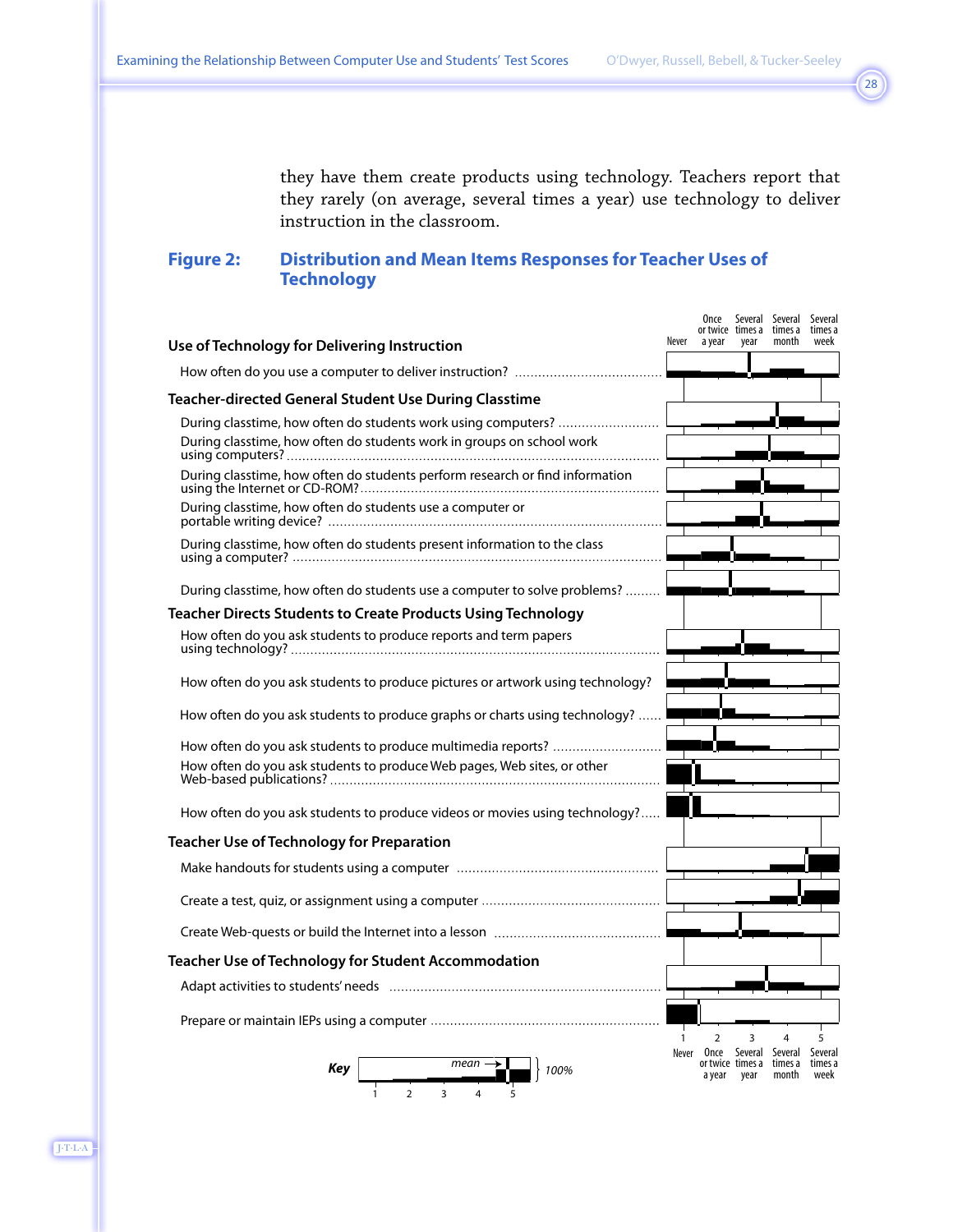Table 5 presents the variance components for each of the three achievement score measures when the total variability in each is partitioned using the unconditional multilevel model. Although the majority of variability in each measure exists among students within classrooms, a significant proportion of the variability in achievement lies between classrooms. The largest classroom-to-classroom differences occur for the writing component measure; almost 20 percent of the total variability in the writing measure exists between classrooms. It appears that the smallest between classroom differences occur for the reading and literature component score (12.9%).

#### **Table 5: Unconditional Variance Components for Three Standardized MCAS Outcome Measures**

|                                           | Standardized<br><b>ELA Total Raw</b><br>Score | Writing<br>Component<br>Score | Reading and<br>Literature<br>Component<br>Score |
|-------------------------------------------|-----------------------------------------------|-------------------------------|-------------------------------------------------|
| Percent of variance within<br>classrooms  | 83.6%                                         | 80.7%                         | 87.1%                                           |
| Percent of variance<br>between classrooms | $16.4\%$ <sup>‡</sup>                         | $19.3\%$ <sup>‡</sup>         | $12.9\%$ <sup>‡</sup>                           |

‡ The percentage of variability between schools is significant for p < 0.001.

Once the total variability in the outcome was partitioned, the hierarchical approach allowed characteristics measured at both the student and teacher levels to be added to the models in order to explain some of the available variance. Six multilevel models were constructed to estimate the impact of different categories of predictor variables independently. The first and simplest model included only third grade achievement to predict fourth grade scores. The second model included both prior achievement and indicators of socioeconomic status. The third model added students' use of technology at home for both recreational and academic purposes. In addition to the previous variables, the fourth model included measures of students' technology use at school. The fifth model built upon Model 4 and included aggregate student measures, teacher measures of technology use and beliefs about the impacts of technology at the second level in the multilevel equation. The sixth and final model was a scaled back version of Model 5 in which only predictors that were statistically significant (*p* ≤ 0.05) were retained. Given that the ELA raw score is comprised of the Writing and Reading/Literature scores, the best fitting model (Model 6) for the ELA total score was applied to the two sub-scores.

Tables 6 through 8 present the multilevel regression coefficients and the percent of variance explained by each of the six models for all three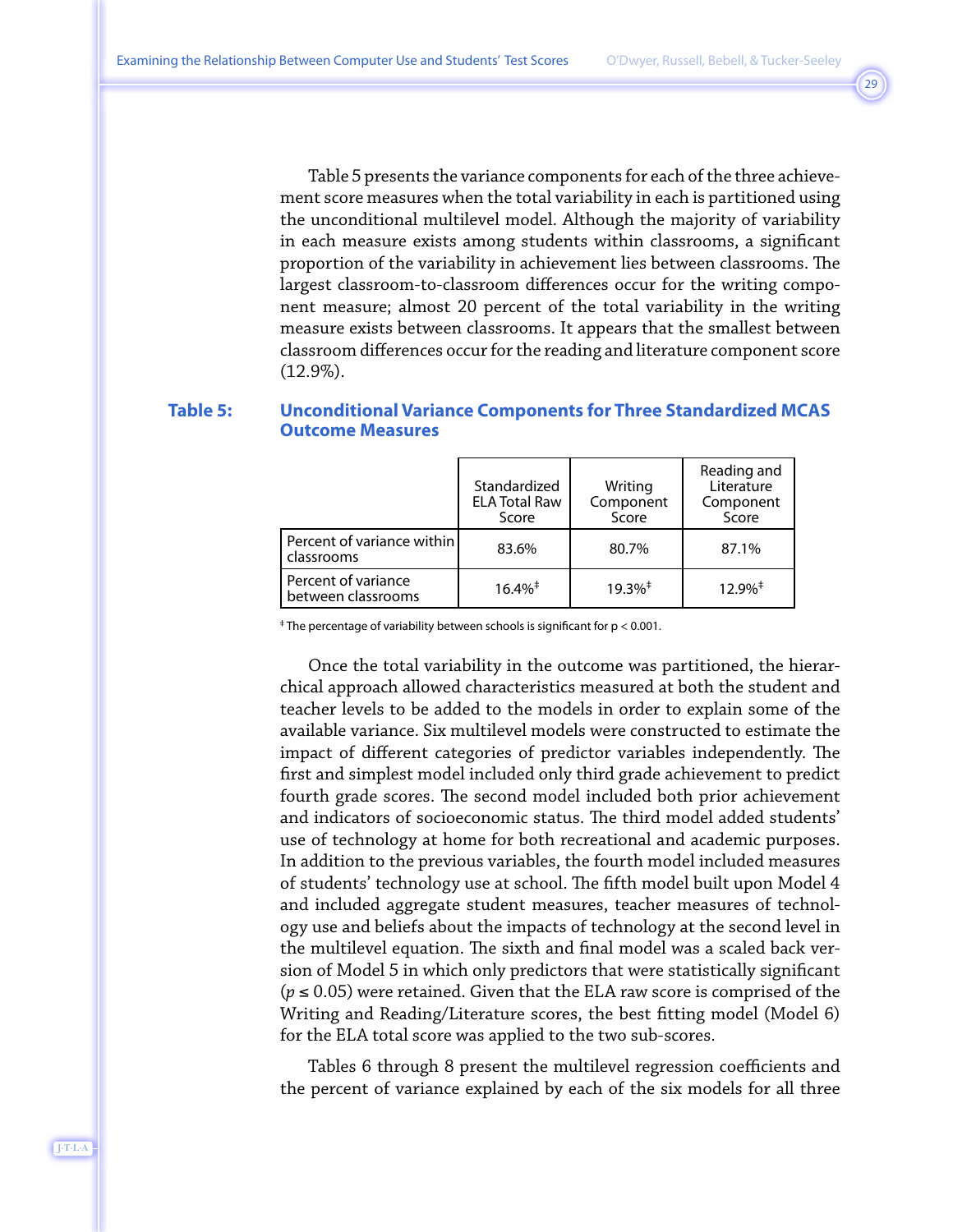outcomes. Multilevel regression modeling is a generalization of ordinary least squares analysis in which each level in the hierarchy is represented by a separate regression equation. For this reason, the multilevel regression coefficients refer to specific levels in the hierarchical structure of the data and are interpreted in the same way as traditional regression coefficients.

# **ELA Total Score**

As seen in Table 6, third grade reading achievement was a positive and significant predictor of fourth grade ELA scores in all six models. The two socioeconomic indicators were also significant predictors of total ELA scores in Models 2 through 6. Model 3 shows that students' academic use of computers at home was only weakly associated with the ELA raw score; the coefficient was close to zero and non-significant in Models 3 through 5. The frequency with which students reported engaging in recreational computer use at home was negatively and statistically significantly related to the total ELA raw score. When the four measures of student use of technology at school were included in the models, only the frequency with which students use a computer in school to edit papers and the frequency with which they use a computer to create a Hyperstudio or PowerPoint presentation were significant. Interestingly, students who reported higher frequencies of computer use for creating presentations (using Hyperstudio and PowerPoint) during school time tended to have lower ELA total test scores. When student variables aggregated to the classroom level and teacher use of technology measures were included in the model (Model 5), only the classroom mean third grade reading score was a significant predictor of the differences between the classrooms in terms of mean ELA raw score; teachers' use of technology did not appear to be able to predict differences between classroom mean ELA raw scores. Similarly, differences between classroom average raw scores did not appear to be attributable to socioeconomic status differences between classrooms; the classroom aggregate socioeconomic indicators were non-significant at level-2.

*(Table 6 is shown on the following page.)*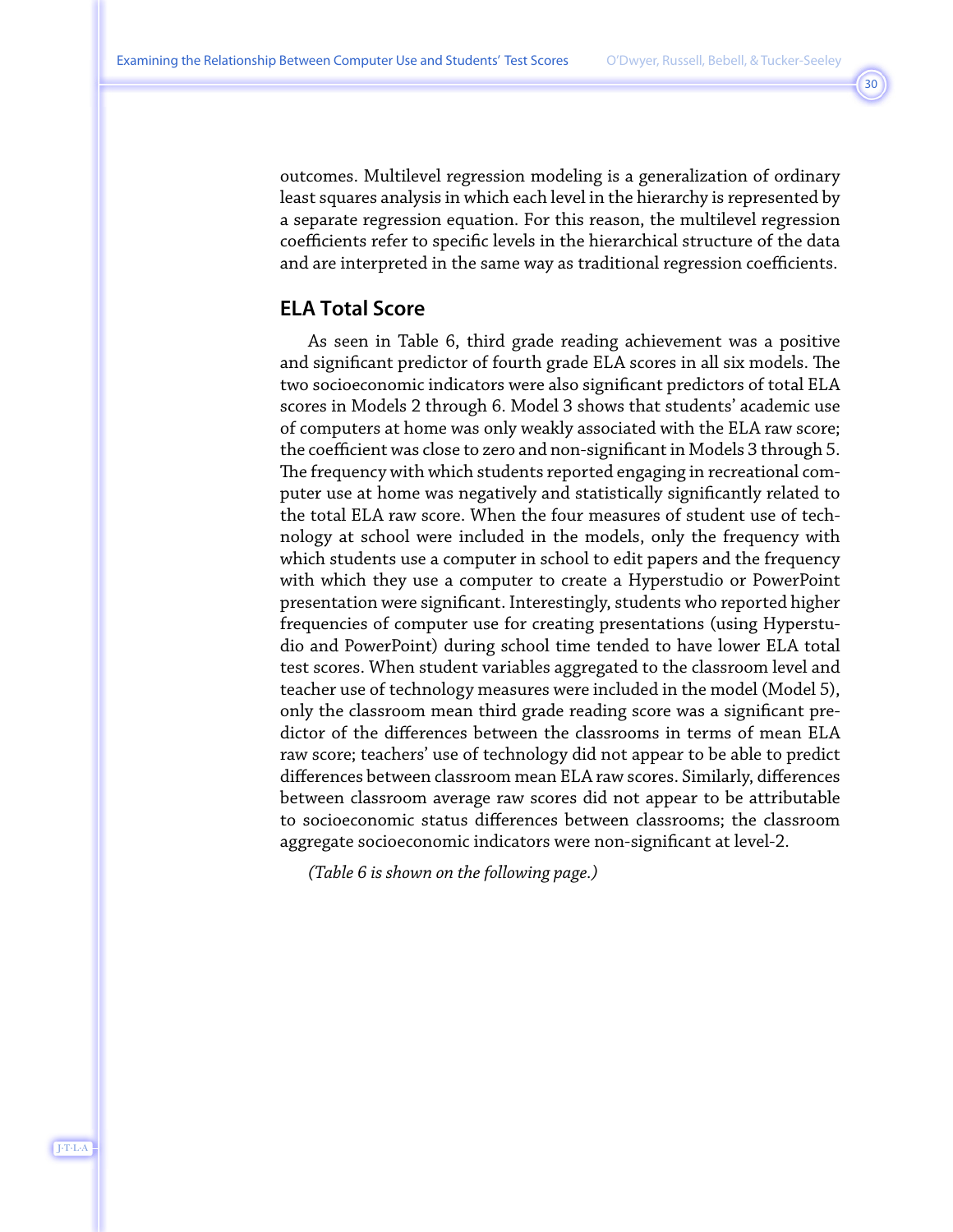## **Table 6: Standardized Total ELA Raw Score Model**

| Outcome = Standardized ELA raw score                                                                  |       | Model 1 |       | Model 2 |         | Model 3 |         | Model 4 |         | Model 5 |         | Model 6 |
|-------------------------------------------------------------------------------------------------------|-------|---------|-------|---------|---------|---------|---------|---------|---------|---------|---------|---------|
| <b>Student Level Predictors</b>                                                                       | Coeff | Sig.    | Coeff | Sig.    | Coeff   | Sig.    | Coeff   | Sig.    | Coeff   | Sig.    | Coeff   | Sig.    |
| How often do you use a computer in school to<br>send/receive email?                                   |       |         |       |         |         |         | $-0.02$ | 0.819   | $-0.02$ | 0.819   |         |         |
| How often do you use a computer in school to<br>edit papers?                                          |       |         |       |         |         |         | 0.10    | 0.019   | 0.10    | 0.019   | 0.10    | 0.018   |
| How often do you use a computer in school to<br>find information on the Internet?                     |       |         |       |         |         |         | $-0.01$ | 0.801   | $-0.01$ | 0.801   |         |         |
| How often do you use a computer in school<br>to create a Hyperstudio or Powerpoint<br>presentation?   |       |         |       |         |         |         | $-0.09$ | 0.019   | $-0.09$ | 0.019   | $-0.09$ | 0.011   |
| <b>Recreational Home Use</b>                                                                          |       |         |       |         | $-0.09$ | 0.009   | $-0.10$ | 0.006   | $-0.10$ | 0.006   | $-0.10$ | 0.005   |
| Academic Home Use                                                                                     |       |         |       |         | 0.00    | 0.966   | 0.01    | 0.876   | 0.01    | 0.876   |         |         |
| About how many books of your own do you<br>have at home, not counting school books or<br>comic books? |       |         | 0.11  | 0.000   | 0.11    | 0.000   | 0.11    | 0.000   | 0.11    | 0.000   | 0.11    | 0.000   |
| How many computers, if any, do you have at<br>home?                                                   |       |         | 0.08  | 0.021   | 0.11    | 0.003   | 0.10    | 0.002   | 0.10    | 0.002   | 0.10    | 0.002   |
| Grade 3 Reading score                                                                                 | 0.38  | 0.000   | 0.37  | 0.000   | 0.37    | 0.000   | 0.36    | 0.000   | 0.36    | 0.000   | 0.36    | 0.000   |
| <b>Teacher Level Predictors</b>                                                                       |       |         |       |         |         |         |         |         | Coeff   | Sig.    | Coeff   | Sig.    |
| Teacher-mean student Grade 3 reading score                                                            |       |         |       |         |         |         |         |         | 0.70    | 0.000   | 0.66    | 0.000   |
| Teacher-mean number of books in student<br>homes                                                      |       |         |       |         |         |         |         |         | $-0.12$ | 0.435   |         |         |
| Teacher-mean number of computers in<br>student home                                                   |       |         |       |         |         |         |         |         | 0.06    | 0.727   |         |         |
| Teacher-directed student use of technology<br>during classtime                                        |       |         |       |         |         |         |         |         | 0.00    | 0.977   |         |         |
| Teachers direct students to create products<br>using teachnology                                      |       |         |       |         |         |         |         |         | $-0.05$ | 0.513   |         |         |
| Teachers use technology for preparation                                                               |       |         |       |         |         |         |         |         | $-0.02$ | 0.662   |         |         |
| Teachers use technology to maintain IEPs                                                              |       |         |       |         |         |         |         |         | $-0.07$ | 0.253   |         |         |
| Teacher use of technology for delivering<br>instruction                                               |       |         |       |         |         |         |         |         | 0.03    | 0.586   |         |         |

|                                 |                      |                                                             |                      |                       |                      | <b>Variance Components</b> |                      |                       |                      |                       |                      |                       |  |
|---------------------------------|----------------------|-------------------------------------------------------------|----------------------|-----------------------|----------------------|----------------------------|----------------------|-----------------------|----------------------|-----------------------|----------------------|-----------------------|--|
|                                 |                      | <b>Available</b><br>Percent<br><b>Available</b><br>Variance |                      |                       |                      |                            |                      |                       |                      |                       |                      |                       |  |
| <b>Between Classrooms</b>       |                      | 0.16<br>16%                                                 |                      |                       |                      |                            |                      |                       |                      |                       |                      |                       |  |
| <b>Within Classrooms</b>        |                      | 0.79                                                        |                      | 84%                   |                      |                            |                      |                       |                      |                       |                      |                       |  |
| <b>Total Variance Available</b> |                      | 0.95                                                        | 100%                 |                       |                      |                            |                      |                       |                      |                       |                      |                       |  |
|                                 |                      | <b>Residual Variance and Variance Explained</b>             |                      |                       |                      |                            |                      |                       |                      |                       |                      |                       |  |
|                                 | Model 1              |                                                             |                      | Model 2               | Model 3              |                            | Model 4              |                       | Model 5              |                       | Model 6              |                       |  |
|                                 | Residual<br>Variance | Variance<br>Explained                                       | Residual<br>Variance | Variance<br>Explained | Residual<br>Variance | Variance<br>Explained      | Residual<br>Variance | Variance<br>Explained | Residual<br>Variance | Variance<br>Explained | Residual<br>Variance | Variance<br>Explained |  |
| <b>Between Classrooms</b>       | 0.16                 | 0.0%                                                        | 0.16                 | 0.0%                  | 16.00                | 0.0%                       | 16.00                | $0.0\%$               | 0.08                 | 48.8%                 | 0.07                 | 53.1%                 |  |
| <b>Within Classrooms</b>        | 0.68                 | 14.7%                                                       | 0.66                 | 16.7%                 | 0.65                 | 17.4%                      | 0.65                 | 18.0%                 | 0.65                 | 18.0%                 | 0.65                 | 18.2%                 |  |
| <b>Total Variance Explained</b> |                      | 12%                                                         |                      | 14%                   |                      | 15%                        |                      | 15%                   |                      | 23%                   |                      | 24%                   |  |

Bolded values are significant at p < 0.05.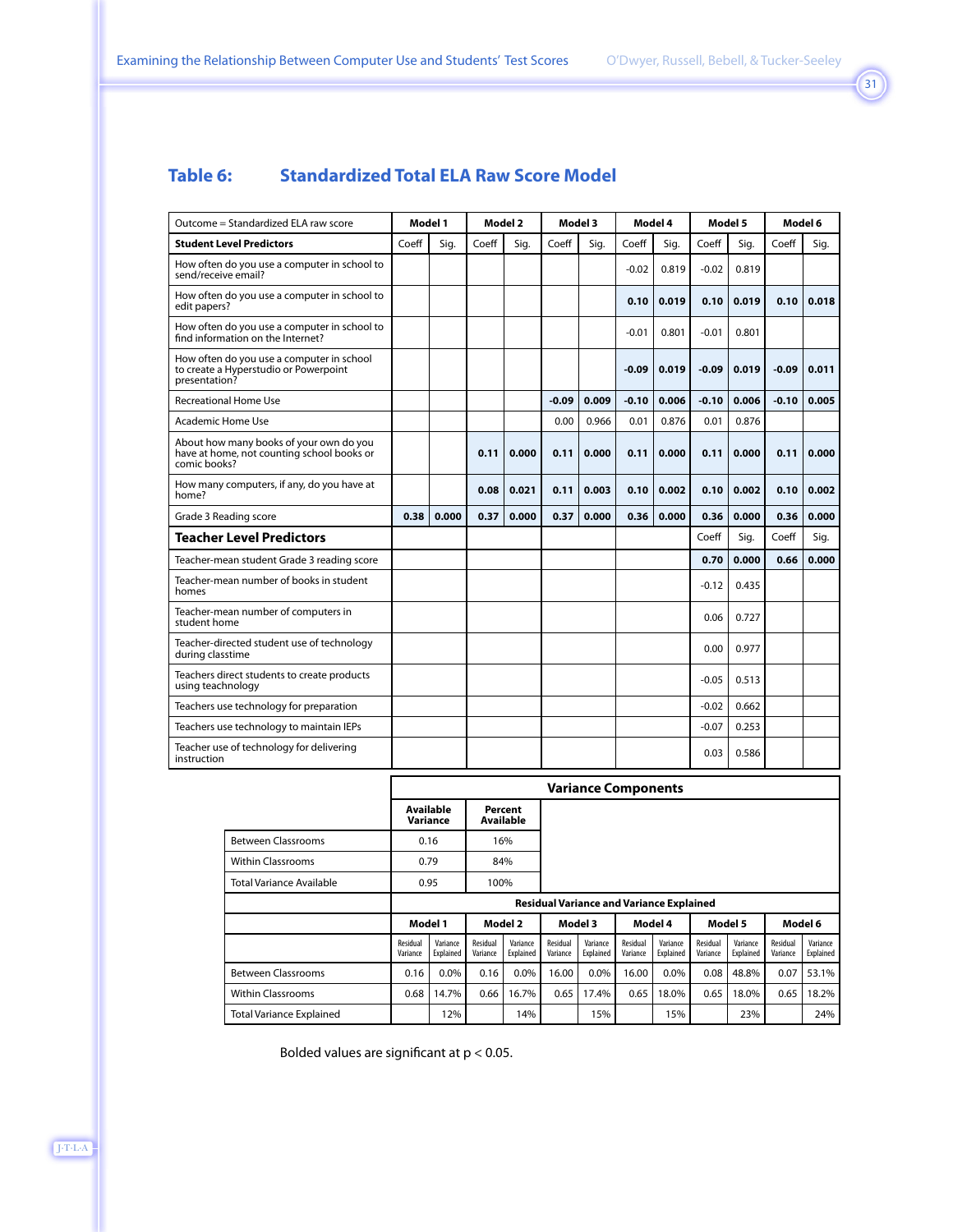The percent of variance explained by the models increased as more predictors were added to the models. Without predictors at the classroom level, Models 1 through 4 were unable to explain any of the variance between classrooms. When student uses of technology at school were included (Model 4), the model explains 15% of the total variability in the ELA raw score. However, most of the explanatory power of the model was due to the inclusion of the grade 3 reading score; prior achievement alone (Model 1) explained 12% of the total variability. The final model (Model 6) which included an aggregated measure of grade 3 performance, individual measures of prior achievement, two socioeconomic indicators, recreational use of technology, and two measures of school use of technology explained almost one quarter of the total available variance in ELA raw scores (24%).

## **Writing Scores**

Table 7 presents similar models for the MCAS writing score. As was the case for the total score, prior achievement and the two socioeconomic indicators were positively and statistically significantly related to students' writing scores. Neither of the home use measures were significant predictors of writing scores; the coefficients for both measures were close to zero. Again, students who reported higher frequencies of computer use for editing papers during school time tended to have higher writing scores, while students who reported higher frequencies of computer use during school for creating presentations tended to score lower on the writing component of the ELA MCAS test. The teacher uses of technology included in these models do not appear to be significant predictors of student achievement. In terms of the explanatory power of the model, the combination of variables in Model 6 explained only 12% of the total variance in writing scores. Compared to the total ELA raw score model, the models for writing were not as powerful for predicting student achievement.

*(Table 7 is shown on the following page.)*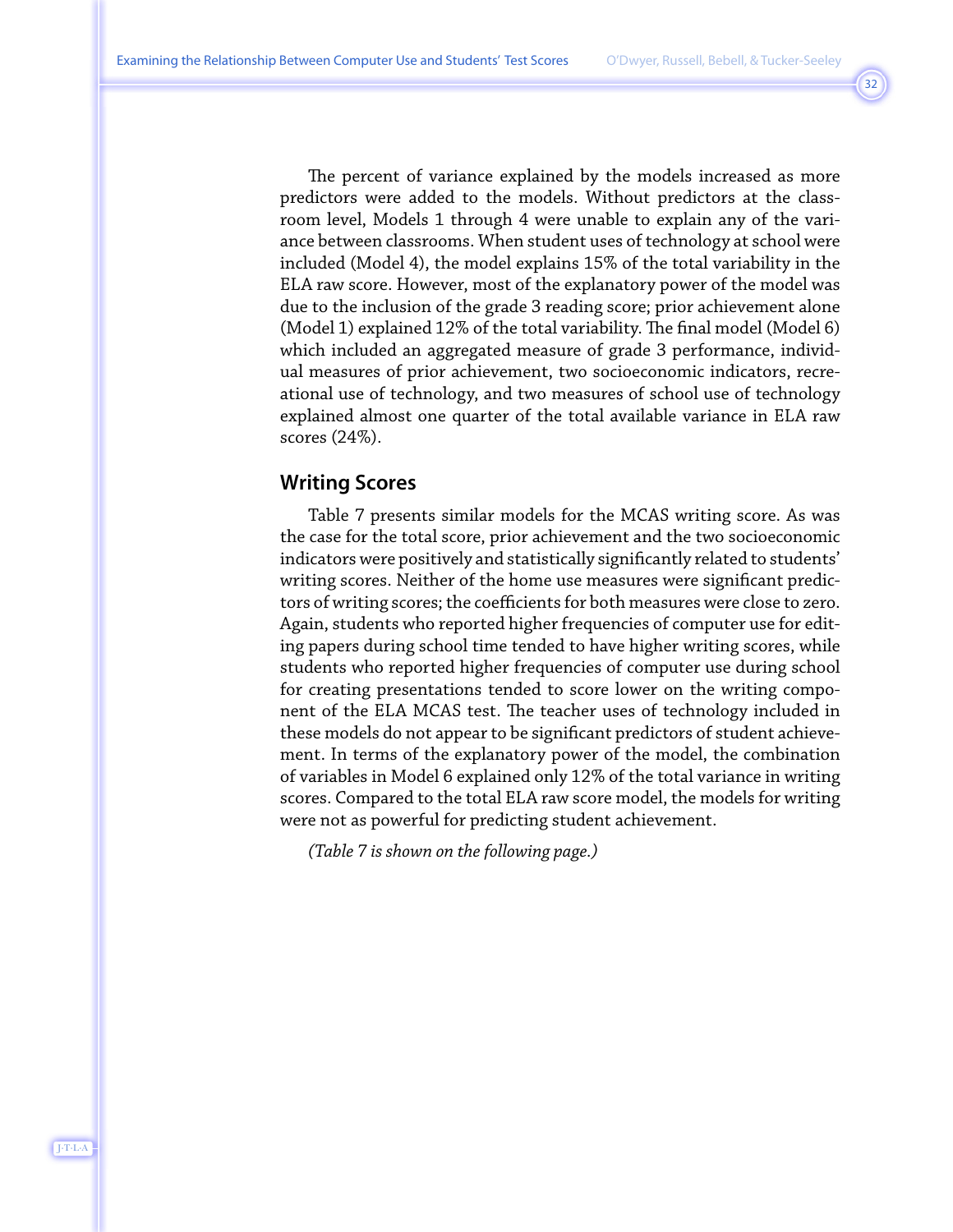# **Table 7: Standardized Writing Component Raw Score Model**

| Outcome = Standardized Writing component                                                              |       | Model 1 |       | Model 2 |         | Model 3 |         | Model 4 |         | Model 5 |         | Model 6 |
|-------------------------------------------------------------------------------------------------------|-------|---------|-------|---------|---------|---------|---------|---------|---------|---------|---------|---------|
| <b>Student Level Predictors</b>                                                                       | Coeff | Sia.    | Coeff | Sig.    | Coeff   | Sig.    | Coeff   | Sig.    | Coeff   | Sig.    | Coeff   | Sig.    |
| How often do you use a computer in school to<br>send/receive email?                                   |       |         |       |         |         |         | 0.01    | 0.868   | 0.01    | 0.868   |         |         |
| How often do you use a computer in school to<br>edit papers?                                          |       |         |       |         |         |         | 0.09    | 0.042   | 0.09    | 0.042   | 0.08    | 0.048   |
| How often do you use a computer in school to<br>find information on the Internet?                     |       |         |       |         |         |         | 0.00    | 0.925   | 0.00    | 0.925   |         |         |
| How often do you use a computer in school<br>to create a Hyperstudio or Powerpoint<br>presentation?   |       |         |       |         |         |         | $-0.11$ | 0.027   | $-0.11$ | 0.027   | $-0.11$ | 0.02    |
| <b>Recreational Home Use</b>                                                                          |       |         |       |         | $-0.03$ | 0.421   | $-0.03$ | 0.395   | $-0.03$ | 0.395   | $-0.03$ | 0.34    |
| <b>Academic Home Use</b>                                                                              |       |         |       |         | $-0.02$ | 0.592   | $-0.01$ | 0.733   | $-0.01$ | 0.733   |         |         |
| About how many books of your own do you<br>have at home, not counting school books or<br>comic books? |       |         | 0.13  | 0.001   | 0.14    | 0.001   | 0.14    | 0.001   | 0.14    | 0.001   | 0.14    | 0.001   |
| How many computers, if any, do you have at<br>home?                                                   |       |         | 0.12  | 0.003   | 0.13    | 0.001   | 0.13    | 0.001   | 0.13    | 0.001   | 0.13    | 0.001   |
| Grade 3 Reading score                                                                                 | 0.23  | 0.000   | 0.22  | 0.000   | 0.22    | 0.000   | 0.21    | 0.000   | 0.21    | 0.000   | 0.21    | 0.000   |
| <b>Teacher Level Predictors</b>                                                                       |       |         |       |         |         |         |         |         | Coeff   | Sig.    | Coeff   | Sig.    |
| Teacher-mean student Grade 3 reading score                                                            |       |         |       |         |         |         |         |         | 0.48    | 0.008   | 0.48    | 0.000   |
| Teacher-mean number of books in student<br>homes                                                      |       |         |       |         |         |         |         |         | $-0.24$ | 0.215   |         |         |
| Teacher-mean number of computers in<br>student home                                                   |       |         |       |         |         |         |         |         | 0.24    | 0.178   |         |         |
| Teacher-directed student use of technology<br>during classtime                                        |       |         |       |         |         |         |         |         | $-0.13$ | 0.281   |         |         |
| Teachers direct students to create products<br>using teachnology                                      |       |         |       |         |         |         |         |         | 0.08    | 0.353   |         |         |
| Teachers use technology for preparation                                                               |       |         |       |         |         |         |         |         | $-0.08$ | 0.155   |         |         |
| Teachers use technology to maintain IEPs                                                              |       |         |       |         |         |         |         |         | $-0.07$ | 0.397   |         |         |
| Teacher use of technology for delivering<br>instruction                                               |       |         |       |         |         |         |         |         | 0.09    | 0.338   |         |         |

|                                 |                                                 |                                                      |                      |                       |                      | <b>Variance Components</b> |                      |                       |                      |                       |                      |                       |
|---------------------------------|-------------------------------------------------|------------------------------------------------------|----------------------|-----------------------|----------------------|----------------------------|----------------------|-----------------------|----------------------|-----------------------|----------------------|-----------------------|
|                                 |                                                 | <b>Available</b><br>Percent<br>Available<br>Variance |                      |                       |                      |                            |                      |                       |                      |                       |                      |                       |
| <b>Between Classrooms</b>       |                                                 | 0.19<br>19.3%                                        |                      |                       |                      |                            |                      |                       |                      |                       |                      |                       |
| <b>Within Classrooms</b>        |                                                 | 0.82                                                 |                      | 80.7%                 |                      |                            |                      |                       |                      |                       |                      |                       |
| Total Variance Available        |                                                 | 1.01                                                 |                      | 100%                  |                      |                            |                      |                       |                      |                       |                      |                       |
|                                 | <b>Residual Variance and Variance Explained</b> |                                                      |                      |                       |                      |                            |                      |                       |                      |                       |                      |                       |
|                                 |                                                 | Model 1                                              |                      | Model 2               | Model 3              |                            | Model 4              |                       | Model 5              |                       | Model 6              |                       |
|                                 | Residual<br>Variance                            | Variance<br>Explained                                | Residual<br>Variance | Variance<br>Explained | Residual<br>Variance | Variance<br>Explained      | Residual<br>Variance | Variance<br>Explained | Residual<br>Variance | Variance<br>Explained | Residual<br>Variance | Variance<br>Explained |
| <b>Between Classrooms</b>       | 0.19                                            | 0.0%                                                 | 0.19                 | 0.0%                  | 0.19                 | 0.0%                       | 0.17                 | 0.0%                  | 0.15                 | 22.3%                 | 0.15                 | 20.9%                 |
| <b>Within Classrooms</b>        | 0.77                                            | 5.1%                                                 | 0.75                 | 8.6%                  | 0.75                 | 8.5%                       | 0.74                 | 9.0%                  | 0.74                 | 9.0%                  | 0.74                 | 9.3%                  |
| <b>Total Variance Explained</b> |                                                 | 4%                                                   |                      | 7%                    |                      | 7%                         |                      | 7%                    |                      | 12%                   |                      | 12%                   |

Bolded values are significant at p < 0.05.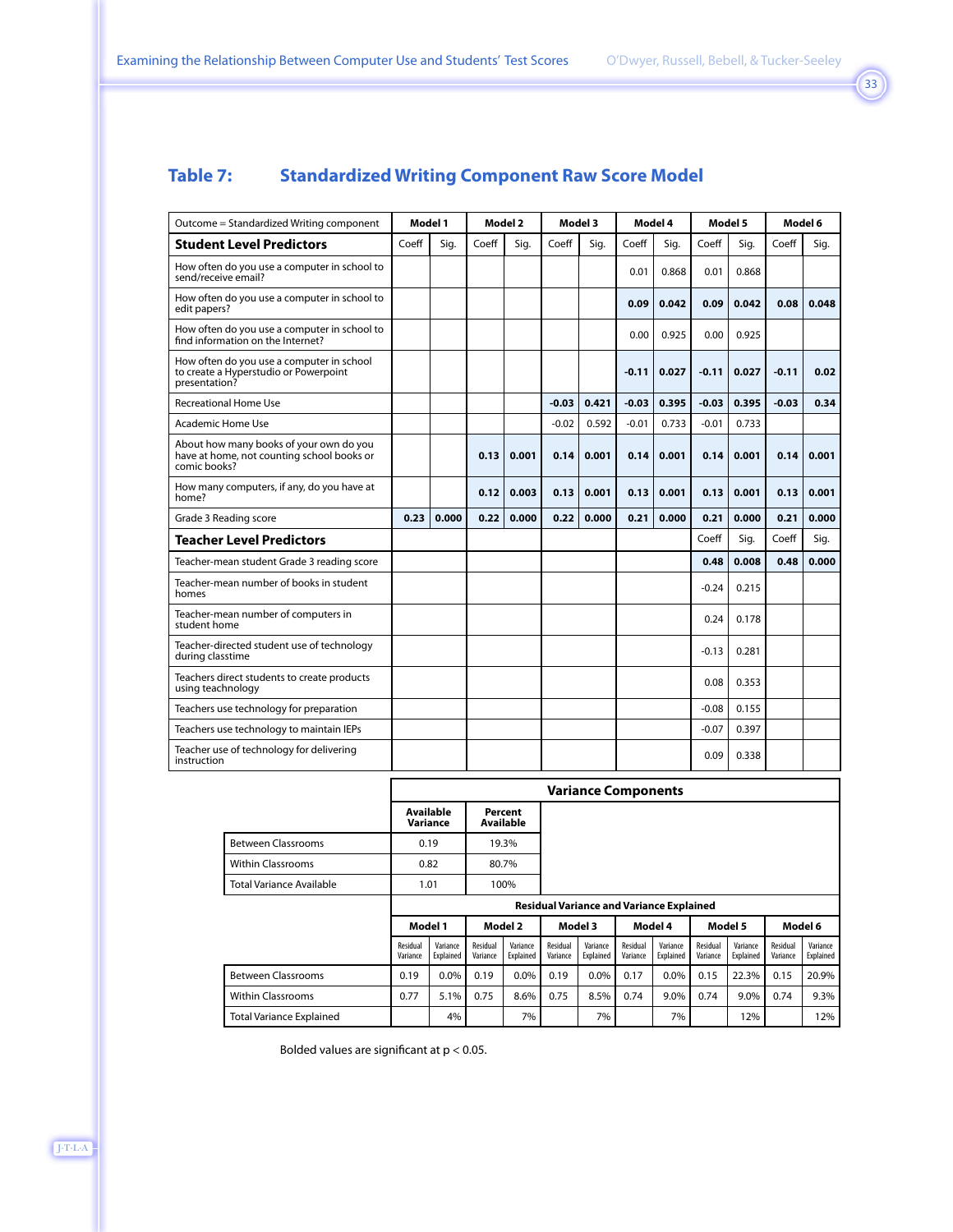# **Reading and Literature Scores**

Table 8 present the results of analyses for the reading and literature component of the ELA test. As seen in Table 8, third grade achievement and both socioeconomic status measures were significant predictors of reading and literature scores. Similar to the previous models, academic home use of technology was not significantly related to this achievement measure, and recreational home use was negatively related to achievement. The frequency with which students reported using a computer in school to edit papers remained a positive predictor of reading and literature scores. Overall, including only student level predictors in the models explained about 18% of the total variability among reading and literature scores. When classroom-level predictors were added to the model, mean prior achievement remained the only significant predictor at the classroom level and the model explained 25% of the total variance in reading and literature scores. Including teacher technology use measures had no meaningful effect on the explanatory power of the models.

*(Table 8 is shown on the following page.)*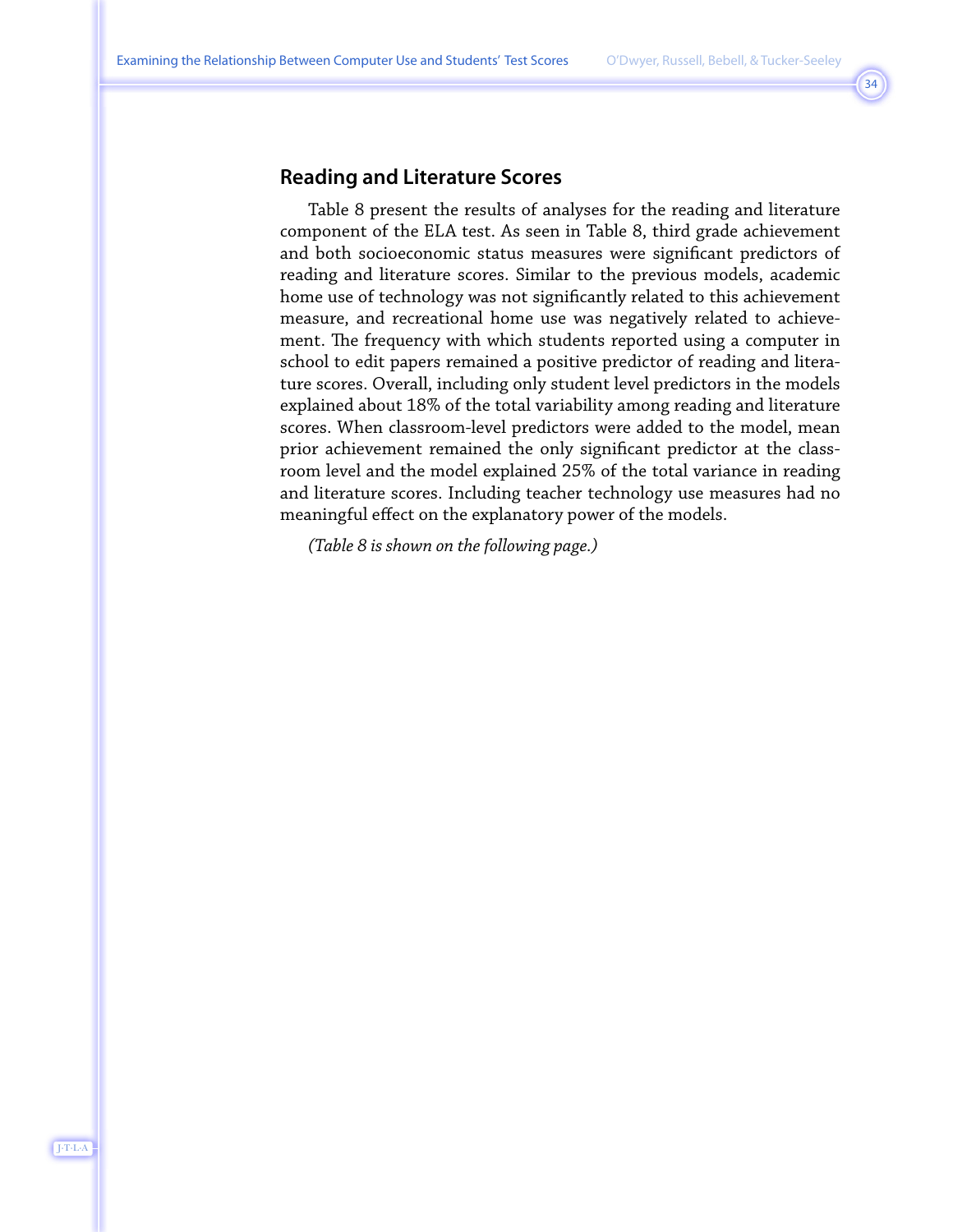# **Table 8: Standardized Reading and Literature Component Model**

| Outcome = Standardized Reading and<br>Literature componet                                             |       | Model 1 |       | Model 2 |         | Model 3 |         | Model 4 |         | Model 5 |         | Model 6 |
|-------------------------------------------------------------------------------------------------------|-------|---------|-------|---------|---------|---------|---------|---------|---------|---------|---------|---------|
| <b>Student Level Predictors</b>                                                                       | Coeff | Sig.    | Coeff | Sig.    | Coeff   | Sig.    | Coeff   | Sig.    | Coeff   | Sig.    | Coeff   | Sig.    |
| How often do you use a computer in school to<br>send/receive email?                                   |       |         |       |         |         |         | 0.04    | 0.291   | 0.04    | 0.291   |         |         |
| How often do you use a computer in school to<br>edit papers?                                          |       |         |       |         |         |         | 0.09    | 0.044   | 0.09    | 0.044   | 0.08    | 0.045   |
| How often do you use a computer in school to<br>find information on the Internet?                     |       |         |       |         |         |         | $-0.04$ | 0.392   | $-0.04$ | 0.392   |         |         |
| How often do you use a computer in school<br>to create a Hyperstudio or Powerpoint<br>presentation?   |       |         |       |         |         |         | $-0.04$ | 0.327   | $-0.04$ | 0.327   | $-0.05$ | 0.212   |
| <b>Recreational Home Use</b>                                                                          |       |         |       |         | $-0.08$ | 0.018   | $-0.09$ | 0.014   | $-0.09$ | 0.014   | $-0.09$ | 0.007   |
| Academic Home Use                                                                                     |       |         |       |         | $-0.02$ | 0.595   | $-0.02$ | 0.670   | $-0.02$ | 0.670   |         |         |
| About how many books of your own do you<br>have at home, not counting school books or<br>comic books? |       |         | 0.10  | 0.000   | 0.11    | 0.001   | 0.11    | 0.000   | 0.11    | 0.000   | 0.10    | 0.000   |
| How many computers, if any, do you have at<br>home?                                                   |       |         | 0.07  | 0.045   | 0.10    | 0.009   | 0.09    | 0.009   | 0.09    | 0.009   | 0.09    | 0.008   |
| Grade 3 Reading score                                                                                 | 0.42  | 0.000   | 0.42  | 0.000   | 0.41    | 0.000   | 0.41    | 0.000   | 0.41    | 0.000   | 0.41    | 0.000   |
| <b>Teacher Level Predictors</b>                                                                       |       |         |       |         |         |         |         |         | Coeff   | Sig.    | Coeff   | Sig.    |
| Teacher-mean student Grade 3 reading score                                                            |       |         |       |         |         |         |         |         | 0.61    | 0.000   | 0.62    | 0.000   |
| Teacher-mean number of books in student<br>homes                                                      |       |         |       |         |         |         |         |         | $-0.02$ | 0.873   |         |         |
| Teacher-mean number of computers in<br>student home                                                   |       |         |       |         |         |         |         |         | $-0.02$ | 0.911   |         |         |
| Teacher-directed student use of technology<br>during classtime                                        |       |         |       |         |         |         |         |         | $-0.07$ | 0.430   |         |         |
| Teachers direct students to create products<br>using teachnology                                      |       |         |       |         |         |         |         |         | 0.00    | 0.980   |         |         |
| Teachers use technology for preparation                                                               |       |         |       |         |         |         |         |         | 0.04    | 0.245   |         |         |
| Teachers use technology to maintain IEPs                                                              |       |         |       |         |         |         |         |         | $-0.06$ | 0.192   |         |         |
| Teacher use of technology for delivering<br>instruction                                               |       |         |       |         |         |         |         |         | 0.02    | 0.670   |         |         |

|                                 |                      |                                                 |                      |                       |                      | <b>Variance Components</b> |                      |                       |                      |                       |                      |                       |
|---------------------------------|----------------------|-------------------------------------------------|----------------------|-----------------------|----------------------|----------------------------|----------------------|-----------------------|----------------------|-----------------------|----------------------|-----------------------|
|                                 |                      | Available<br>Variance                           |                      | Percent<br>Available  |                      |                            |                      |                       |                      |                       |                      |                       |
| <b>Between Classrooms</b>       |                      | 0.12                                            |                      | 12.9%                 |                      |                            |                      |                       |                      |                       |                      |                       |
| <b>Within Classrooms</b>        |                      | 0.81                                            |                      | 87.1%                 |                      |                            |                      |                       |                      |                       |                      |                       |
| <b>Total Variance Available</b> |                      | 0.93                                            |                      | 100%                  |                      |                            |                      |                       |                      |                       |                      |                       |
|                                 |                      | <b>Residual Variance and Variance Explained</b> |                      |                       |                      |                            |                      |                       |                      |                       |                      |                       |
|                                 |                      | Model 1                                         |                      | Model 2               |                      | Model 3                    |                      | Model 4               |                      | Model 5               |                      | Model 6               |
|                                 | Residual<br>Variance | Variance<br>Explained                           | Residual<br>Variance | Variance<br>Explained | Residual<br>Variance | Variance<br>Explained      | Residual<br>Variance | Variance<br>Explained | Residual<br>Variance | Variance<br>Explained | Residual<br>Variance | Variance<br>Explained |
| <b>Between Classrooms</b>       | 0.12                 | 0.0%                                            | 0.12                 | 0.0%                  | 0.12                 | 0.0%                       | 0.14                 | 0.0%                  | 0.05                 | 54.5%                 | 0.05                 | 58.1%                 |
| <b>Within Classrooms</b>        | 0.66                 | 18.1%                                           | 0.65                 | 19.7%                 | 0.64                 | 20.4%                      | 0.64                 | 20.6%                 | 0.64                 | 20.6%                 | 0.64                 | 20.7%                 |
| <b>Total Variance Explained</b> |                      | 16%                                             |                      | 17%                   |                      | 18%                        |                      | 18%                   |                      | 25%                   |                      | 25%                   |

Bolded values are significant at p < 0.05.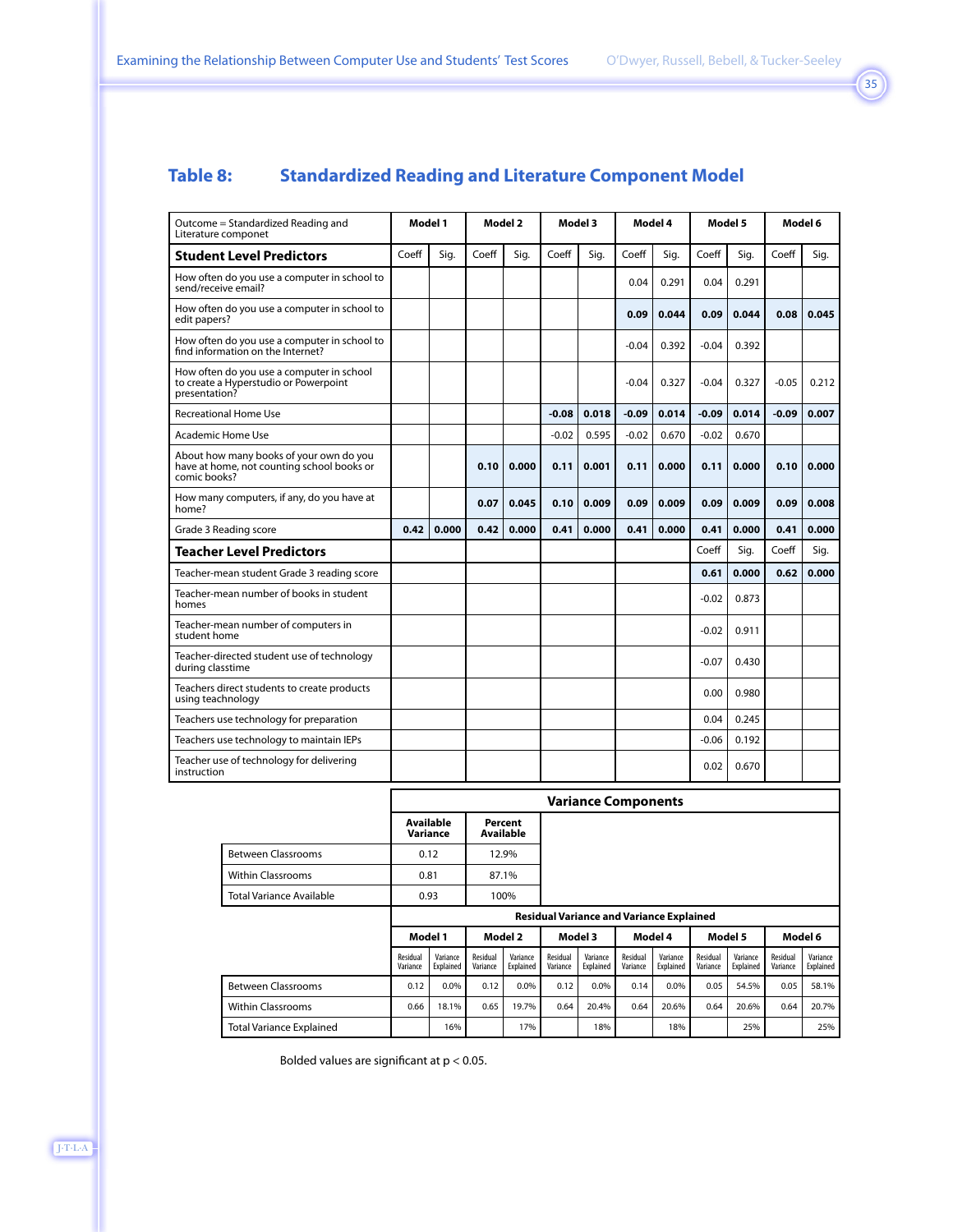Overall, the multilevel models identified a number of variables that were useful for predicting ELA MCAS scores. Not surprisingly, higher prior achievement was associated with higher fourth grade test scores. The socioeconomic indicators included in the models were each significant and positive predictors of the three outcomes. Students' recreational use of technology at home was negatively associated with the outcomes indicating that students who reported higher levels of recreational use at home tended to have lower ELA scores. Students who reported greater frequency of technology use at school to edit papers were likely to have higher total ELA raw scores and tended to score higher on the writing component. Use of technology at school to prepare presentations was associated with lower outcome measures for each of the three outcomes modeled. None of the teacher uses of technology included in these multilevel models were significant predictors of student achievement. In terms of explained variance, the models predicting the total ELA raw score and the reading and literature components were the most powerful.

# **Discussion**

Since the mid 1980s, several hundred studies have examined the impacts of technology on teaching and learning. As described previously, the majority of these studies focus on specific uses of technology, employ relatively small samples, and measure achievement using a variety of instruments, most of which are non-standardized. Over the past several years, however, increasing emphasis has been placed on the use of standardized tests to measure student achievement when examining the efficacy of educational programs. With respect to technology, the three largest studies (at least in terms of sample size) that employ standardized test scores as the outcome measure have found mixed results. However, each of these studies suffers from one or more important methodological shortcoming. Among these shortcomings are: a) weak or non-existent measures of student use of technology; b) measures of technology use that treat use as a unidimensional construct rather than a multi-faceted set of constructs; c) failure to use a measure of prior achievement to control for pre-existing differences in achievement; d) use of total test scores as the outcome measure rather than focusing on the sub-scores that are most closely associated with the constructs developed through a given use of technology; e) use of analytic methods that do not consider the multilevel structure of educational settings; f) use of school-level rather than student-level measures of achievement; and g) failure to randomly assign participants, either at the individual or classroom/school level, to control and experimental conditions. The study reported here was designed to overcome some, but not all, of these shortcomings. Specifically, the study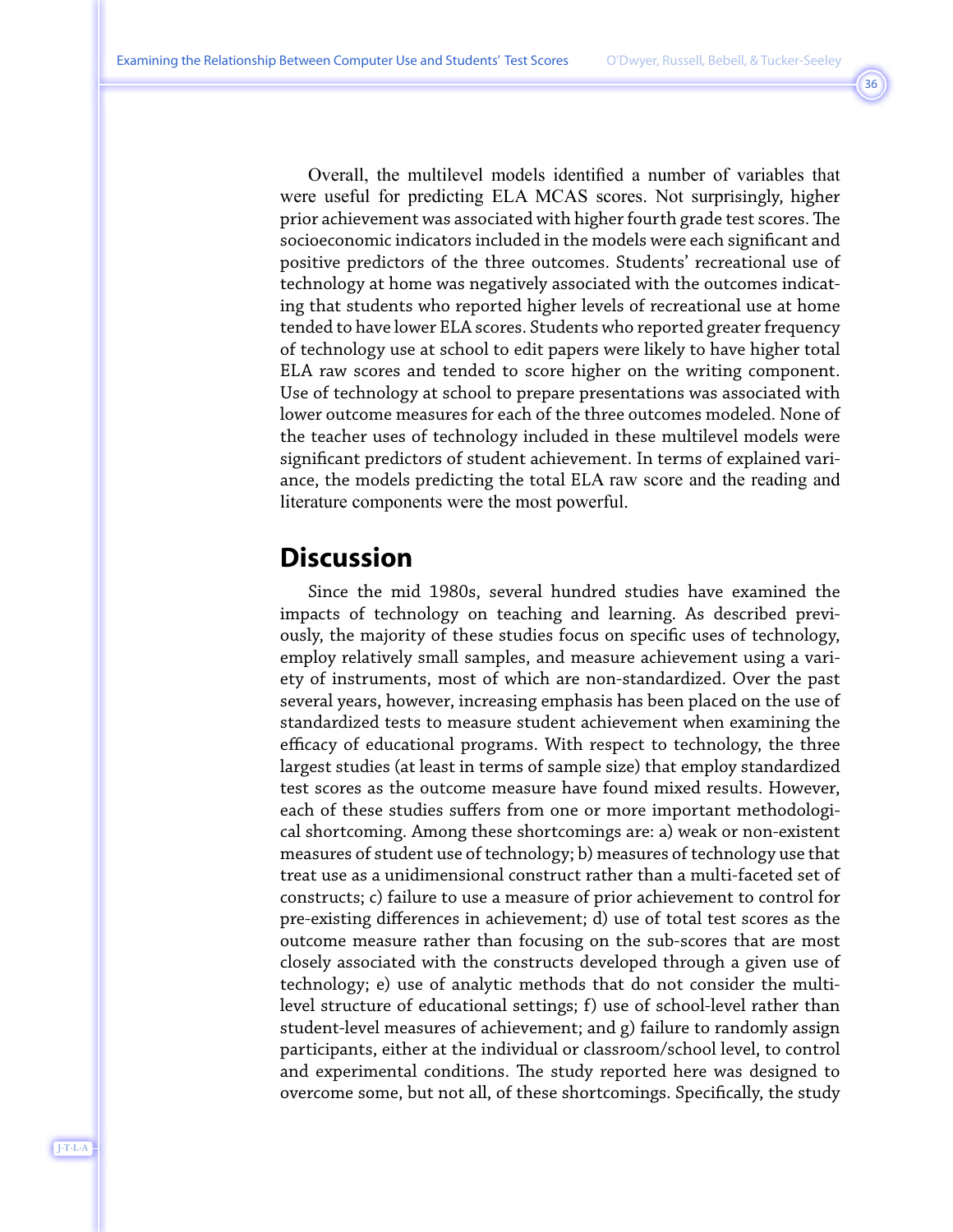employed multiple measures of technology use in school and at home, used hierarchical analytic methods to decompose classroom- and studentlevel effects, focused on student-level total test scores as well as sub-test scores, and employed third grade test scores to control for differences in prior achievement. The study was not able to randomly assign students or classrooms to control or experimental groups.

The results of the models showed that prior achievement and the proxies for social economic status included in the models were statistically significant predictors of students' fourth grade total English/language arts scores, as well as their writing and reading and literature test scores. In addition, students' use of technology to edit papers, to create presentations, and recreational use of computers at home (e.g., playing games, emailing friends, downloading music, etc.) were significant predictors of the total test scores. However, whereas use of technology to edit papers was associated with higher test scores, use of computers to create presentations or for recreational purposes at home was associated with lower total test scores. Perhaps more importantly, when examining sub-test scores, it appears that these uses of technology are not equally useful predictors of achievement across writing and reading skills. Specifically, use of computers for editing was a significant positive predictor for writing and reading. Use of computers to create presentations was a negative predictor for writing, but not for reading. Finally, use of computers for recreation at home was not significantly associated with writing scores, but was a negative predictor of reading scores.

For those interested in understanding the relationship between achievement and technology use in school and at home, these analyses provide evidence that instructional use of computers during the writing process has a positive relationship with students' performance on the essay portion of Massachusetts state-mandated standardized test. Since the MCAS writing test requires students to compose and revise an essay using paper and pencil, this finding is particularly noteworthy given previous research that provides evidence that the achievement of students who are accustomed to writing with computers is underestimated by paperbased written tests (Russell, 1999; Russell & Haney, 1997; Russell & Plati, 2001). In other words, despite being disadvantaged by producing text on paper rather than on a computer during testing, students who reported using computers for editing in the classroom still achieved higher scores than did students who use computers less frequently for editing in the classroom. This positive relationship between computer use for writing and achievement is consistent with findings from a recent meta-analysis of research on computers and writing (Goldberg, Russell, & Cook, 2003).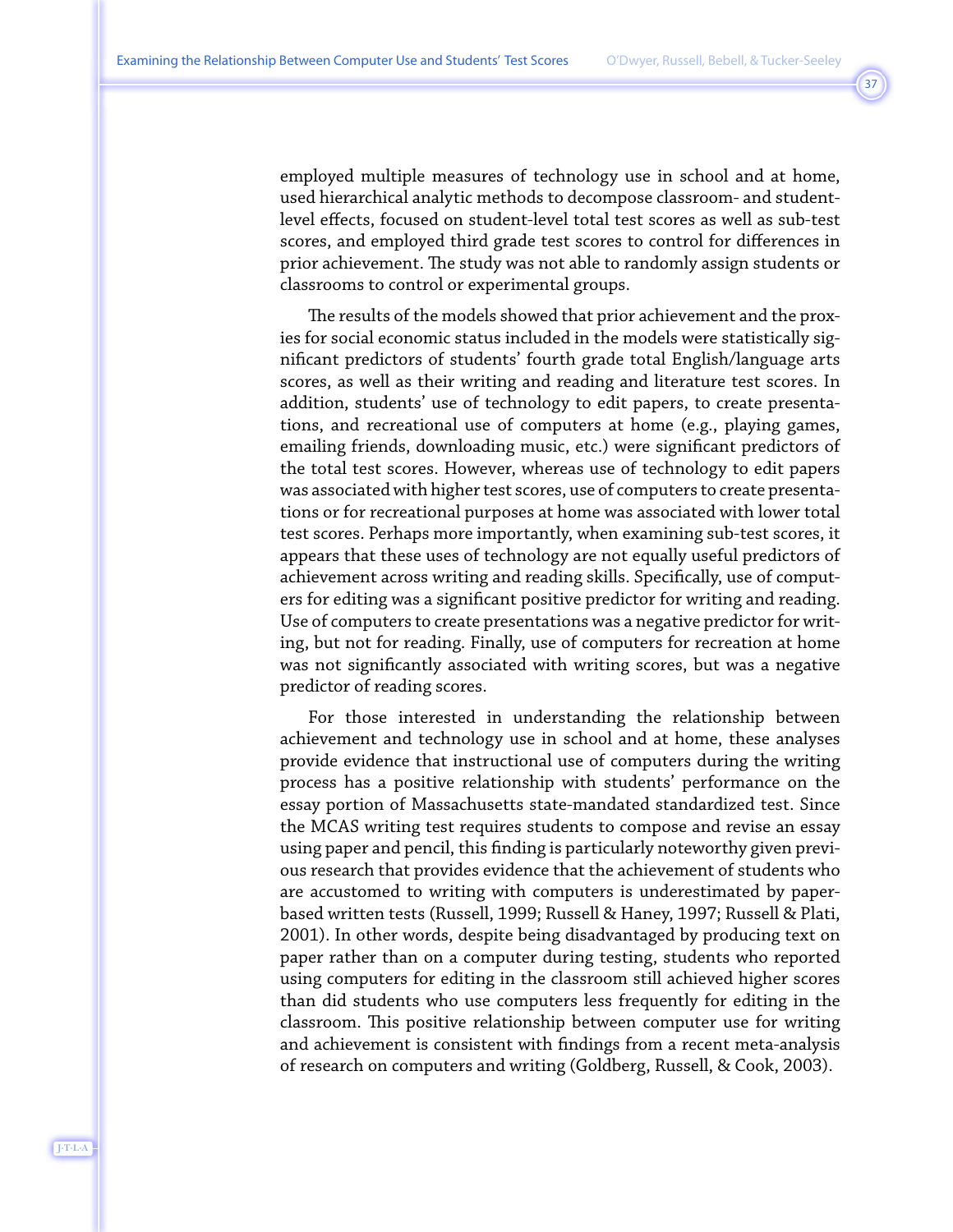In contrast, the analyses presented above also provide evidence that students who report using computers to create presentations perform worse than expected on the written portion of the MCAS. Although speculative, this negative relationship may result from students spending less time writing during classtime and more time creating and revising multimedia products that contain relatively small amounts of written work. In essence, time spent creating presentations may detract from time available during class to develop students' writing skills.

Finally, these analyses provide evidence that students who spend more time recreating with a computer at home perform worse than expected (based on prior achievement) on the reading and literature portion of the MCAS. Again, although speculative, this negative relationship may result from students investing more time playing with a computer and less time reading at home.

From a methodological perspective, these analyses provide evidence that multiple measures of technology use, coupled with measures of specific constructs (in this case, writing and reading) yield a more nuanced understanding of how various technology uses affect student learning. In fact, it is interesting to note that the more general measures of use, which asked students and teachers how often technology is used during Language Arts, were not significant predictors of any achievement measures while some of the more specific measures of use were useful predictors. In addition, given that a significant portion of the explained variance resides at the classroom level, these analyses provide evidence that a multi-level approach to analyzing the effects of technology on learning is warranted. Finally, the fact that prior achievement (i.e., grade 3 MCAS reading scores) accounts for the largest percentage of variance in fourth grade test scores highlights the value of including measures of prior achievement when examining the effects of technology use on student achievement.

Yet, it should also be noted that despite the inclusion of measures of prior achievement and socioeconomic status, none of the analyses accounted for more than 25% of the variance in fourth grade test scores. This suggests that, although some of the factors included in the models were statistically significant predictors of achievement, there are likely to be other factors that were not measured that also contribute to student achievement. Despite including several measures of specific technology uses, some of these additional factors may relate to other uses of technology, while other factors are likely unrelated to technology use. As an example, neither the student or teacher survey included items that focused on specific uses of technology to develop reading skills. Similarly, due to the high-stakes nature of the MCAS tests, several companies have developed computer-based test preparation materials. Given the variety of software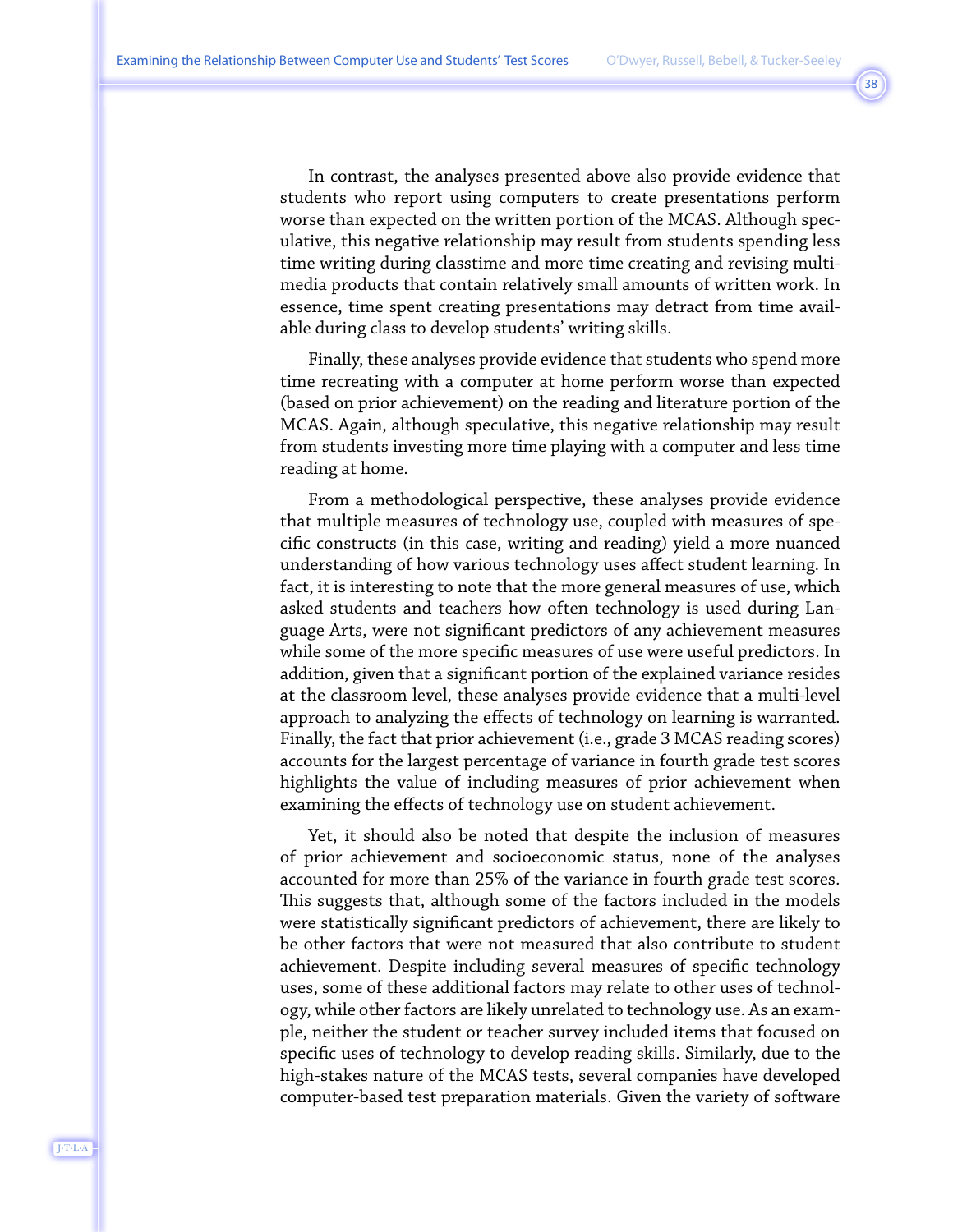that is available to schools that focus on developing decoding and comprehension skills coupled with the increasing availability of test preparation materials, it would be valuable to include measures of these technology uses in future research.

As discussed in the Instrumentation section, when considering the explanatory power of the multi-level models created as part of our analyses, it is also important to recognize that many students performed very well on the third grade reading test, thus creating a ceiling effect for the measure of prior achievement. Similarly, although the essay portion of the MCAS is scored on a 20 point scale, the scoring procedures for this essay results in scores that generally have a 12 point score range (from 8 to 20). Together, the third grade Reading test ceiling effect and the 4<sup>th</sup> grade essay item's restriction of range may have contributed to an underestimation of the relationship between prior achievement and current achievement, which in turn decreased the amount of variance explained by prior achievement. While it is not possible for researchers to alter the difficulty or scoring procedures for a standardized test, future research might be strengthened by including additional measures of prior achievement and/ or writing skills in order to compensate for ceiling and restriction of range effects.

Similarly, the relatively low level of teacher use of technology for instructional purposes created a floor effect which may have reduced the explanatory power of the models. Although the selection procedures for this study began by grouping teachers into low, moderate, and high level of technology users based on surveys they had completed during Phase I of the USEIT study, this grouping was based on a composite of many types of uses. These types of uses included delivering instruction, preparation, communicating with colleagues, and asking students to use technology in the classroom and to create products. Moreover, this grouping was normative. As can be inferred by Figure 2, teachers who were grouped into the lowest group rarely used technology for any of these purposes while teachers in the middle group generally used technology for these purposes only a few times per year. Within the high group, few teachers reported using technology for these purposes on a daily basis. Thus, although normative comparisons allowed us to form three distinct groups, many of the teachers placed in the high-level group do not represent teachers who regularly use technology for a variety of purposes. As a result, the estimated effect of teachers' use of technology on student achievement reported here may not reflect the actual effects for teachers who make regular and robust use of computers in and out of the classroom.

In light of these shortcomings, future research on this topic could be improved by establishing criteria that define teachers who are low, medium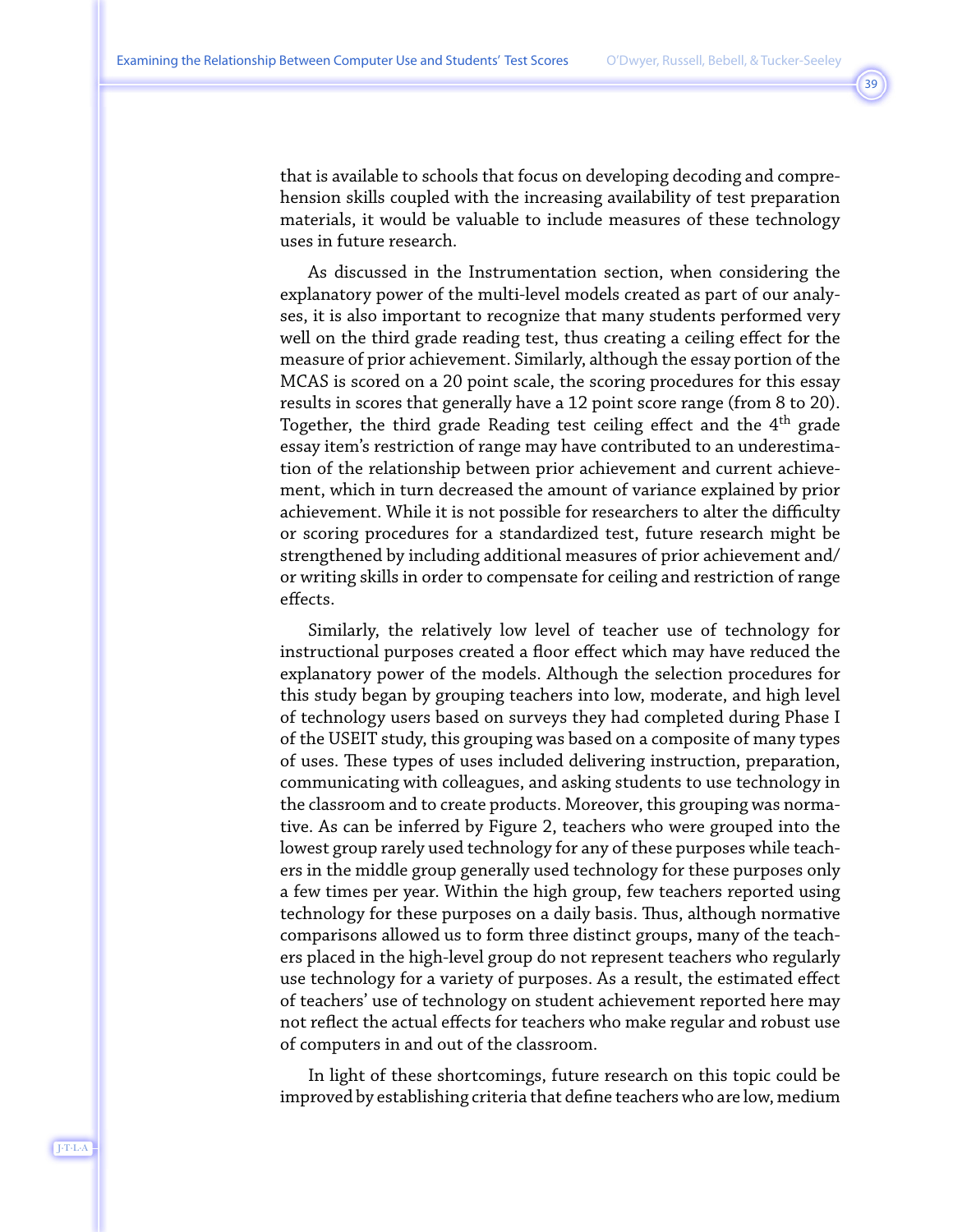and high technology users and then broadly surveying teachers to identify those who fall into each level. Similarly, by expanding the demographic diversity of the classrooms included in the study, it is likely that the ceiling effect for the student achievement covariate would be reduced. Increased demographic diversity might also increase the relationship between home and classroom level factors and student achievement. Finally, and perhaps most importantly, given that state tests provide a general measure of student achievement and are comprised of multiple sub-domain scores each of which typically have lower reliability estimates, this line of research would be strengthened by including measures that are aligned with specific categories of student and teacher technology use in the classroom. As an example, if technology is used in multiple classrooms to develop students' geometry skills, then an extended test that focuses solely on geometry would be valuable to include in future research. Undoubtedly, each of these improvements requires considerable investment and would require that the research begin with a substantially larger pool of classrooms and would include survey instruments that provide more detailed information about the content and skills that technology is being used to develop. Similarly, achievement instruments that are aligned with these uses would need to be developed and validated prior to use. Until such investments are made, however, researchers will have little options other than the use of existing standardized tests and samples that may not represent the full range or intensity of technology use by teachers or students.

Despite these limitations, this study provides empirical evidence that students' technology use is significantly related to students' fourth grade performance on the Massachusetts Language Arts test, and that this relationship is significant after controlling for differences in prior achievement and social economic status. More importantly, these analyses provide evidence that different types of technology use affect achievement in different ways. Specifically, use for writing has a positive effect on writing achievement, while use of technology to create multimedia presentations and use of computers to recreate have negative relationships with writing and reading performance, respectively. Clearly, the findings from this study need to be replicated across multiple states, years, and at different grade levels before policymakers will have adequate evidence to inform policy decisions regarding the efficacy of educational technology. Nonetheless, the methodology employed for this study holds promise to provide policymakers and the general public with evidence, based on standardized measures of student learning, of the positive and negative effects of students' technology use.

## **Endnote**

<sup>1</sup> Original USEIT surveys are available at [www.intasc.org]( http://www.intasc.org ).

J·T·L·A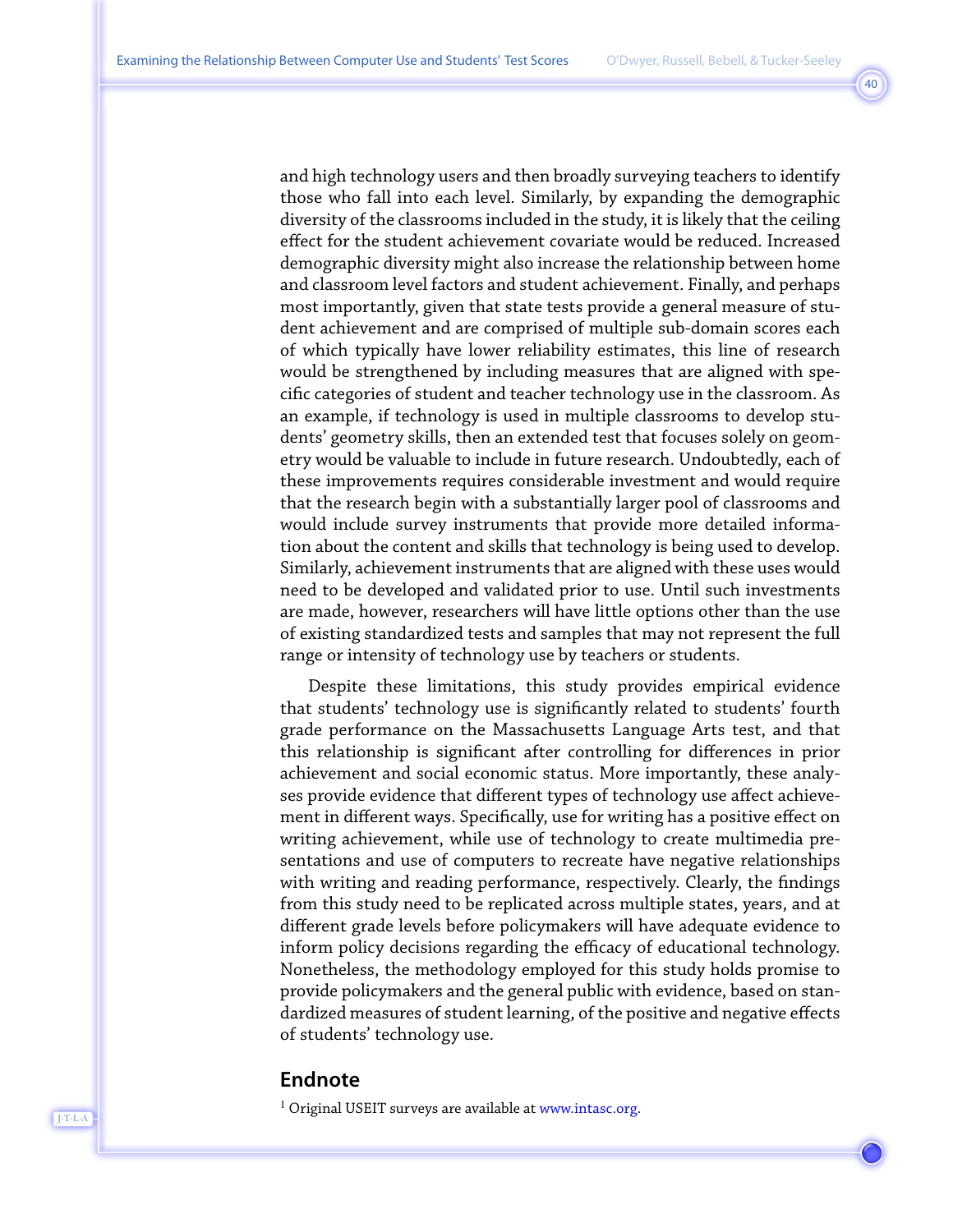# **References**

- Angrist, J. & Lavy, V. (2002, October). New evidence on classroom computers and pupil learning. *The Economic Journal*, *112,* 735–765.
- Baker, E., Herman, J., & Gearhart, M. (1996). Does technology work in school? Why evaluation cannot tell the full story. In C. Fisher, D. Dwyer, & K. Yocam (Eds.), *Education and technology: Reflections on computing in classrooms* (pp. 185–202). San Francisco: Apple Press.
- Bebell, D., Russell, M., & *O'Dwyer, L.M.* (2004). Measuring teachers' technology uses: Why multiple-measures are more revealing. *Journal of Research on Technology in Education*, *37*(1), 45–63.
- Bryk, A. S., & Raudenbush, S.W. (1992). *Hierarchical linear models: Applications and data analysis methods.* Newbury Park, CA: Sage
- Burstein, L. (1980). The analysis of multi-level data in educational research and evaluation. In D.C. Berliner (Ed.), *Review of research in education* (Vol.8, pp. 158–233). Washington, DC: American Educational Research Association.
- Chapman, E. (2003). Alternative approaches to assessing student engagement raters. *Practical Assessment, Research & Evaluation*, 8(13). Retrieved June 7, 2004 from [http://PAREonline.net/getvn.asp?v=8&n=13.](http://PAREonline.net/getvn.asp?v=8&n=13)
- Coley, R., Cradler, J., & Engel, P. K. (1997). *Computers and classrooms: The status of technology in U.S. schools.* Policy information report. Princeton, NJ: Educational Testing Service Policy Information Center. (ERIC Document Reproduction Service No. ED412893)
- Cromwell, S. (1999). Laptops change curriculum and students. *Education World.* Retrieved November 6, 2003 from www.educationworld.com/a\_curr/curr178.shtml
- Cronbach, L.J. (1976). *Research on classrooms and schools: Formulation of questions, design, and analysis* (Occasional paper). Stanford, CA: Stanford Evaluation Consortium, Stanford University.
- Cuban, L. (2001). *Oversold and underused.* Cambridge, MA: Harvard University Press.
- Dwyer, D. (1996). Learning in the age of technology. In C. Fisher, D. Dwyer, and K. Yocam (Eds.), *Education and technology: Reflections on computing in classrooms* (pp. 15–34). San Francisco: Apple Press.
- Fisher, C., Dwyer, D., & Yocam, K. (1996). *Education and technology: Reflections on computing in classrooms.* San Francisco: Apple Press.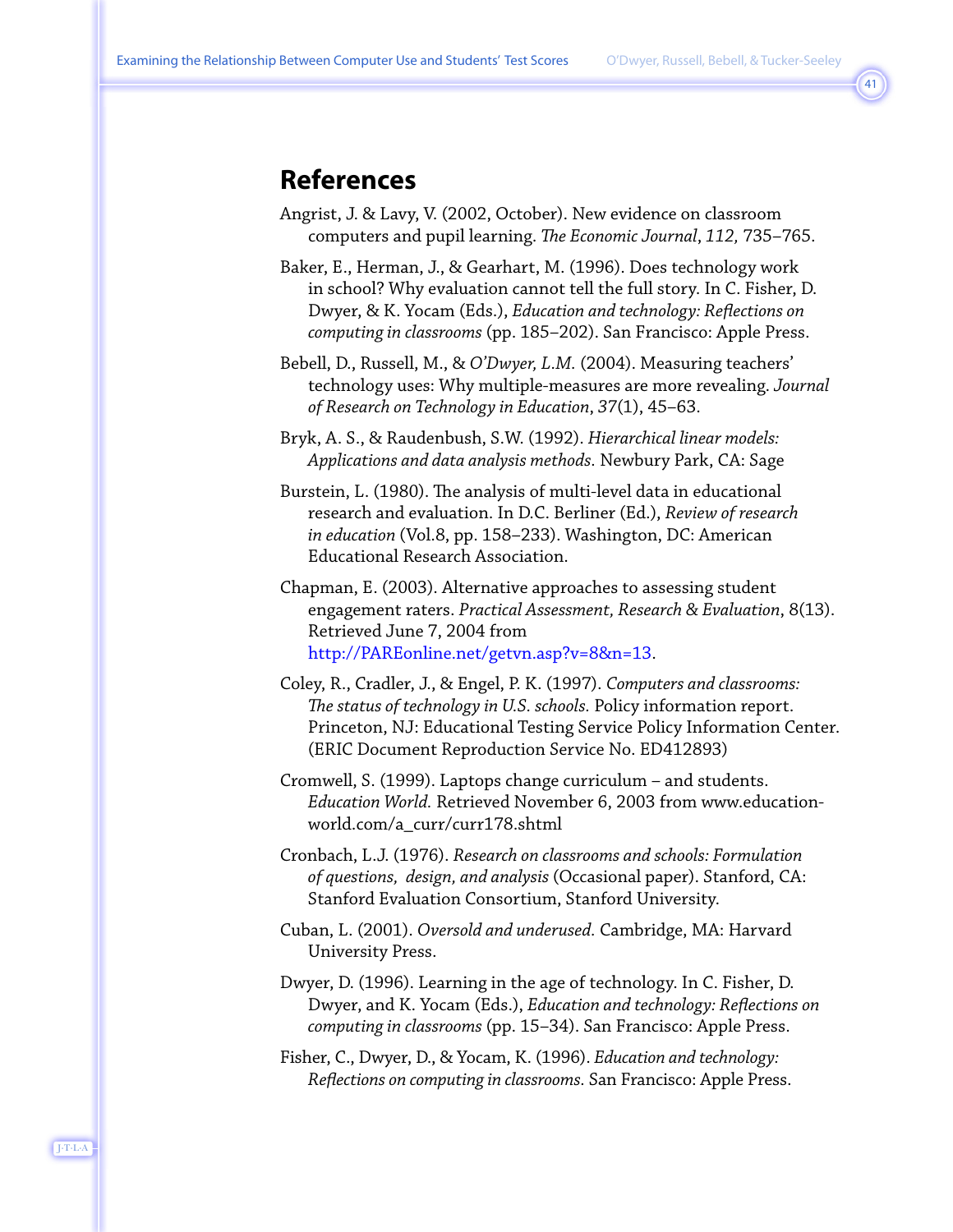```
42
```
- Fletcher-Flinn, C. M., & Gravatt, B. (1995). The efficacy of computer assisted instruction (CAI): A meta-analysis. *Journal of Educational Computing Research, 12*(3), 219–242.
- Glass, G., McGaw, B., & Smith, M. L. (1981). *Meta-analysis in social research.* Beverly Hills, CA; Sage Publications, Inc.
- Goldberg, A., Russell, M., & Cook, A. (2003). The effect of computers on student writing: A meta-analysis of studies from 1992 to 2002. *Journal of Technology, Learning, and Assessment,* 2 (I). Available from http://www/jtla.org
- Goldstein, H. (1995). *Multilevel statistical models.* London: Edward Arnold.
- Haney, W. (1980). Units and levels of analysis in large-scale evaluation. *New Directions for Methodology of Social and Behavioral Sciences,* 6, 1–15.
- Hedges, L. V., Konstantopoulis, S., & Thoreson, A. (2003). *Computer Use and Its Relation to Academic Achievement in Mathematics, Reading and Writing. NAEP Validity Studies.* Washington, DC: National Center for Education Statistics (ED).
- Kirkpatrick, H. & Cuban, L. (1998). Computers make kids smarter right? [Electronic version]. *Technos Quarterly*, v7, No. 2. Retrieved November 12, 2003, from http://www.technos.net/tq\_07/2cuban.htm
- Kreft, I., & de Leeuw, J. (1998). *Introducing multilevel modeling*. Thousand Oaks, CA: SAGE.
- Kulik, J. A. (1994). Meta-analytic studies of findings on computerbased instruction. In E. L. Baker & H. F. O'Neil, Jr. (Eds.), *Technology assessment in education and training* (pp. 9–33). Hillsdale, NJ: Lawrence Erlbaum Associates.
- Mann, D., Shakeshaft, C., Becker, J., & Kottkamp, R. (1999). *West Virginia story: Achievement gains from a statewide comprehensive instructional technology program.* Retrieved December 1, 2003, from http://www. mff.org/publications/publications.taf?page=155
- McFarlane, A. E., Friedler, Y., Warwick, P., & Chaplain, R. (1995). Developing an understanding of the meaning of line graphs in primary science investigations, using portable computers and data logging software. *Journal of Computers in Mathematics and Science Teaching, 14*(4), 461–480.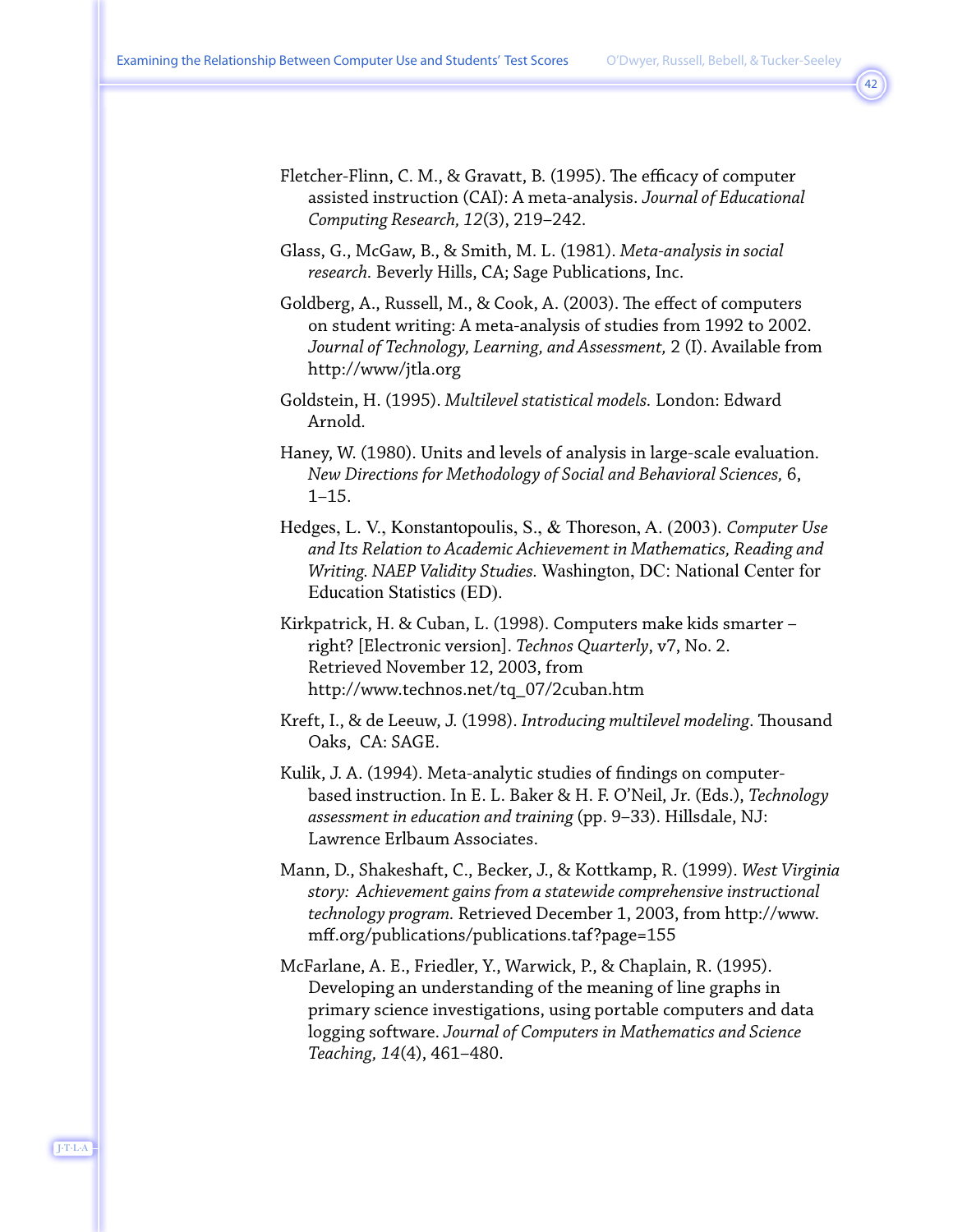McNabb, M., Hawkes, M., & Rouk, U. (1999). *Critical issues in evaluating the effectiveness of technology.* Secretary's Conference on Educational Technology: Evaluating the Effectiveness of Technology, Washington, DC. Retrieved November 6, 2003, from http://www.ed.gov/Technology/TechConf/1999.html

- O'Dwyer, L. M., Russell, M. & Bebell, D. J. (2004, September 14). Identifying teacher, school and district characteristics associated with elementary teachers' use of technology: A multilevel perspective. *Education Policy Analysis Archives, 12*(48). Retrieved September 14, 2004 from <http://epaa.asu.edu/epaa/v12n48/>
- Oppenheimer, T. (2003). *The Flickering Mind: The False Promise of Technology in the Classroom and How Learning Can Be Saved.* New York, NY: Random House.
- Penuel, B., Yarnall, L., & Simkins, M. (2000, September). *Do technology investments pay off? The evidence is in!* [Electronic version]. Leadership, v30 p.18.
- Quality Education Data, Inc. (QED). (2003, September 16). *QED's Technology Purchasing Forecast 2003–2004*, 9th Edition. Retrieved November 11, 2003, from http://www.qeddata.com/technologypurch asingforecast.htm
- Ramirez, M., & Althouse, P. (1995). Fresh thinking: GIS in environmental education. *THE Journal*, *23*(2), 87-90.
- Robinson, W.S. (1950). Ecological correlations and the behavior of individuals. *American Sociological Review*, 15, 351-357.
- Russell, M. & Haney, W. (1997). Testing Writing on Computers: An Experiment Comparing Student Performance on Tests Conducted via Computer and via Paper-and–Pencil. *Education Policy Analysis Archives.* Received on April 2003 at: http://olam.ed.asu.edu/epaa/v5n3.html
- Russell, M. & Plati, T. (2001). Mode of administration effects on MCAS composition performance for grades eight and ten. *Teachers College Record*. Retrieved February 1, 2003 from http://www.tcrecord.org/ Content.asp?ContentID=10709
- Russell, M. (1999). Testing on Computers: A Follow-up Study Comparing Performance on Computer and On Paper. *Education Policy Analysis Archives*. Received on October 2, 2002 at: http://epaa.asu.edu/epaa/ v7n20
- Russell, M. (2000). *Wellesley Public Schools curriculum technology program evaluation report.* Wellesley, MA: Wellesley Public Schools.

J·T·L·A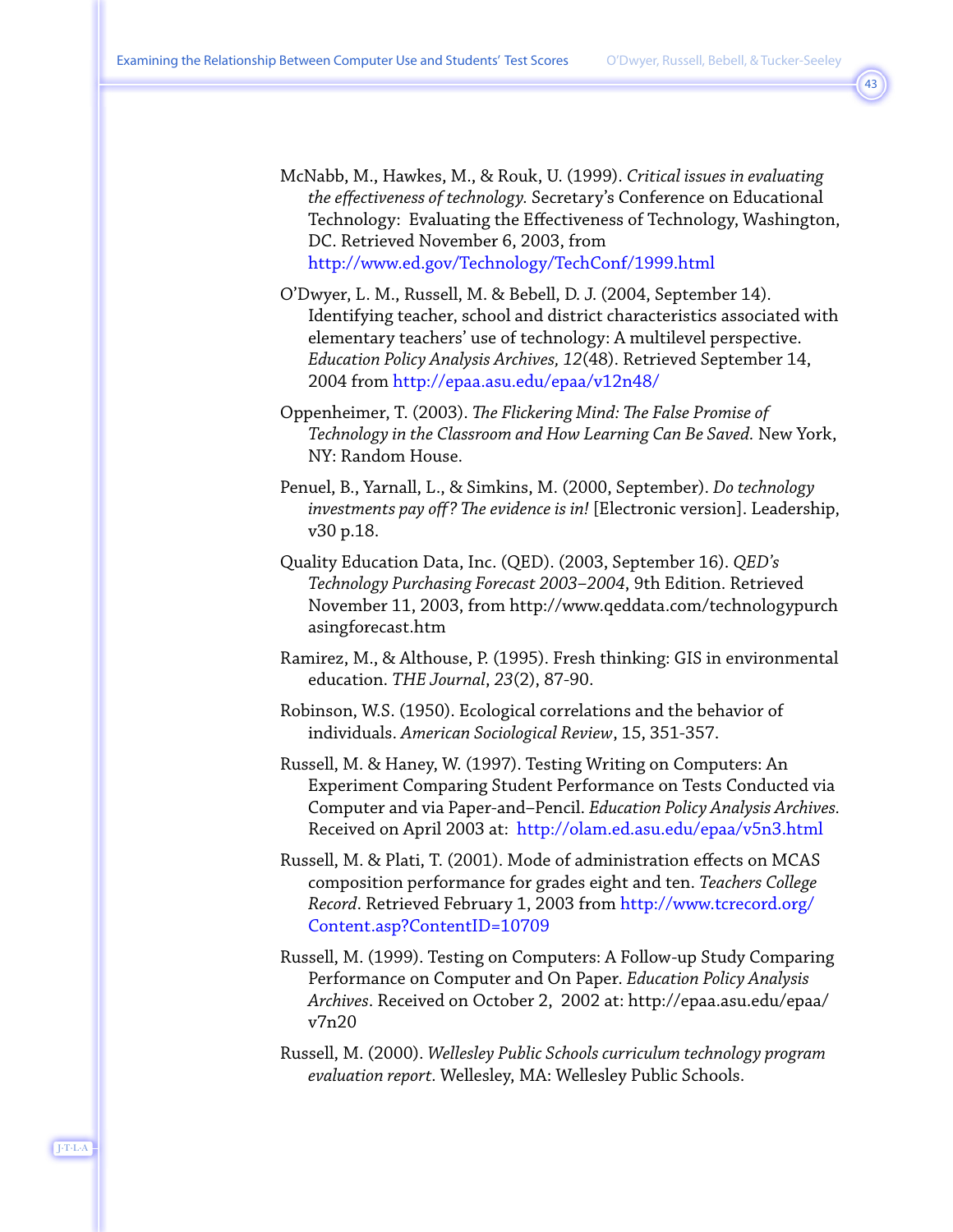- Russell, M. (2002). It's time to upgrade: Tests and administration procedures for the new millenium. *Essays in Education,* 1. Retrieved March 2, 2004, from [http://www.usca.edu/essays/vol12002/time\\_to\\_](http://www.usca.edu/essays/vol12002/time_to_upgrade_revised.pdf) [upgrade\\_revised.pdf](http://www.usca.edu/essays/vol12002/time_to_upgrade_revised.pdf)
- Salpeter, J. (2000, June 15). Taking stock: What does the research say about technology's impact on education? Interview with Jay Sivin-Kachala. *Technology & Learning – The Resource for Education Technology.* Retrieved November 7, 2003, from http://www. techlearning.com/db\_area/archives/TL/062000/archives/kachala.html
- Sivin-Kachala, J., & Bialo, E. R. (1994). *Report on the effectiveness of technology in schools, 1990–1994.* Washington, DC: Software Publishers Association. (ERIC Document Reproduction Service No. ED 371 726)
- Stoll, C. (1999). *High-tech heretic.* New York: Random House.
- Tierney, R. (1996). Redefining computer appropriation: A five-year study of ACOT students. In C. Fisher, D. Dwyer, & K. Yocam (Eds.), *Education and technology: Reflections on computing in classrooms* (pp. 169–184). San Francisco: Apple Press.
- Waxman, H. C., Lin, M., & Michko, G. M., (2003). *A meta-analysis of the effectiveness of teaching and learning with technology on student outcomes.* Naperville, IL: Learning Point Associates. Retrieved April 22, 2004, from <http://www.ncrel.org/tech/effects2/>
- Wenglinsky, H. (1998). *Does it compute? The relationship between educational technology and student achievement in mathematics.* Princeton, NJ: Educational Testing Service Policy Information Center.
- Wheelock, A., Bebell, D. J., & Haney, W. (2000) What can students' drawings tell us about high-stakes testing in Massachusetts? *Teachers College Record* ID Number: 10634.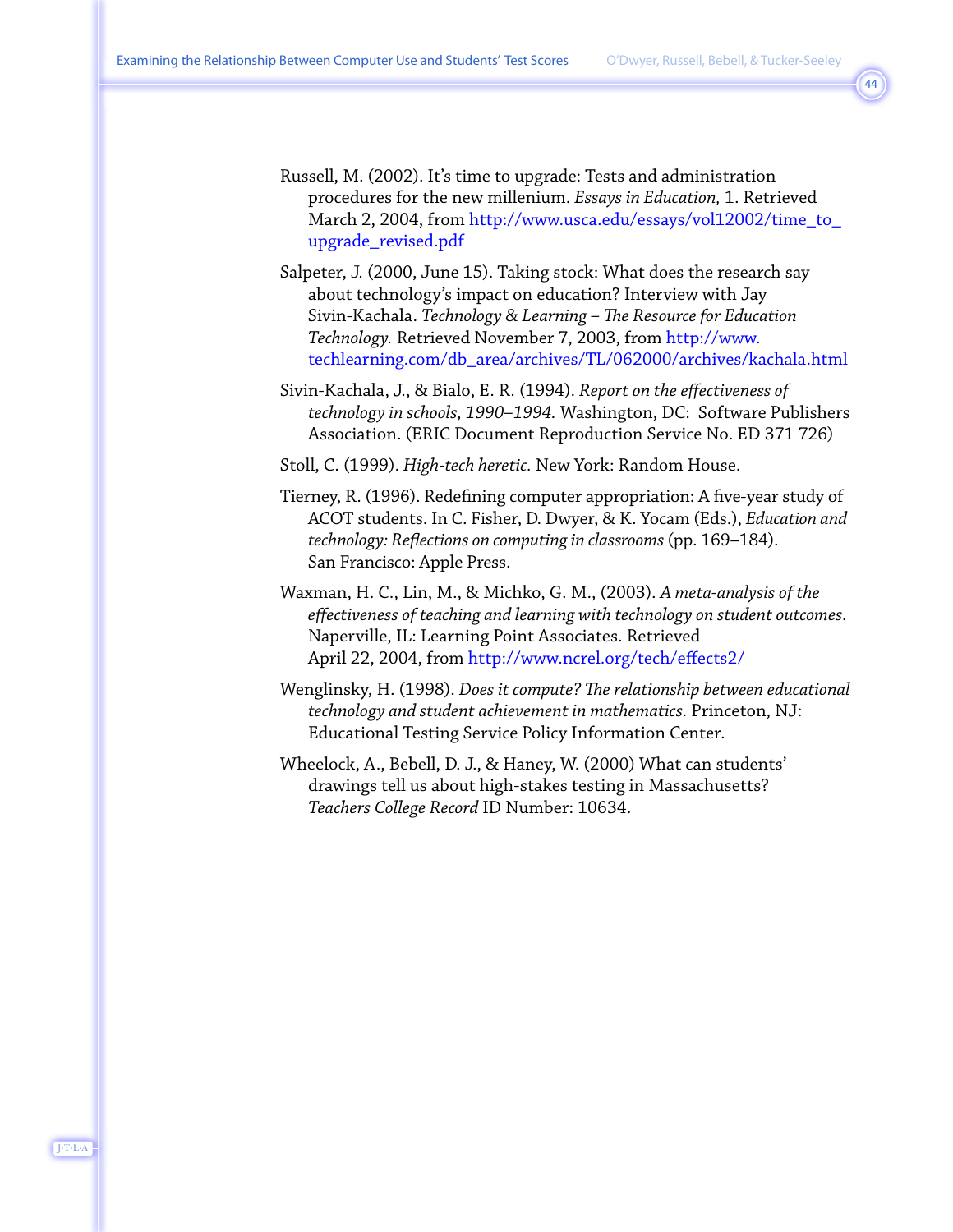# **Author Biographies**

Laura O'Dwyer is an Assistant Professor at the Graduate School of Education at the University of Massachusetts Lowell. Her research interests include the effects of organizational characteristics on individual outcomes, international comparative studies, and imputation procedures. Recently, her work has focused on international tracking practices, and the impacts of school organizational characteristics on the adoption of technology as a teaching and learning tool.

Michael Russell is an assistant professor in the Lynch School of Education and directs the Technology and Assessment Study Collaborative (inTASC) which is housed within the Center for the Study of Testing, Evaluation, and Educational Policy. His research interests lie at the intersection of technology, assessment, and educational policy.

Damian Bebell is an Assistant Research Professor at Boston College's Lynch School of Education and a Research Associate at the Technology and Assessment Study Collaborative. Damian has been actively involved in the study of measurement issues concerning teachers and student use of technology. Damian is also examining the emergence of 1:1 computing through collaborative research with Andover Public Schools and most recently New Hampshire's Technology Promoting Student Excellence program. In addition, Damian is currently examining the relationship between students various uses of technology and their performance on achievement measures.

Kevon Tucker-Seeley is a second-year doctoral student in the Lynch Graduate School of Education's Educational Research Measurement and Evaluation program at Boston College. He is currently working as a research assistant in the Center for the Study of Testing, Evaluation, and Educational Policy (CSTEEP). Kevon's research interests, in general, revolve around the cognitive and socioemotional development of pre-adolescent children. Specifically, his interests lie at the intersection of race/ethnicity, socioeconomic status (SES), and bio-ecological contexts and focus on the collective impact that these variables have on achievement outcomes in a formal school environment.